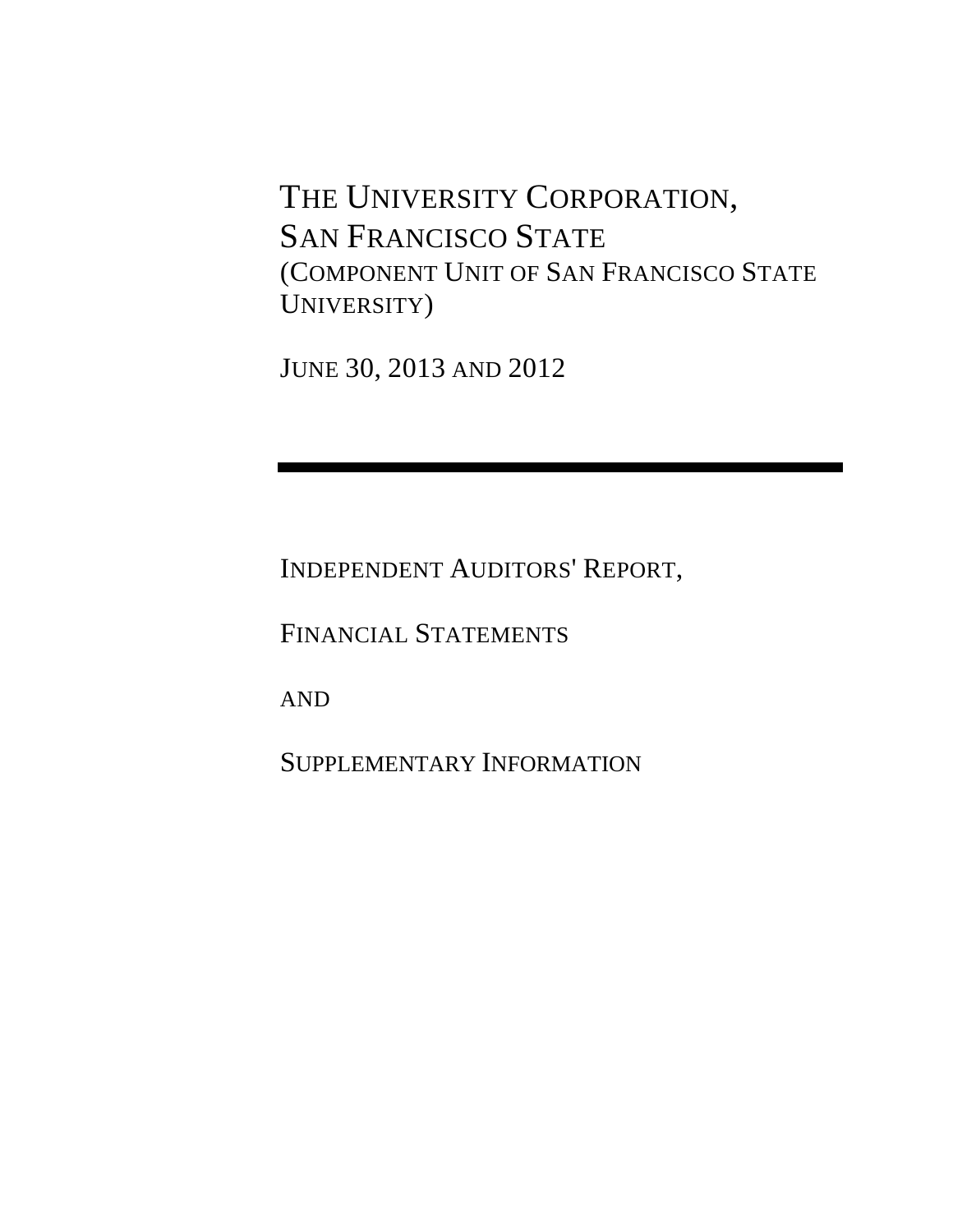# **The University Corporation, San Francisco State**

**(Component Unit of San Francisco State University)** 

**Independent Auditors' Report, Financial Statements and Supplementary Information** 

| <b>Independent Auditors' Report</b>                         | $1 - 2$   |
|-------------------------------------------------------------|-----------|
| <b>Management Discussion and Analysis</b>                   | $3 - 10$  |
| <b>Financial Statements</b>                                 |           |
| <b>Statement of Net Position</b>                            | 11        |
| Statement of Revenues, Expenses and Changes in Net Position | 12        |
| <b>Statement of Cash Flows</b>                              | $13 - 14$ |
| <b>Notes to Financial Statements</b>                        | $15 - 26$ |
| <b>Supplementary Information</b>                            |           |
| Schedule of Net Position                                    | 27        |
| Schedule of Revenues, Expenses and Changes in Net Position  | 28        |
| Other Information                                           | $29 - 34$ |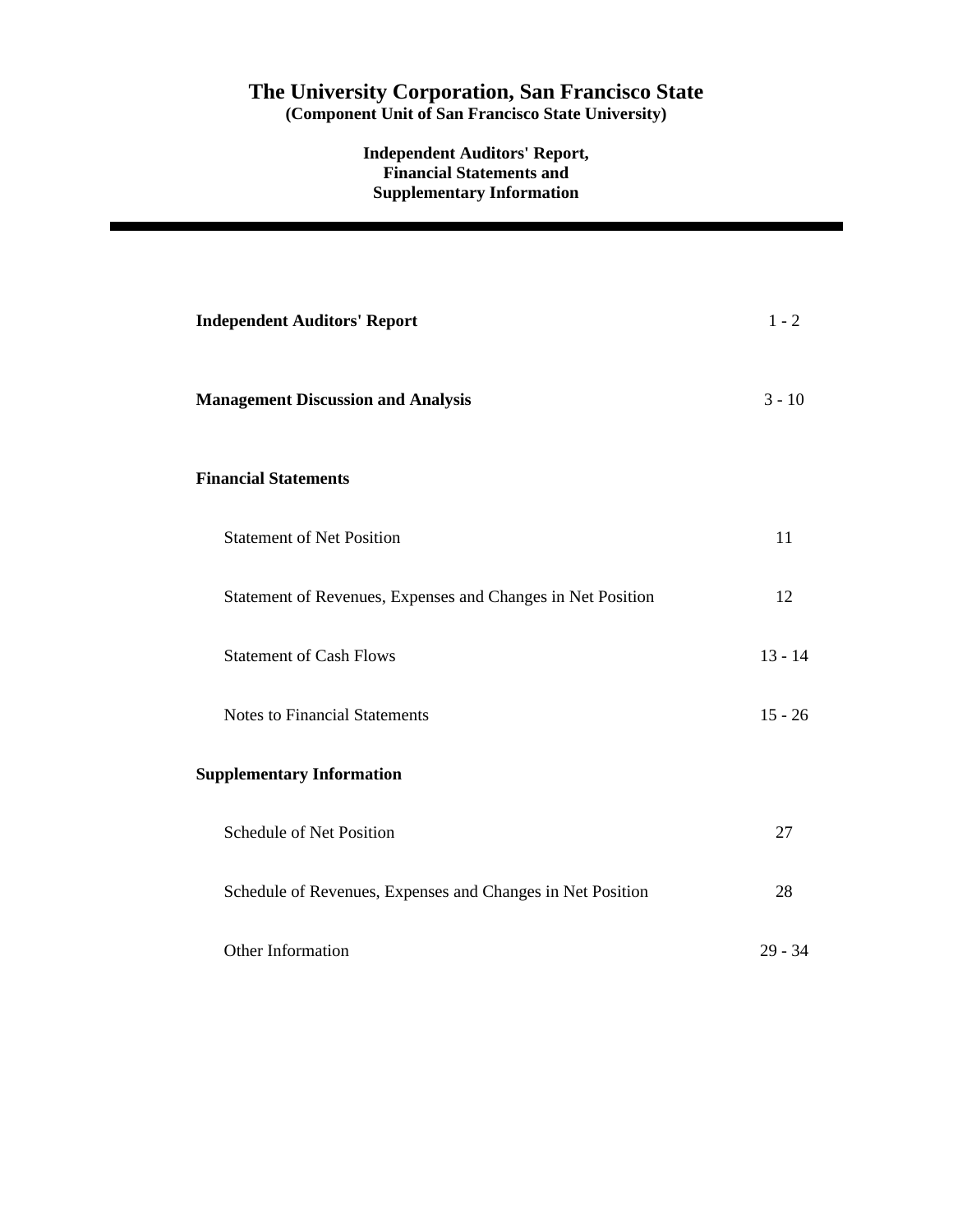## **Independent Auditors' Report**

THE BOARD OF DIRECTORS THE UNIVERSITY CORPORATION, SAN FRANCISCO STATE San Francisco, California

## **Report on the Financial Statements**

We have audited the accompanying financial statements of **THE UNIVERSITY CORPORATION, SAN FRANCISCO STATE (Component Unit of San Francisco State University) (The Corporation),** which comprise the statement of net position as of June 30, 2013 and 2012, and the related statements of revenues, expenses and changes in net position, cash flows and the related notes to the financial statements.

IED PUBLIC ACCOU

## **Management's Responsibility for the Financial Statements**

Management is responsible for the preparation and fair presentation of these financial statements in accordance with accounting principles generally accepted in the United States of America; this includes the design, implementation, and maintenance of internal control relevant to the preparation and fair presentation of financial statements that are free from material misstatement, whether due to fraud or error.

## **Auditors' Responsibility**

Our responsibility is to express an opinion on these financial statements based on our audit. We conducted our audit in accordance with auditing standards generally accepted in the United States of America. Those standards require that we plan and perform the audit to obtain reasonable assurance about whether the financial statements are free from material misstatement.

An audit involves performing procedures to obtain audit evidence about the amounts and disclosures in the financial statements. The procedures selected depend on the auditor's judgment, including the assessment of the risks of material misstatement of the financial statements, whether due to fraud or error. In making those risk assessments, the auditor considers internal control relevant to the entity's preparation and fair presentation of the financial statements in order to design audit procedures that are appropriate in the circumstances, but not for the purpose of expressing an opinion on the effectiveness of the entity's internal control. Accordingly, we express no such opinion. An audit also includes evaluating the appropriateness of accounting policies used and the reasonableness of significant accounting estimates made by management, as well as evaluating the overall presentation of the financial statements.

We believe that the audit evidence we have obtained is sufficient and appropriate to provide a basis for our audit opinion.

*Business Advisors* 

*Consultants and* 

*14th Floor* 

*100 First Street* 

*San Francisco* 

*CA 94105* 

*415.781.0793* 

*fax 415.421.2976* 

*60 S. Market Street* 

*Suite 200* 

*San Jose* 

*CA 95113* 

*408.998.8400* 

*fax 408.998.8485* 

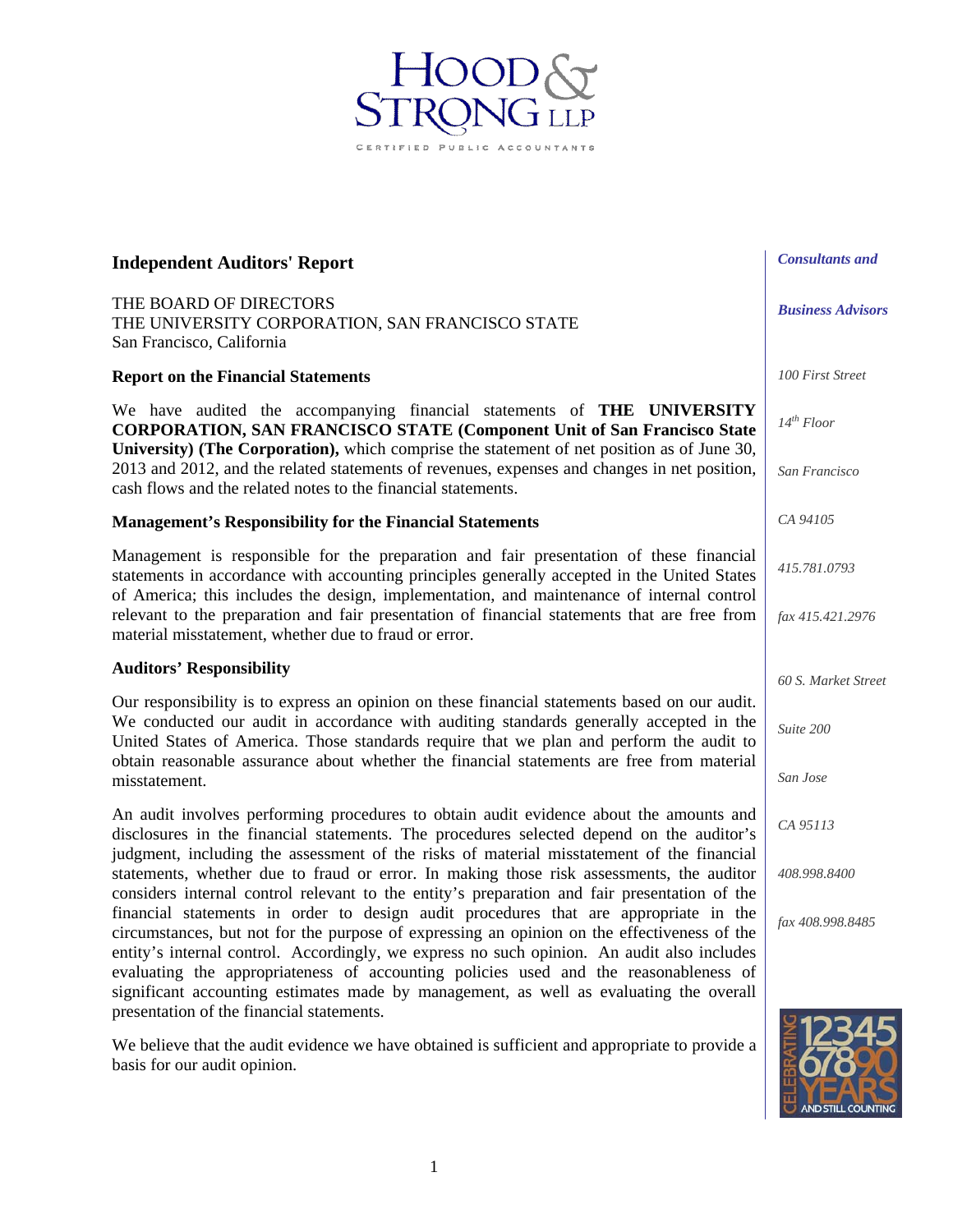### **Opinion**

In our opinion, the financial statements referred to above present fairly, in all material respects, the net financial position of **THE UNIVERSITY CORPORATION, SAN FRANCISCO STATE**, as of June 30, 2013 and 2012, and the changes in its net position and its cash flows for the years then ended in accordance with accounting principles generally accepted in the United States of America.

### **Other Matters**

### **Required Supplementary Information**

Accounting principles generally accepted in the United States of America, require that the accompanying management's discussion and analysis on pages 3 through 10 be presented to supplement the basic financial statements. Such information, although not a part of the basic financial statements, is required by the Governmental Accounting Standards Board who considers it to be an essential part of financial reporting for placing the basic financial statements in an appropriate operational, economic, or historical context. We have applied certain limited procedures to the required supplementary information in accordance with auditing standards generally accepted in the United States of America, which consisted of inquiries of management about the methods of preparing the information and comparing the information for consistency with management's response to our inquiries, the basic financial statements, and other knowledge we obtained during our audit of the basic financial statements. We do not express an opinion or provide any assurance on the information because the limited procedures do not provide us with sufficient evidence to express an opinion or provide any assurance.

#### **Other Supplementary Information**

Our audits were conducted for the purpose of forming an opinion on the financial statements as a whole. The supplemental information on pages 27 through 34 is presented for purposes of additional analysis and is not a required part of the financial statements. Such information is the responsibility of management and was derived from and relates directly to the underlying accounting and other records used to prepare the financial statements. The information has been subjected to the auditing procedures applied in the audits of the financial statements and certain additional procedures, including comparing and reconciling such information directly to the underlying accounting and other records used to prepare the financial statements or to the financial statements themselves, and other additional procedures in accordance with auditing standards generally accepted in the United States of America. In our opinion, the information is fairly stated in all material respects in relation to the financial statements as a whole.

Hood & Strong 21P

San Francisco, California September 17, 2013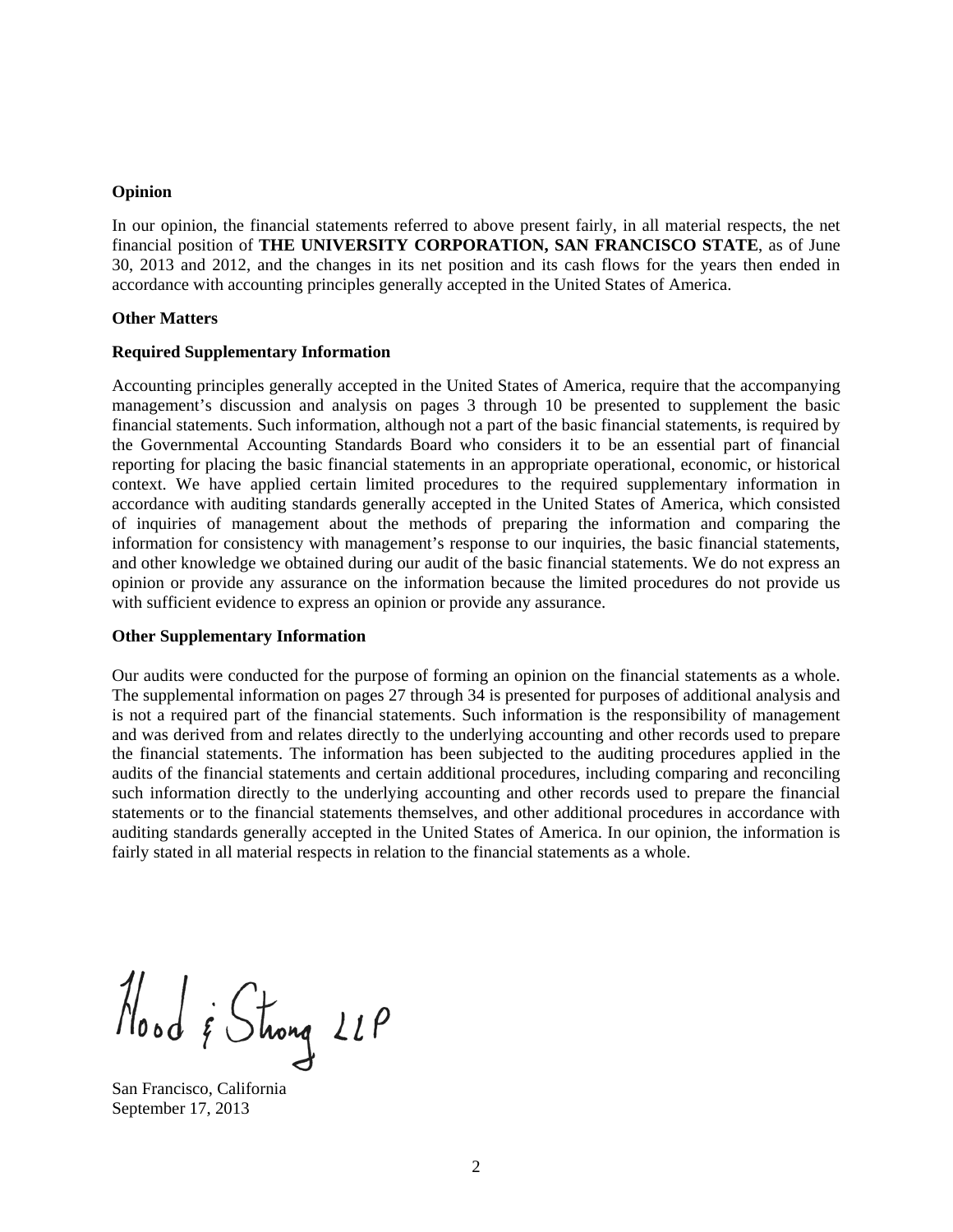**Management Discussion and Analysis (Unaudited)** 

This section of the University Corporation, San Francisco State (the Corporation) annual financial report presents management's discussion and analysis of the financial performance of the Corporation for the fiscal year ended June 30, 2013.

The Corporation presents its financial statements for fiscal year 2013 with comparative data presented for fiscal years 2012 and 2011. The emphasis of discussions concerning these statements will be for the fiscal years ended June 30, 2013 and 2012 (2013 and 2012, respectively). There are three financial statements presented: the Statement of Net Position; the Statement of Revenues, Expenses, and Changes in Net Position; and the Statement of Cash Flows.

The following discussion and analysis is intended to help readers of the Corporation's financial statements to better understand its financial position and operating activities. It should be read in conjunction with, and is qualified in its entirety by, the related financial statements and footnotes. The financial statements, footnotes and this discussion and analysis were prepared by the Corporation and are the responsibility of its management.

## **The Corporation**

The Corporation is a non-profit auxiliary organization of San Francisco State University (the University) with a 501(c) (3) designation with the Internal Revenue Service. The Corporation's purpose is to support, promote and assist the University in meeting its educational mission.

The Business Type Activity (BTA) reporting model has been adopted by the California State University (CSU) system for the use by all of its member campuses. The CSU determined the BTA model best represents the combined activities of the CSU and its auxiliary corporations.

Two out of the four auxiliary not-for-profit corporations serving the University, of which the Corporation is one, have also adopted the BTA reporting model primarily for efficiencies gained in combining the four auxiliaries' annual financial statements with the University and ultimately the combined CSU financial statements.

The Corporation's June 30, 2013 and 2012 financial statements have been prepared using the economic resources measurement focus and the accrual basis of accounting in accordance with accounting principles generally accepted in the United States of America, as prescribed by the Governmental Accounting Standards Board (GASB). Revenues are recorded when earned and expenses are recorded when a liability is incurred, regardless of the timing of related cash flows. Grants and similar items are recognized as revenue as soon as all eligibility requirements have been met.

## **Franciscan Shops**

The Franciscan Shops is a not-for profit organization with a  $501(c)$  (3) designation with the Internal Revenue Service established for the purpose of promoting and assisting the educational services, development, maintenance and operations of San Francisco State University. The Franciscan Shops provided commercial services to the campus community through the operation of the bookstore and convenience stores at San Francisco State University.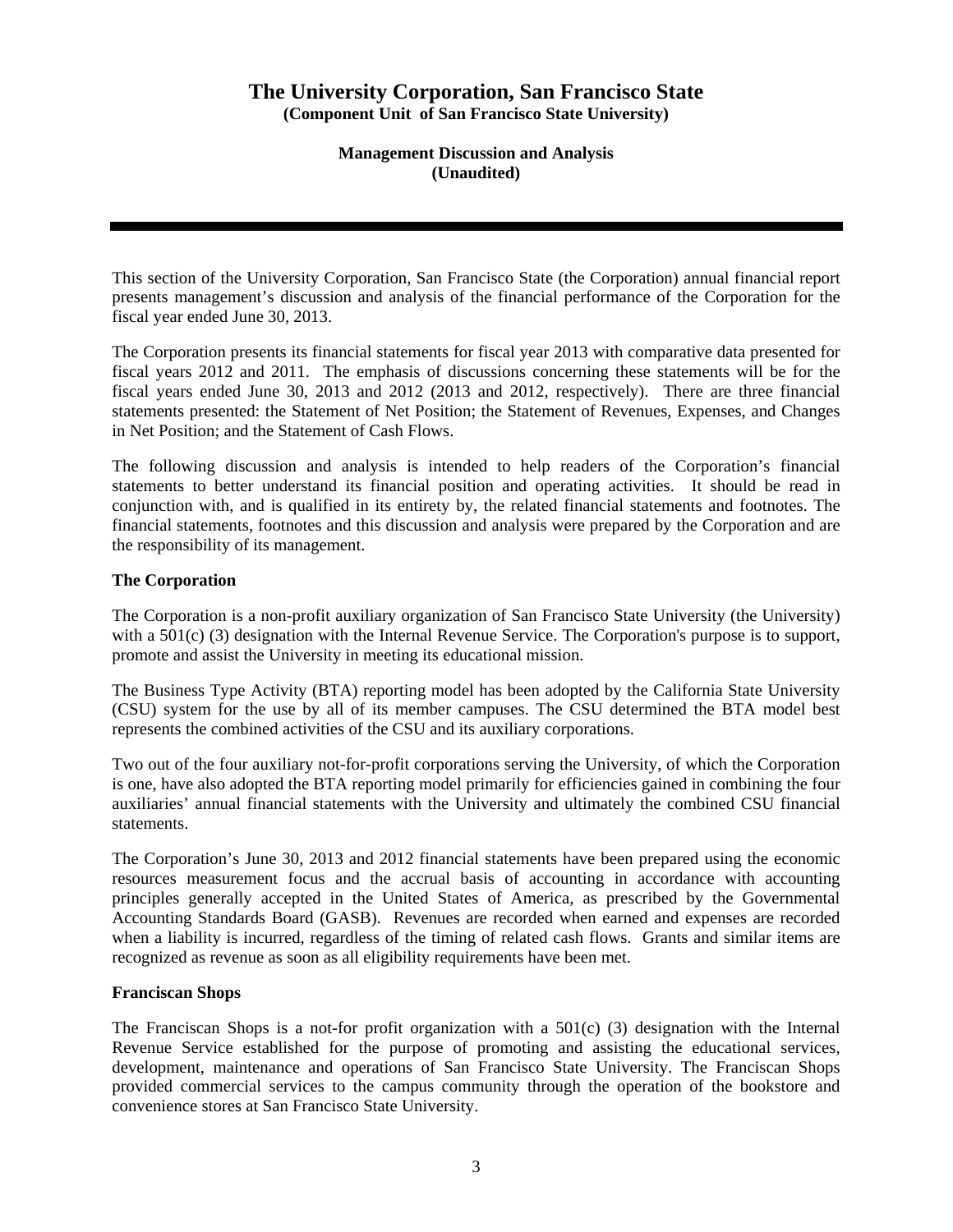**Management Discussion and Analysis (Unaudited)** 

On June 26, 2012, the Franciscan Shops' Board of Directors amended the Articles of Incorporation to designate the Corporation as the Franciscan Shops sole member effective July 1, 2012 at which point the Franciscan Shops ceased its auxiliary function with the University. The intent of this action was to allow the Corporation to oversee the operations of the Franciscan Shops, assign operating responsibilities to a new operator and then in the future wind up and dissolve the Franciscan Shops entity. Additionally, the Corporation became responsible for the accounting of the Franciscan Shops as well as assuming some of the commercial services that had previously been provided for by the Franciscan Shops. The Corporation also assumed responsibility for the operating space and facilities that had been leased by the Franciscan Shops from the San Francisco State University Student Center (Student Center).

Collectively the University Corporation, San Francisco State and Franciscan Shops are referred to as the Corporation.

## **Highlights of Financial Operations**

## • **Operating revenue and other additions**

Total operating revenue increased by approximately \$2,095,000 which is primarily attributed to increase in retail revenue by \$3,338,000. The Corporation assumed the operations of two convenience stores and a copy center in July 2012. In addition, the Corporation received commission income from Follett which has been contracted to manage the campus bookstore since July 2012. The increase in retail revenue was partially offset by \$640,000 decrease in grants and contract revenue and \$684,000 decrease in other revenue.

## • **Nonoperating revenues and expenses**

Total non-operating revenue decreased by approximately \$432,000 primarily attributed to a decrease in contributions of approximately \$938,000 offset by an increase in investment income of approximately \$636,000.

## • **Franciscan Shops and San Francisco State University**

The Corporation as the sole member of the board of directors of the Franciscan Shops directed the dissolution of assets per the bylaws and articles of incorporation of the Franciscan Shops. As part of the dissolution of the Franciscan Shops assets have to be transferred to a non-profit serving the University, which the Corporation was such successor organization. The board approved the transfer of assets January 4, 2013 of approximately \$4,300,000. The Franciscan Shops also transferred to the Corporation approximately \$35,000 in inventory related to the convenience store operations which the Corporation assumed management of as of July 1, 2012.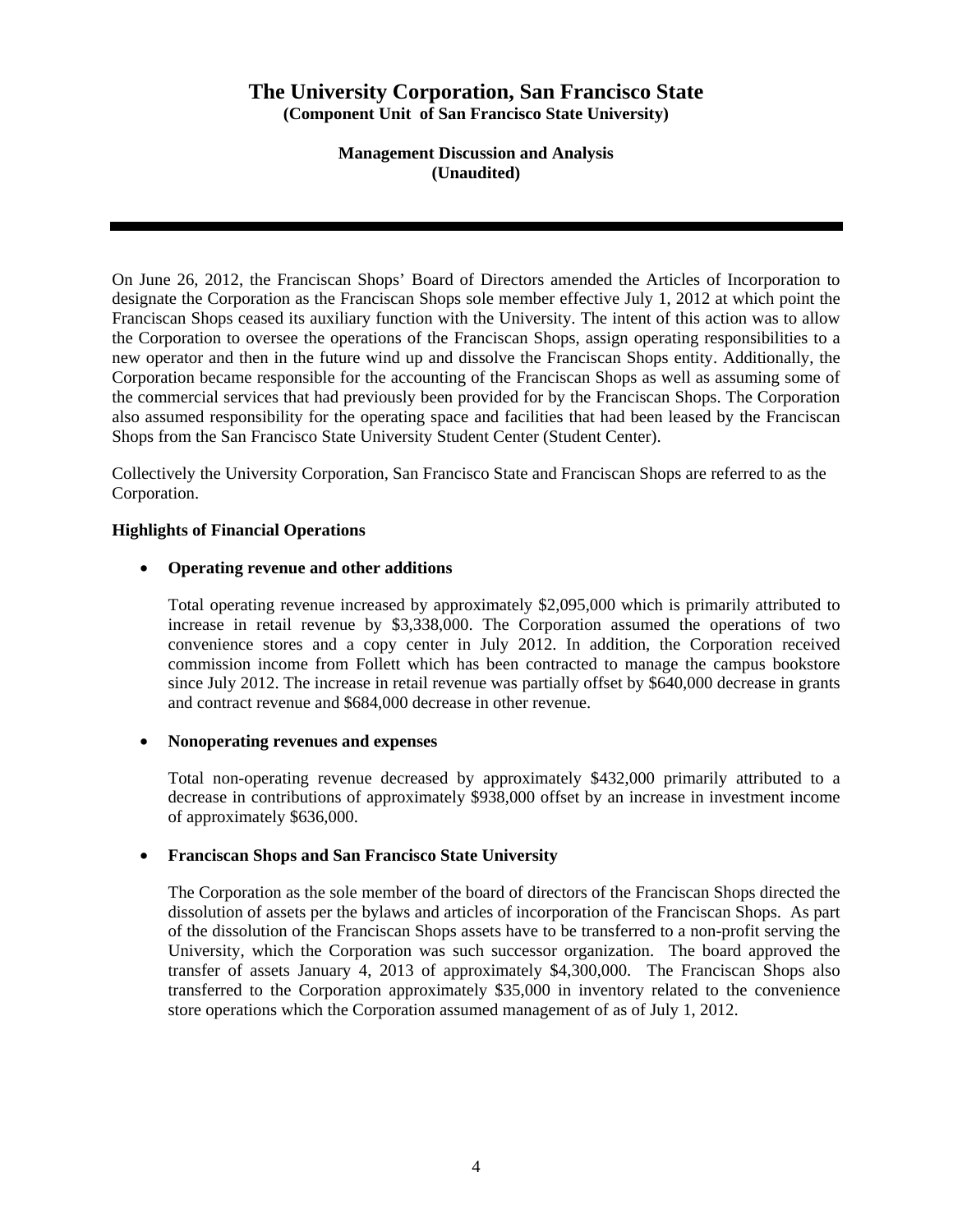## **Management Discussion and Analysis (Unaudited)**

## **Financial Position**

The statement of net position presents the financial position of the Corporation at the end of fiscal year 2013 and 2012. The purpose of the statement of net position is to present to the readers of the financial statements a fiscal summary of the Corporation. From the data presented, the readers of the statement of net position are able to determine the assets available to continue the operations of the Corporation. The readers are also able to determine how much the Corporation owes its vendors as well as assessing other liabilities. Finally, the statement of net position provides an overview of the net position (assets, deferred outflows of resources minus liabilities, deferred inflows of resources) and their availability for expenditure.

Net Position is divided into three major categories. The first category, Invested in Capital Assets, presents the Corporation's equity in property and equipment. The next asset category is Restricted Assets, which is divided into two categories, Nonexpendable and Expendable. The corpus of nonexpendable restricted resources is only available for investment purposes. Expendable restricted assets are available for expenditure by the Corporation, but must be spent for purposes as determined by donors and/or external entities that have placed time, purpose or legal restrictions on the use of the assets. The final category is Unrestricted Assets that are available to the Corporation for any lawful purpose of the Corporation.

Detailed statement of net assets are included with the financial statements. A condensed version is shown below:

## **Condensed Statement of Net Position - 2013, 2012, and 2011**

|                                                  | 2013             |    | 2012       |    | 2011       |
|--------------------------------------------------|------------------|----|------------|----|------------|
| <b>ASSETS</b>                                    |                  |    |            |    |            |
| Current assets                                   | \$<br>5,454,179  | \$ | 6,014,900  | \$ | 4,820,876  |
| Noncurrent assets                                | 18,080,423       |    | 12,415,750 |    | 11,491,960 |
| Total assets                                     | 23,534,602       |    | 18,430,650 |    | 16,312,836 |
| <b>LIABILITIES</b>                               |                  |    |            |    |            |
| <b>Current liabilities</b>                       | 1,201,252        |    | 1,196,934  |    | 961,184    |
| Noncurrent liabilities                           | 478,884          |    | 350,000    |    |            |
|                                                  |                  |    |            |    |            |
| <b>Total liabilities</b>                         | 1,680,136        |    | 1,546,934  |    | 961,184    |
| <b>NET POSITION</b>                              |                  |    |            |    |            |
| Investment in capital assets                     | 1,015,301        |    | 2,266,518  |    | 2,512,427  |
| Restricted:                                      |                  |    |            |    |            |
| Nonexpendable - endowments                       | 544,272          |    | 544,272    |    | 540,381    |
| Expendable - Grants and Contracts, Scholarships, |                  |    |            |    |            |
| Fellowships, Capital Projects                    | 11,934,167       |    | 11,411,045 |    | 8,359,881  |
| Unrestricted                                     | 8,360,726        |    | 2,661,881  |    | 3,938,963  |
| Total net position                               | \$<br>21,854,466 | S. | 16,883,716 | S. | 15,351,652 |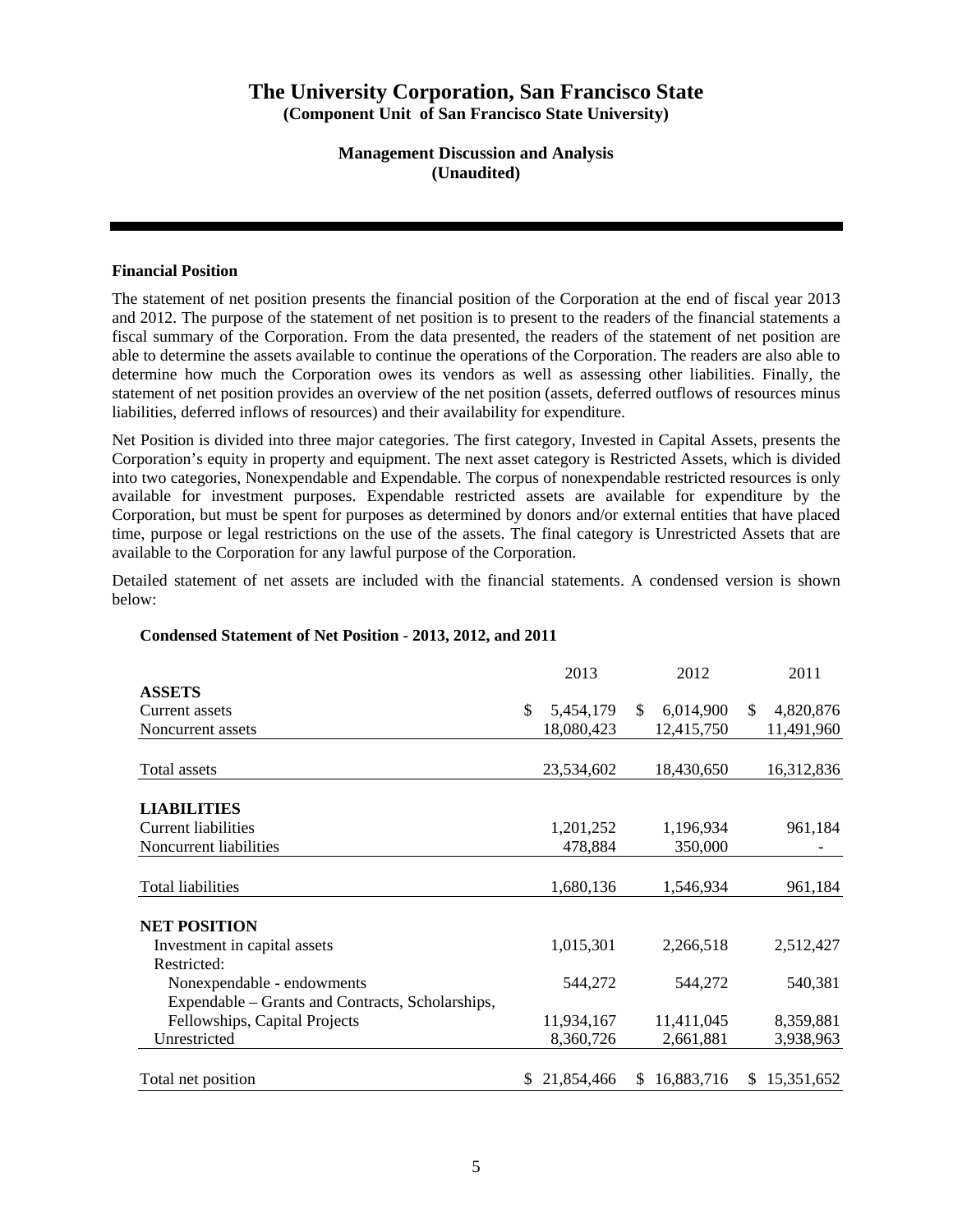**Management Discussion and Analysis (Unaudited)** 

### **Assets**

In fiscal year 2013 current assets decreased by approximately \$561,000 (-9%). This decrease was attributed to a decrease in short term investments due to distribution of holdings and collection of pledge and accounts receivable. Cash and cash equivalents increased during 2013 over 2012 as a result of the consolidation of assets with the Franciscan Shops which was an increase of approximately \$493,000 in cash and cash equivalents. The new operations of the Corporation also had an impact on prepaid expenses and other assets which increased by approximately \$178,000.

Noncurrent assets increased by approximately \$5,665,000 (46%). The increase in noncurrent assets is mainly attributed to the transfer of cash into the investment accounts from the Franciscan Shops of approximately \$4,332,000 and improved investment performance. The Corporation's participation in alternative investments with the Foundation also increased during 2013 by approximately \$429,000. The increase is offset by a decrease in capital assets due to a transfer of assets to the University of approximately \$1,144,000.

In fiscal year 2012 current assets decreased by approximately \$1.2 million (25%). The decrease was mainly attributed to an increase in short term investments.

## **Liabilities**

In fiscal year 2013, current liabilities remained relatively flat over 2012 with a modest increase of approximately \$4,000. This increase was mainly attributed to an increase in accrued payables due to new operations of the Corporation for fiscal year 2013 and an offsetting decrease in payables to related parties. Noncurrent liabilities increased over 2012 by approximately \$129,000 (37%) due to inclusion of \$152,000 deferred revenue from the Franciscan Shops.

In fiscal year 2012, current liabilities increased over 2011 by approximately \$236,000 (25%). This increase was mainly attributed to an increase in payables to related parties.

In fiscal year 2012, the noncurrent liability increased by \$350,000 (100%) related to the one-time payment that the Corporation received from the Follett Higher Education Group, Inc. (Follett) which will be amortized over the life of the agreement.

## **Net Position**

As of June 30, 2013, net position was \$21,854,466 which is an increase of approximately \$4,971,000 (29%) from the previous year. The increase is primarily attributed to transfer of assets from the Franciscan Shop of approximately \$4,282,000 and an increase in revenues over expenses of \$1,833,000, net of a transfer of assets to the University of \$1,145,000.

As of June 30, 2012, net position was \$16,883,716 which is an increase of approximately \$1.5 million (10%) from the previous year. The increase is attributed to an increase in contribution revenue from friends of the University, investment income and an increase in program revenue from the previous year.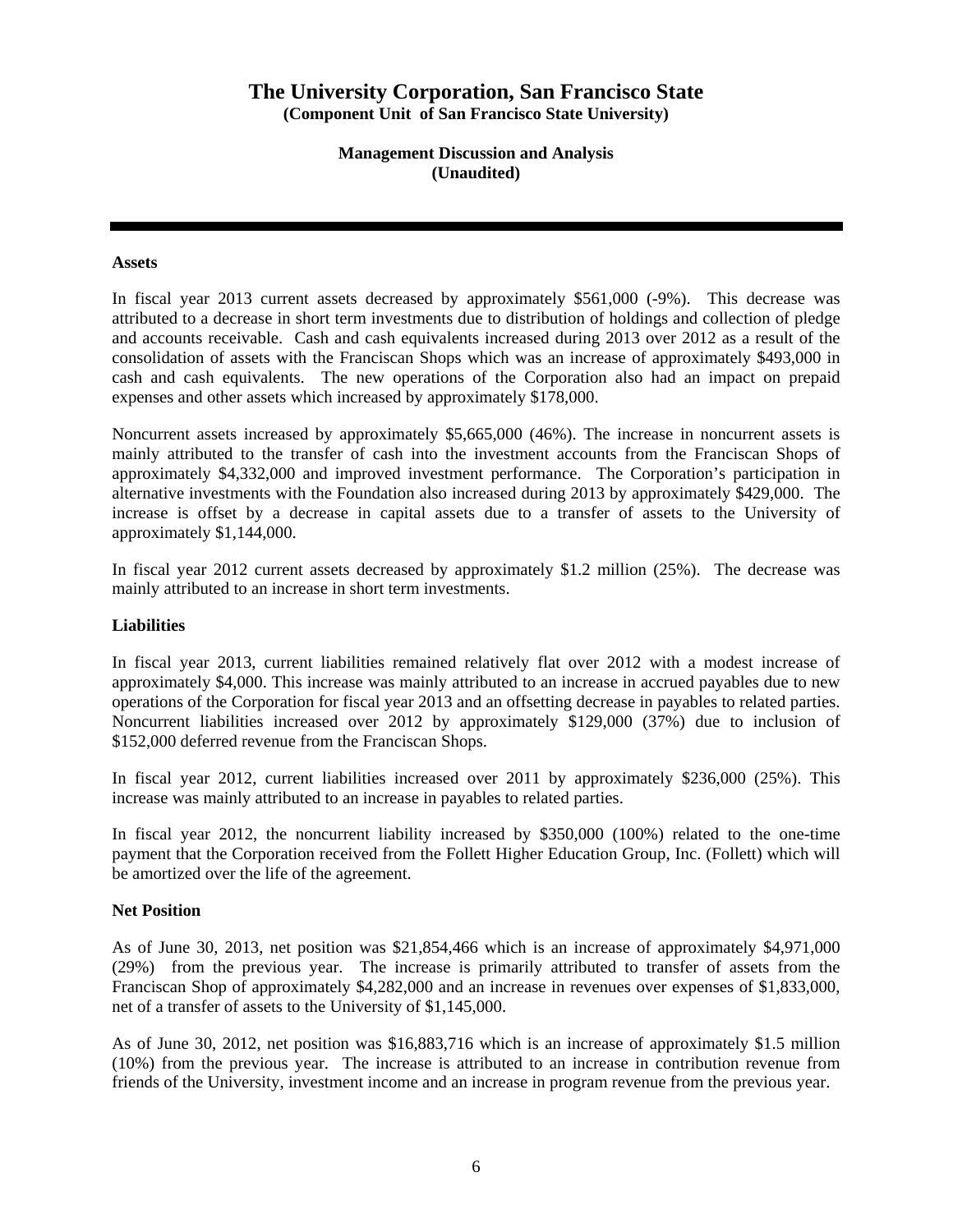## **Management Discussion and Analysis (Unaudited)**

Further discussion of the Corporation's revenue and expenses under result of operations will highlight the changes that contributed to the overall fluctuation in operating results.

## **Results of Operations**

The Statement of Revenues, Expenses and Changes in Net Position presents the Corporation's operating results, as well as the nonoperating revenues and expenses. Operating revenues primarily includes grants, contracts, retail operations and program revenue. Gifts and investment income, is classified as prescribed by GASB. Net nonoperating revenues or expenses are an integral component in determining the increase or decrease in net position.

Detailed statement of Revenues, Expenses, and Changes in Net Position for the years ended June 30, 2013 and 2012 is included in the financial statements.

## **Condensed Statement of Revenues, Expenses and Changes in Net Position**

## **For the years ended June 30, 2013, 2012 and 2011**

|                                               | 2013            | 2012                      |    | 2011          |
|-----------------------------------------------|-----------------|---------------------------|----|---------------|
| <b>Operating Revenues (Expenses):</b>         |                 |                           |    |               |
| Revenues                                      | \$<br>9,559,437 | <sup>S</sup><br>7,464,321 | S. | 5,999,404     |
| Expenses                                      | (10, 959, 717)  | (9,597,426)               |    | (8, 642, 151) |
| <b>Operating loss</b>                         | (1,400,280)     | (2, 133, 105)             |    | (2,642,747)   |
| Nonoperating Revenues (Expenses):             |                 |                           |    |               |
| Contributions                                 | 2,817,820       | 3,756,012                 |    | 3,207,481     |
| Investment return                             | 1,000,683       | 365,137                   |    | 1,086,966     |
| Transfers to the University                   | (585, 319)      | (455,980)                 |    |               |
| <b>Total Nonoperating Revenues (Expenses)</b> | 3,233,184       | 3,665,169                 |    | 4,294,447     |
| Change in Net Position                        | 1,832,904       | 1,532,064                 |    | 1,651,700     |
| <b>Transfer from Franciscan Shops</b>         | S<br>4,282,467  |                           |    |               |
| Transfer of assets to the University          | (1,144,621)     |                           |    |               |
| Transfer to the Foundation                    |                 |                           | S  | (560,000)     |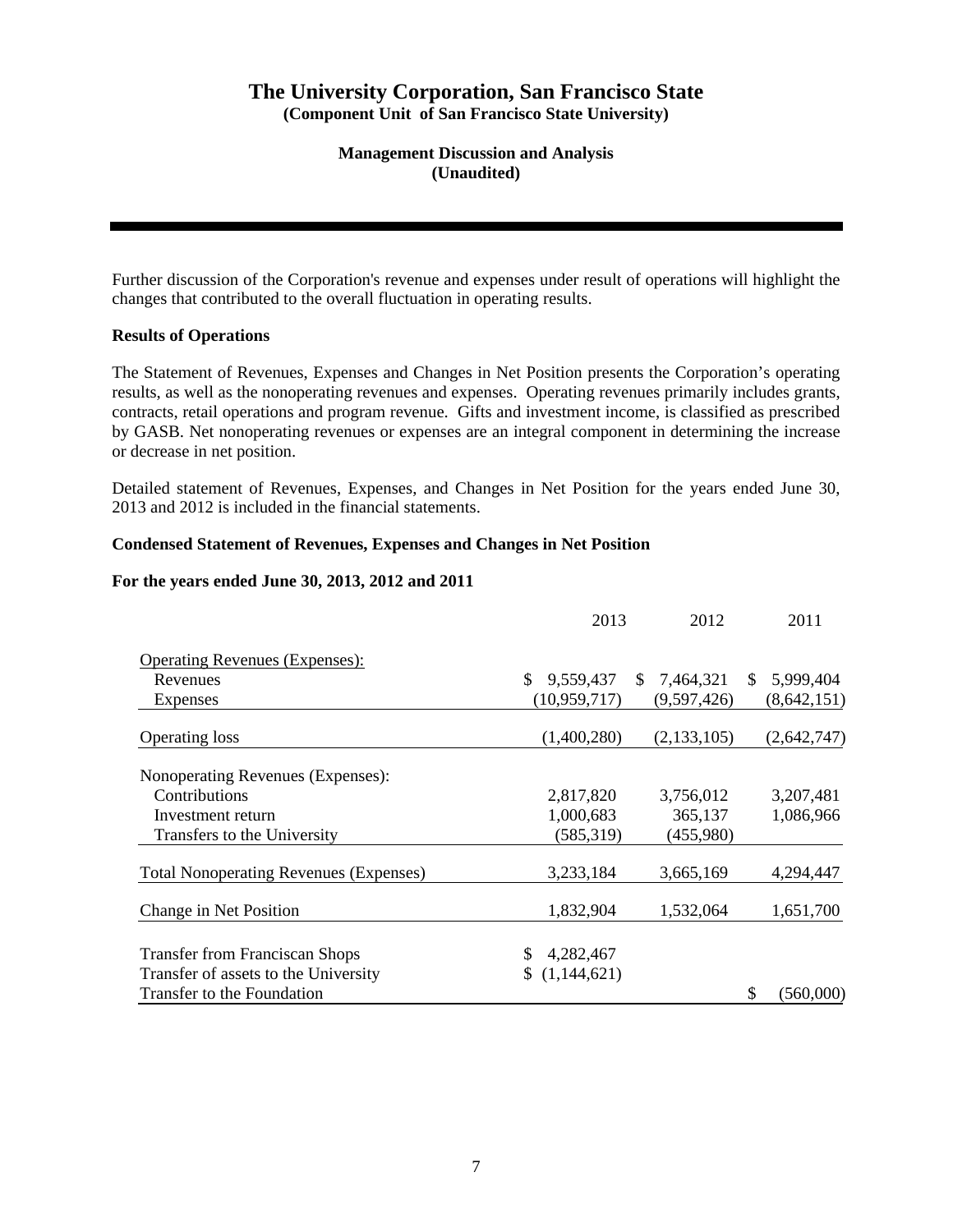**Management Discussion and Analysis (Unaudited)** 

## **OPERATING REVENUES**

## **Retail, Program, Grants, and Contracts Revenue**

The Corporation received less grants and contracts as more grants have been awarded directly to San Francisco State University. For fiscal year 2013, grants and contracts revenue decreased approximately \$641,000. As Grants and Contracts revenue has decreased the Corporations program revenue has increased.

Program revenues are the function of the many projects administered by the Corporation which must be self-supporting. Program revenue consists mainly of revenue received to support campus programs, and student scholarships. Whirlwind Wheelchair program revenue decreased approximately \$217,000 due to manufacturing challenges during the year which slowed production however sales internationally remained steady. Whirlwind began sales domestically as well during 2013.

The Corporation's self-operating vending projects are a component of retail revenue. During 2013, the Corporation took over three new retail operations that were previously run by the Franciscan Shops, two convenience stores and the campus copy center. During 2013, the Corporation also had its first full year of commission revenue earned from its contract with Follett to manage the SFSU Bookstore. As a result of these new business services activity operating revenue increased by approximately \$2,095,000 (28%).

Transfers received from endowments increased approximately \$143,000 and \$478,000 in 2013 and 2012, respectively, which are part of the increase in operating revenues.

During 2012, program, grants and contract revenue increased approximately \$241,000 which was primarily attributed to a decrease in program revenue of approximately \$129,000 and an increase in grants and contract revenue of \$370,000. Although program, grants and contract revenue had a modest increase, the Wheelchair program revenue increased approximately \$544,000 due to its increase in wheelchair sales internationally.

Indirect costs from grants, contracts and campus programs were eliminated against revenue as not to double count the total revenue and expenses. Indirect costs incurred for grants, contracts and campus programs as of June 30, 2013 and 2012 were \$371,178 and \$451,115, respectively.

## **Rental Income**

Rental income is comprised mainly of food vending tenants and the fitness facility located on campus. Rental income increased in fiscal year 2013 by approximately \$55,000 over the previous year. Rental income increased primarily due to the Corporation operating the food trucks for a full year and Peet's Coffee and Tea placed in operation in fiscal year 2013. In fiscal year 2012, Rental income increased by approximately \$6,500 over the previous year. Tenant rents are increased based on the consumer price index (CPI) which is reviewed annually.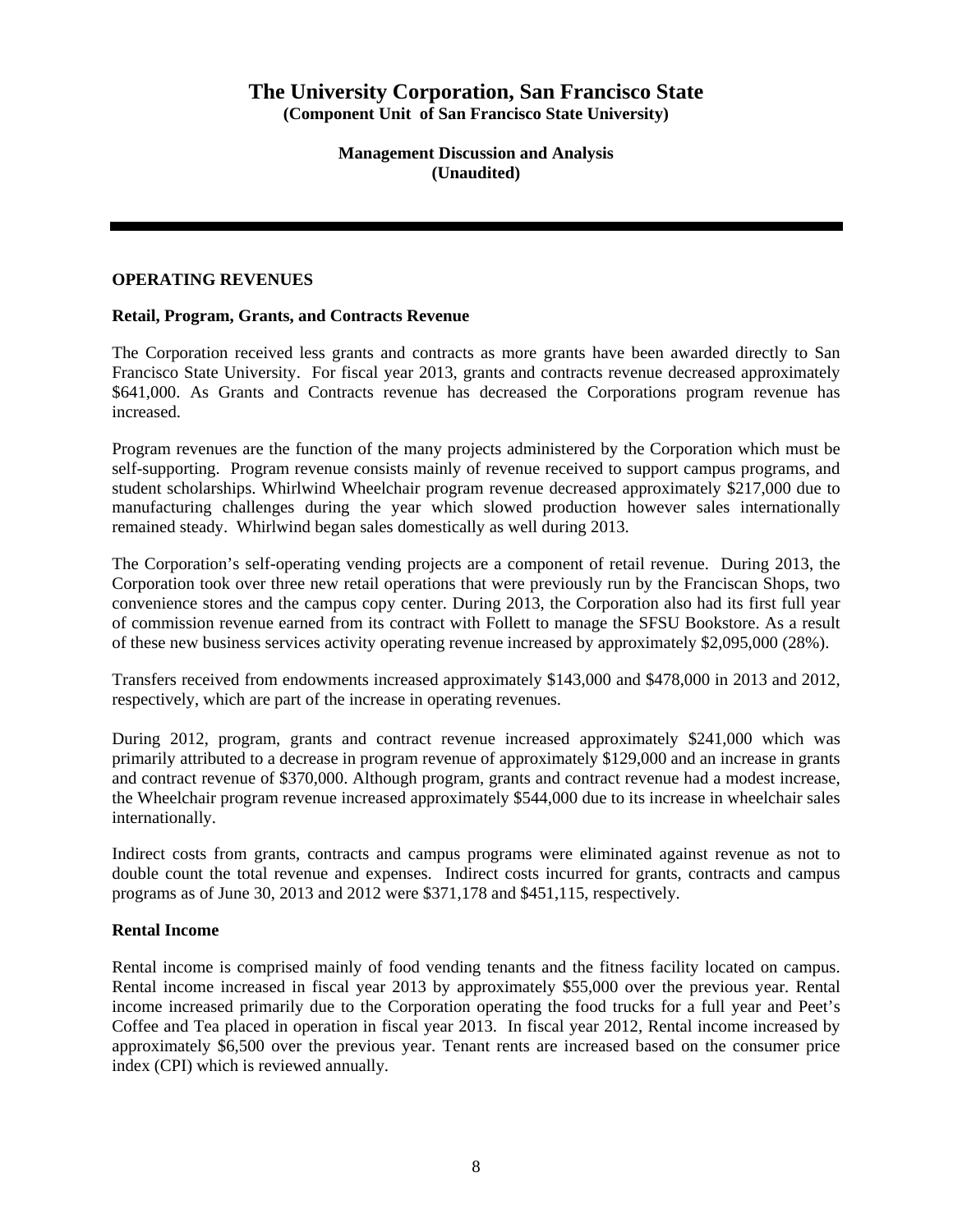**Management Discussion and Analysis (Unaudited)** 

### **Other Revenue**

During fiscal year 2013 other revenue decreased by approximately \$684,000 (80%) due to the Corporation receiving a refund of \$770,000 in fiscal year 2012 from the dissolution of the Auxiliary Organization Unemployment Insurance Trust which was not a reoccurring event.

### **OPERATING EXPENSES**

### **Operating Expenses**

Operating expenses are tied to the use of funds from grants, contracts, donations, program revenue, retail operations, transfers and other miscellaneous sources.

Operating expenses increased in fiscal year 2013 significantly by approximately \$1,362,000 (14%). Indirect cost from grants, contracts and campus programs were eliminated against revenue as not to double count the total revenue and expenses. Indirect costs incurred for grants and contracts, campus programs and endowment were \$371,178. Expenses related to grants and contracts decreased by approximately \$1,303,000 (54%) during 2013 as grant activity continued to decrease. Scholarship expense decreased over prior year by approximately \$113,000 (10%) as less scholarships were given out to students during 2013. Retail expenses increased by approximately \$2,396,000 due the Corporations new operations of the two convenience stores and copy center. The expenses were directly related to increased salaries and benefits to run and oversee these new operations. Retail expenses also include costs associated with the space related to the new operations. The Corporation has a lease with the Student Center, for the retail stores and the bookstore.

Operating expenses increased in fiscal year 2012 by approximately \$956,000 (11%). Indirect cost from grants, contracts and campus programs were eliminated against revenue as not to double count the total revenue and expenses. Indirect costs incurred for grants and contracts, campus programs and endowment were \$461,923. Expenses related to grants and contracts decreased during 2012 as grant activity decreased. Scholarship expense increased over prior year by approximately \$508,000 as more scholarships were given out to students during 2012.

## **NON-OPERATING REVENUES AND EXPENSES**

#### **Contributions**

Contributions are recognized as revenue when they are verifiable, measurable, probable of collection, and the Corporation has met all time and eligibility requirements. Contributions decreased during fiscal year 2013 over the prior year by approximately \$938,000 (-25%). The decrease was mainly attributed to reduction of contributions for scholarships of approximately \$800,000.

Contributions increased during fiscal year 2012 by approximately \$549,000 (17%). There was also an increase in additional revenue received from related party to support campus programs and student scholarships from the prior year.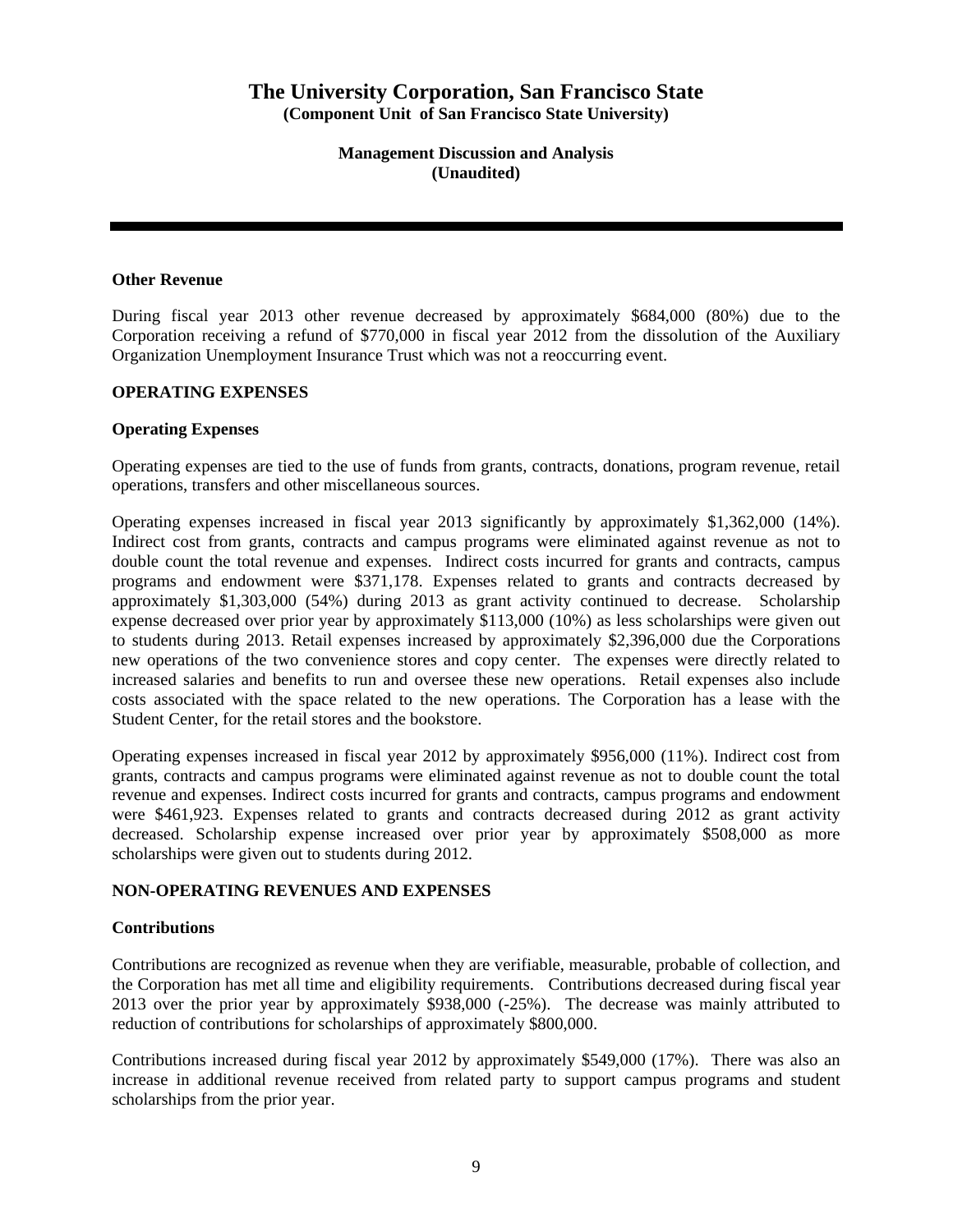**Management Discussion and Analysis (Unaudited)** 

## **Investment Return**

Fiscal year 2013 saw an increase in investment returns as a result of the market being bullish for most of the year. The investment return increased approximately \$636,000 (174%) over the previous year.

During fiscal year 2012 the markets were still volatile as in the previous year. However investments continued to show positive appreciation during 2012, investment return was approximately \$365,000.

## **SIGNIFICANT ITEMS**

In fiscal year 2014, the Corporation will continue expanding its retail operations and bringing new business services offered to the campus. The Corporation will install Shop 24 in the first quarter. Shop 24 is a 24 hour automated machine which will carry fresh food, snacks, drinks and various sundry items. Shop 24 will provide convenience and food options to the campus after hours. The Corporation will also be adding a new site to bring on additional food trucks which will be at the West Campus Green field.

The Corporation will be branding all of its vending services and retail operations under the Gator Group umbrella as these offerings are marketed to the campus.

Investment income is an important revenue source for the Corporation's unrestricted funds. The last quarter of the fiscal year the world market continued showing growth. The beginning of 2014 fiscal year has continued where the end of the fiscal year ended with continued growth.

We believe all other significant items have already been disclosed and either they do not have a significant effect on future operations, or these effects have already been included in the current financial statements.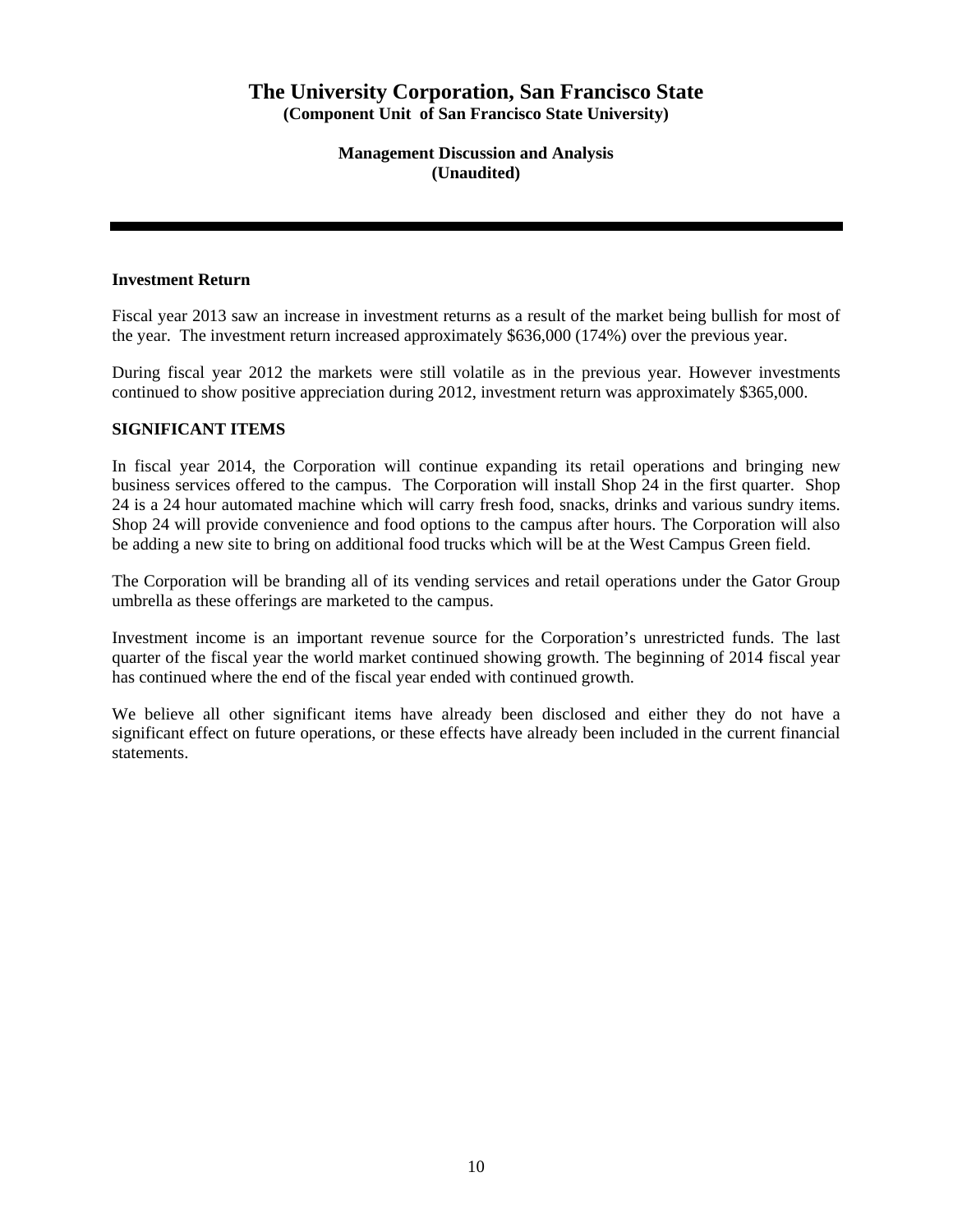#### **Statement of Net Position**

| June 30,                                                          | 2013             | 2012             |
|-------------------------------------------------------------------|------------------|------------------|
| <b>Assets</b>                                                     |                  |                  |
| <b>Current Assets:</b>                                            |                  |                  |
| Cash and cash equivalents                                         | \$<br>830,031    | \$<br>336,931    |
| Investments, unrestricted                                         | 3,679,854        | 4,602,179        |
| Pledges receivable                                                | 386,997          | 642,306          |
| Accounts receivable, net                                          | 378,946          | 433,484          |
| Prepaid expenses and other assets                                 | 178,351          |                  |
| Total current assets                                              | 5,454,179        | 6,014,900        |
| <b>Noncurrent Assets:</b>                                         |                  |                  |
| Pledges receivable, net                                           | 427,500          | 962,392          |
| Accounts receivable                                               |                  | 350,000          |
| Deferred chargebacks receivable                                   | 152,552          |                  |
| Investments:                                                      |                  |                  |
| Unrestricted                                                      | 14,292,607       | 7,073,068        |
| Receivable from SF State University Foundation                    | 1,648,191        | 1,219,500        |
| Restricted                                                        | 544,272          | 544,272          |
| Capital assets, net                                               | 1,015,301        | 2,266,518        |
| Total noncurrent assets                                           | 18,080,423       | 12,415,750       |
| Total assets                                                      | 23,534,602       | 18,430,650       |
| <b>Deferred Outflows of Resources (Note 2)</b>                    |                  |                  |
|                                                                   |                  |                  |
| Total assets and deferred outflows of resources                   | \$<br>23,534,602 | \$<br>18,430,650 |
| <b>Liabilities</b>                                                |                  |                  |
| <b>Current Liabilities:</b>                                       |                  |                  |
| Accounts payable                                                  | \$<br>727,060    | \$<br>420,128    |
| Accrued salaries and benefits payable                             | 169,919          | 135,870          |
| Accrued compensated absences                                      | 85,168           | 71,694           |
| Payable to related parties                                        | 219,105          | 569,242          |
| Total current liabilities                                         | 1,201,252        | 1,196,934        |
|                                                                   |                  |                  |
| <b>NonCurrent Liabilities:</b>                                    |                  |                  |
| Deferred chargebacks payable                                      | 152,552          |                  |
| Deferred revenues                                                 | 326,332          | 350,000          |
| Total noncurrent liabilities                                      | 478,884          | 350,000          |
| <b>Deferred Inflows of Resources (Note 2)</b>                     |                  |                  |
|                                                                   |                  |                  |
| <b>Net Position:</b>                                              |                  |                  |
| Invested in capital assets                                        | 1,015,301        | 2,266,518        |
| Restricted for:                                                   |                  |                  |
| Nonexpendable - endowments                                        | 544,272          | 544,272          |
| Expendable - grants and contracts, scholarships, fellowships,     |                  |                  |
| capital projects                                                  | 11,934,167       | 11,411,045       |
| Unrestricted                                                      | 8,360,726        | 2,661,881        |
| Total net position                                                | 21,854,466       | 16,883,716       |
| Total liabilities, deferred inflows of resources and net position | \$<br>23,534,602 | \$<br>18,430,650 |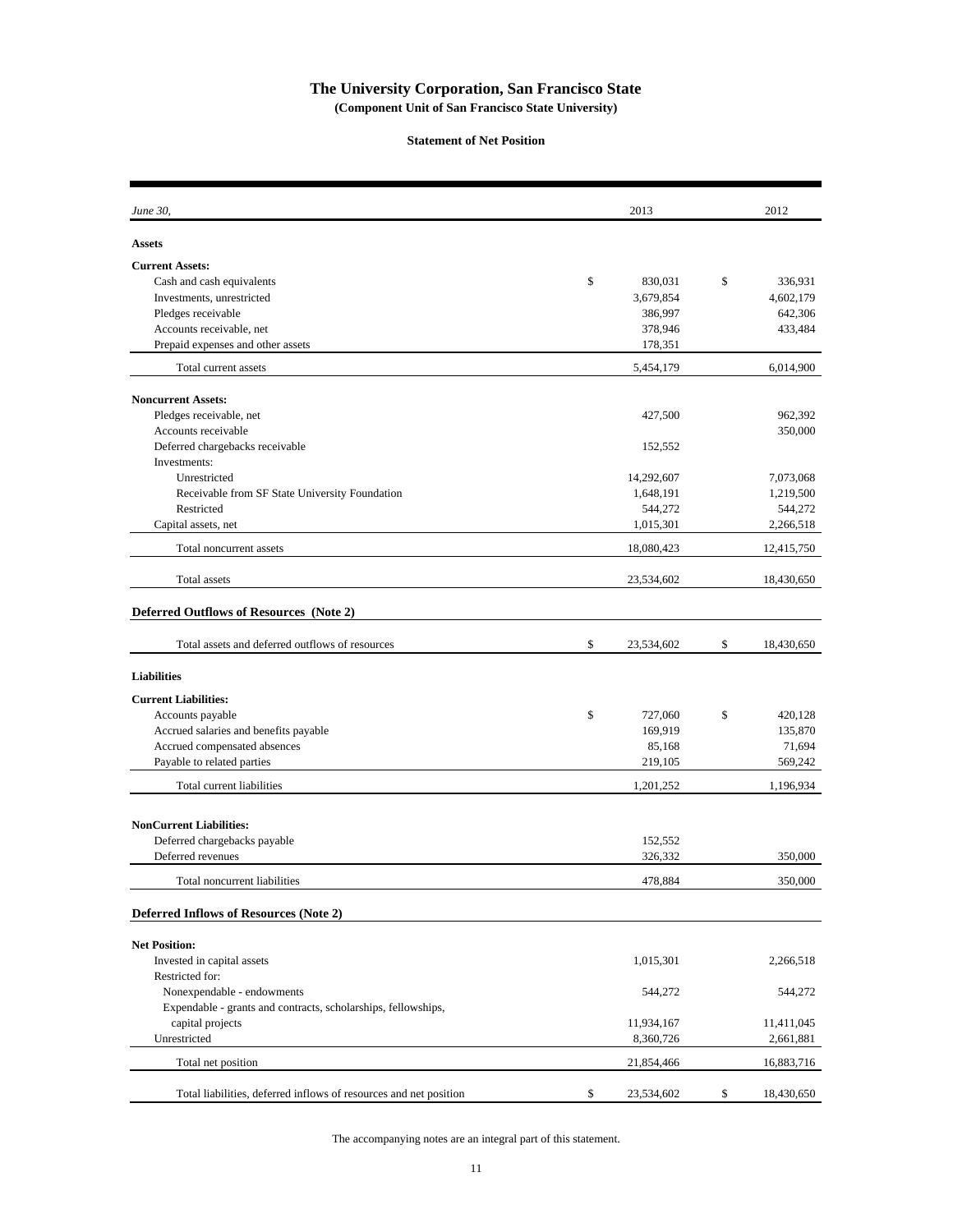## **Statement of Revenues, Expenses and Changes in Net Position**

| Year Ended June 30,                                         |    | 2012        |                  |
|-------------------------------------------------------------|----|-------------|------------------|
|                                                             |    |             |                  |
| <b>Operating Revenues:</b>                                  |    |             |                  |
| Grants and contract revenue                                 | \$ | 1,039,948   | \$<br>1,680,558  |
| Program revenue                                             |    | 3,104,823   | 3,221,598        |
| Retail revenue                                              |    | 3,338,037   |                  |
| Programs funded by related parties                          |    | 1,419,952   | 1,276,457        |
| Rental income                                               |    | 490,537     | 435,926          |
| Other revenues                                              |    | 166,140     | 849,782          |
| Total operating revenues                                    |    | 9,559,437   | 7,464,321        |
| <b>Operating Expenses:</b>                                  |    |             |                  |
| Grants and contracts                                        |    | 1,109,808   | 2,412,727        |
| Campus programs                                             |    | 4,852,888   | 4,448,469        |
| Rental expenses                                             |    | 7,054       | 19,835           |
| Student scholarships                                        |    | 1,041,025   | 1,154,044        |
| Management and general                                      |    | 1,392,824   | 1,315,298        |
| Retail expenses                                             |    | 2,395,764   |                  |
| Depreciation                                                |    | 160,354     | 247,053          |
| Total operating expenses                                    |    | 10,959,717  | 9,597,426        |
| <b>Operating loss</b>                                       |    | (1,400,280) | (2, 133, 105)    |
| <b>Nonoperating Revenues (Expenses):</b>                    |    |             |                  |
| Contributions                                               |    | 2,817,820   | 3,756,012        |
| Investment return                                           |    | 1,000,683   | 365,137          |
| Transfer to San Francisco State University                  |    | (585, 319)  | (455,980)        |
| Net nonoperating revenues (expenses)                        |    | 3,233,184   | 3,665,169        |
| <b>Change in Net Position</b>                               |    | 1,832,904   | 1,532,064        |
| Net Position, beginning of the year                         |    | 16,883,716  | 15,351,652       |
| <b>Transfer of net assets from Franciscan Shops</b>         |    | 4,282,467   |                  |
| <b>Transfer of assets to San Francisco State University</b> |    | (1,144,621) |                  |
| Net Position, end of the year                               | \$ | 21,854,466  | \$<br>16,883,716 |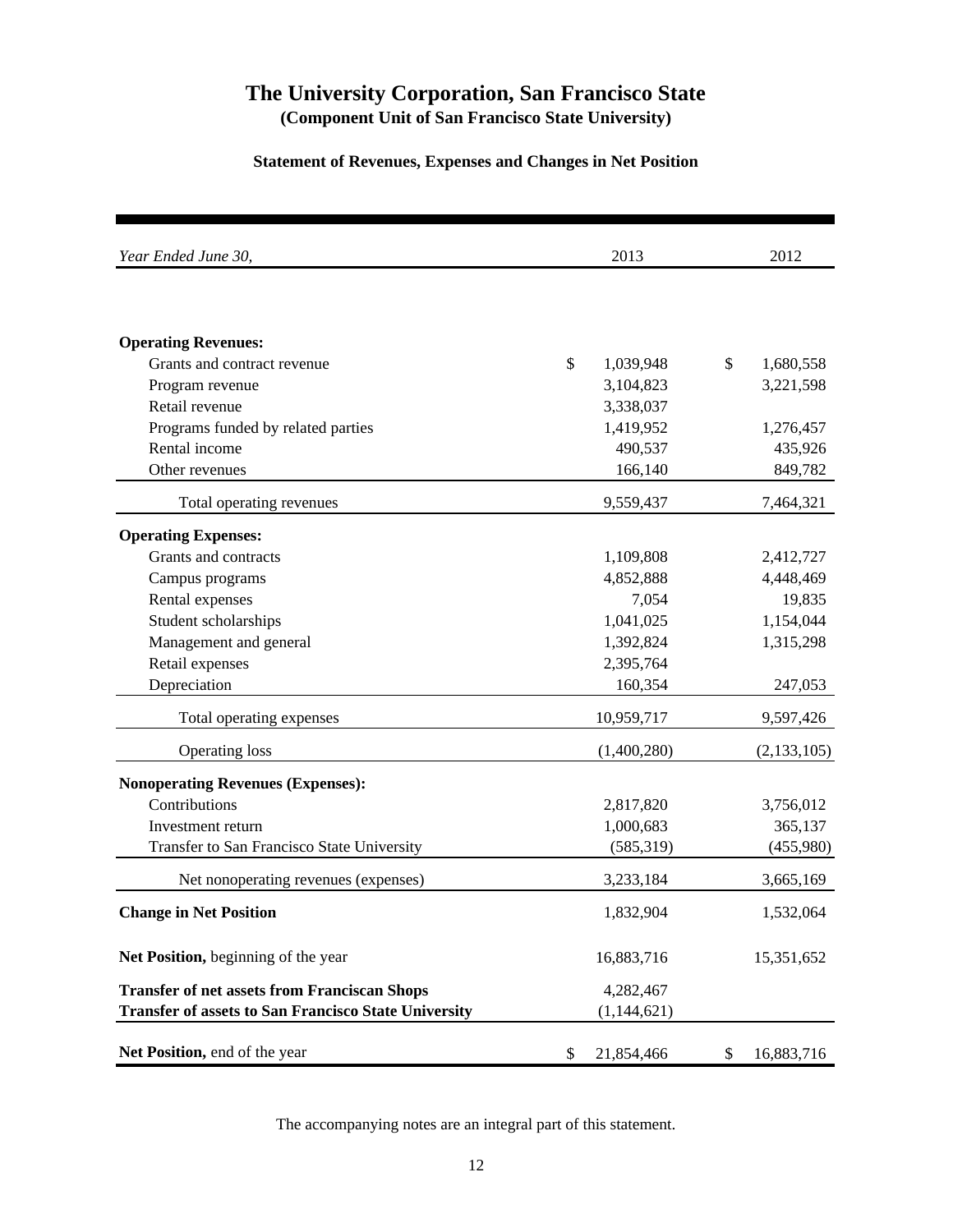## **Statement of Cash Flows**

| Year Ended June 30,                                              |               | 2013          |               | 2012        |
|------------------------------------------------------------------|---------------|---------------|---------------|-------------|
| <b>Cash Flows from Operating Activities:</b>                     |               |               |               |             |
| Receipts from programs                                           | $\mathcal{S}$ | 9,919,148     | $\mathcal{S}$ | 6,041,555   |
| Rent receipts                                                    |               | 490,537       |               | 435,926     |
| Payments to suppliers                                            |               | (7, 121, 365) |               | (5,489,434) |
| Payments to employees for services                               |               | (2,656,325)   |               | (2,387,795) |
| Scholarships to students                                         |               | (1,041,025)   |               | (1,154,044) |
| Other                                                            |               | 166,142       |               | 849,781     |
| Net cash used by operating activities                            |               | (242, 888)    |               | (1,704,011) |
| <b>Cash Flows from Noncapital Financing Activities:</b>          |               |               |               |             |
| Donations received                                               |               | 2,817,820     |               | 3,756,012   |
| Transfer to San Francisco State University                       |               | (585, 319)    |               | (393,083)   |
| <b>Donation from Franciscan Shops</b>                            |               | 4,282,467     |               |             |
|                                                                  |               |               |               |             |
| Net cash provided by noncapital financing activities             |               | 6,514,968     |               | 3,362,929   |
| <b>Cash Flows from Capital and Related Financing Activities:</b> |               |               |               |             |
| Capital asset additions                                          |               | (53,758)      |               | (147, 390)  |
| Net cash used by capital and related financing activities        |               | (53,758)      |               | (147,390)   |
|                                                                  |               |               |               |             |
| <b>Cash Flows from Investing Activities:</b>                     |               |               |               |             |
| Proceeds from sales and maturities of investments                |               | 9,875,787     |               | 5,812,132   |
| Purchase of investments                                          |               | (16,601,692)  |               | (8,222,265) |
| Investment income                                                |               | 1,000,683     |               | 365,137     |
| Net cash used by investing activities                            |               | (5,725,222)   |               | (2,044,996) |
| <b>Net Change in Cash and Cash Equivalents</b>                   |               | 493,100       |               | (533, 468)  |
| Cash and Cash Equivalents, beginning of year                     |               | 336,931       |               | 870,399     |
| Cash and Cash Equivalents, end of year                           | \$            | 830,031       | \$            | 336,931     |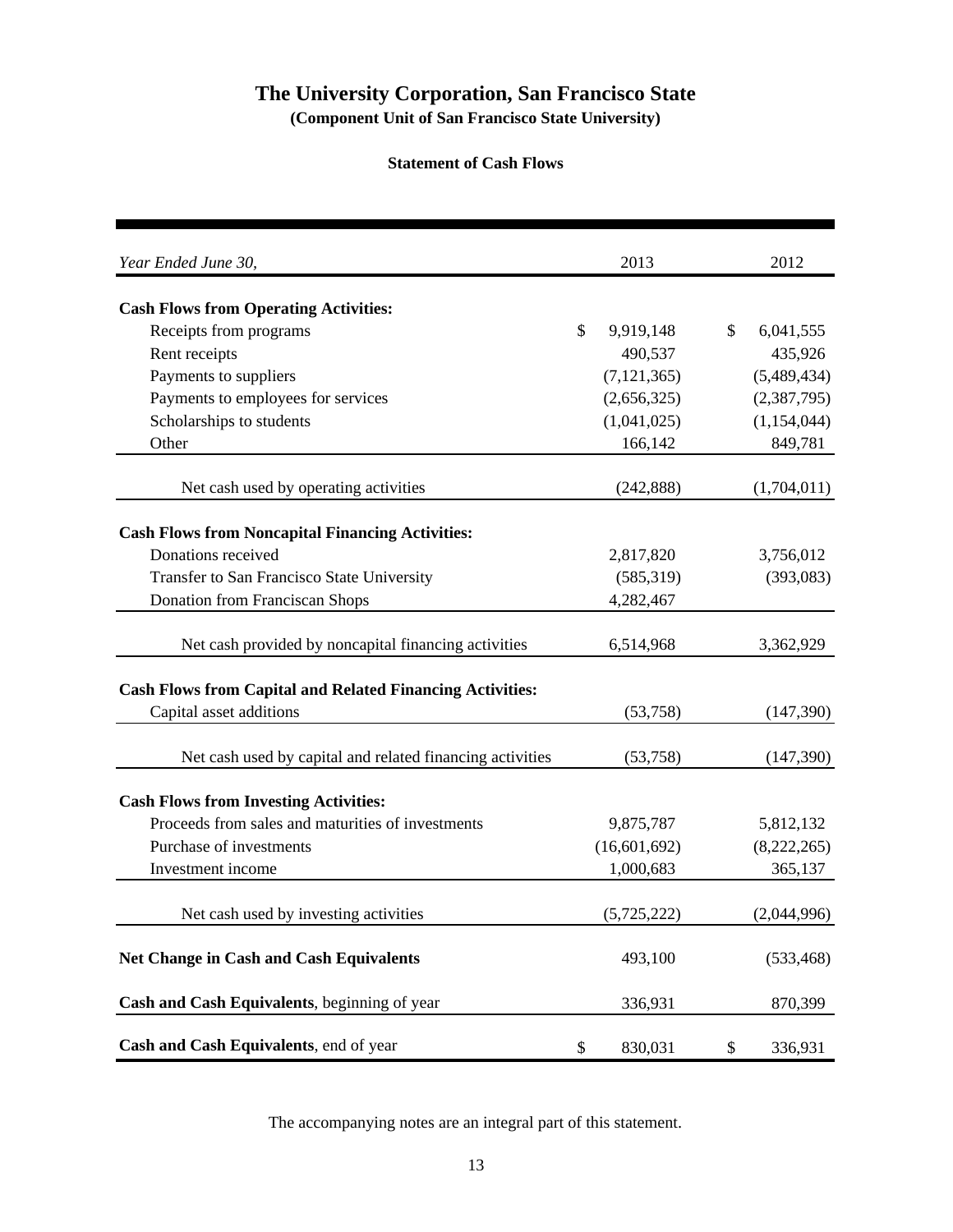## **Statement of Cash Flows (continued)**

| June 30,                                            | 2013              | 2012              |
|-----------------------------------------------------|-------------------|-------------------|
| <b>Reconciliation of Operating Loss to Net Cash</b> |                   |                   |
| <b>Flows Used by Operating Activities:</b>          |                   |                   |
| <b>Operating loss</b>                               | \$<br>(1,400,280) | \$<br>(2,133,105) |
| Adjustments to reconcile operating loss to net cash |                   |                   |
| flows used by operating activities:                 |                   |                   |
| Depreciation                                        | 160,354           | 247,053           |
| Loss on asset disposal                              |                   | 83,349            |
| Changes in assets and liabilities:                  |                   |                   |
| Accounts receivable and pledges receivable          | 844,739           | (137,058)         |
| Other receivable                                    | 350,000           | 350,000           |
| Prepaid expenses                                    | (178, 351)        |                   |
| Accounts payable                                    | 306,932           | (15,286)          |
| Deferred revenue                                    | (23,668)          | (350,000)         |
| Payable to related parties                          | (350, 137)        | 226,104           |
| Accrued salaries and benefits payable               | 34,049            | 20,489            |
| Accrued compensated absences                        | 13,474            | 4,443             |
| Total adjustments                                   | 1,157,392         | 429,094           |
| Net cash used by operating activities               | \$<br>(242, 888)  | \$<br>(1,704,011) |

| Non-cash activity: |  |           |
|--------------------|--|-----------|
|                    |  | (62, 897) |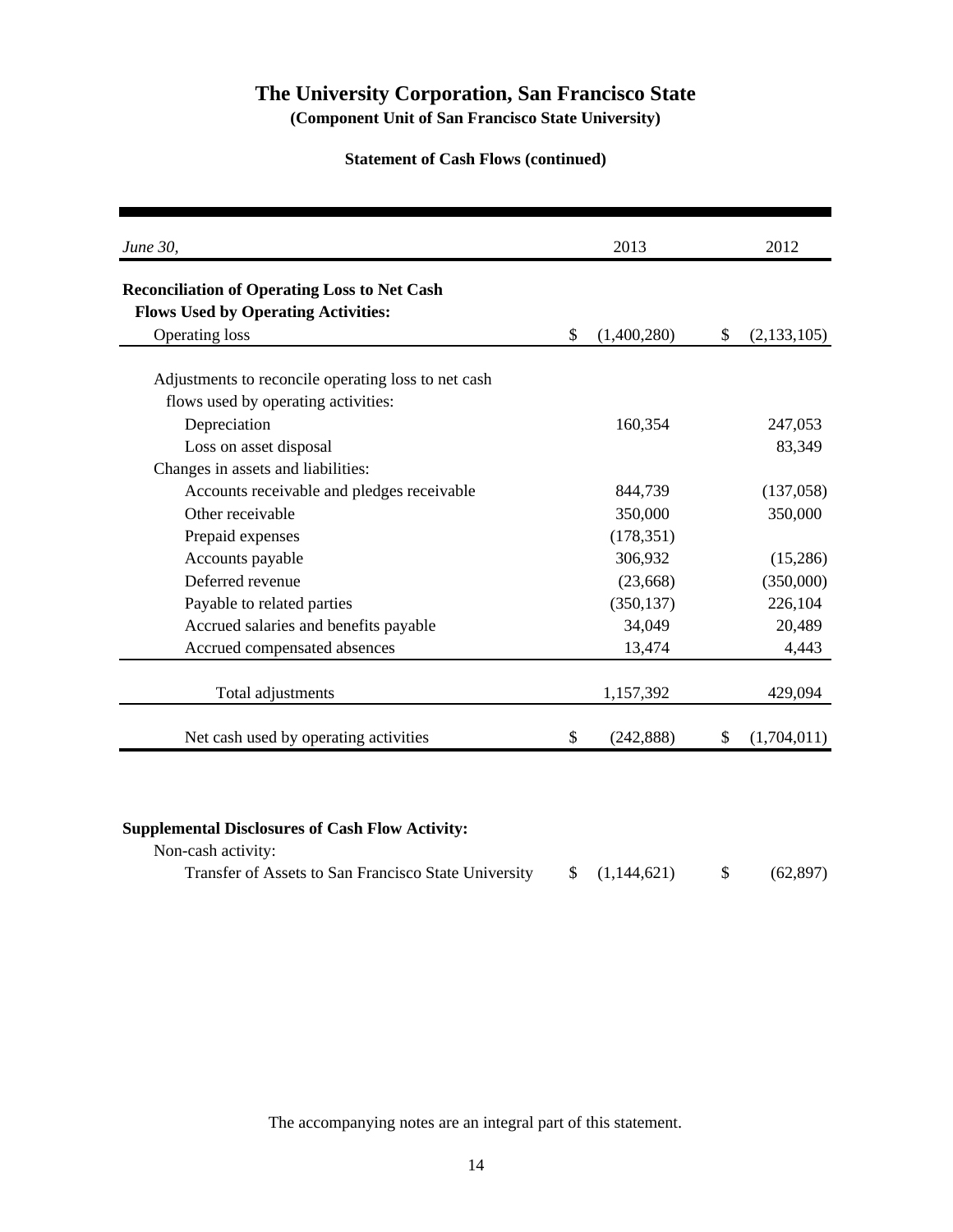## **Notes to Financial Statements**

## **Note 1 - Organization:**

The University Corporation, San Francisco State (the Corporation), formerly the San Francisco State University Foundation, Inc., is a non-profit, tax-exempt California corporation. The Corporation serves as an auxiliary organization of San Francisco State University. The Corporation is a component unit of San Francisco State University (the University).

The Corporation was established in 1946 for the purpose of promoting and assisting the University through administration of educational projects, university research and development projects, commercial services and community outreach programs. The Corporation has grants, contracts and agreements with state, local and private agencies and organizations.

The Corporation, as of July 1, 2012 became the only member of the Franciscan Shops, a nonprofit member corporation. The Franciscan Shops, is formerly an auxiliary of the University; collectively "the Corporation". For 2013, the financial statements of the Franciscan Shops has been incorporated into the financial statements of the Corporation.

## **Note 2 - Summary of Significant Accounting Policies:**

## a. Basis of Presentation

The basic financial statements required by GASB Statements number 34, 35 and 36 includes a Statement of Net Position, a Statement of Revenues, Expenses, and Changes in Net Position and a Statement of Cash Flows. As a component unit of a public institution, the Corporation has chosen to present its basic financial statements using the reporting model for special purpose governments engaged only in business-type activities. This model allows all financial information for the Corporation to be reported in a single column in each of the basic financial statements. In accordance with the business-type activities reporting model, the Corporation prepares its Statement of Cash Flows using the direct method.

The accompanying financial statements have been prepared using the economic resources measurement focus and the accrual basis of accounting in accordance with accounting principles generally accepted in the United States of America, as prescribed by GASB. Revenues are recorded when earned and expenses are recorded when a liability is incurred, regardless of the timing of related cash flows. Generally, grants, contributions, and similar items are recognized as revenue as soon as all eligibility requirements have been met.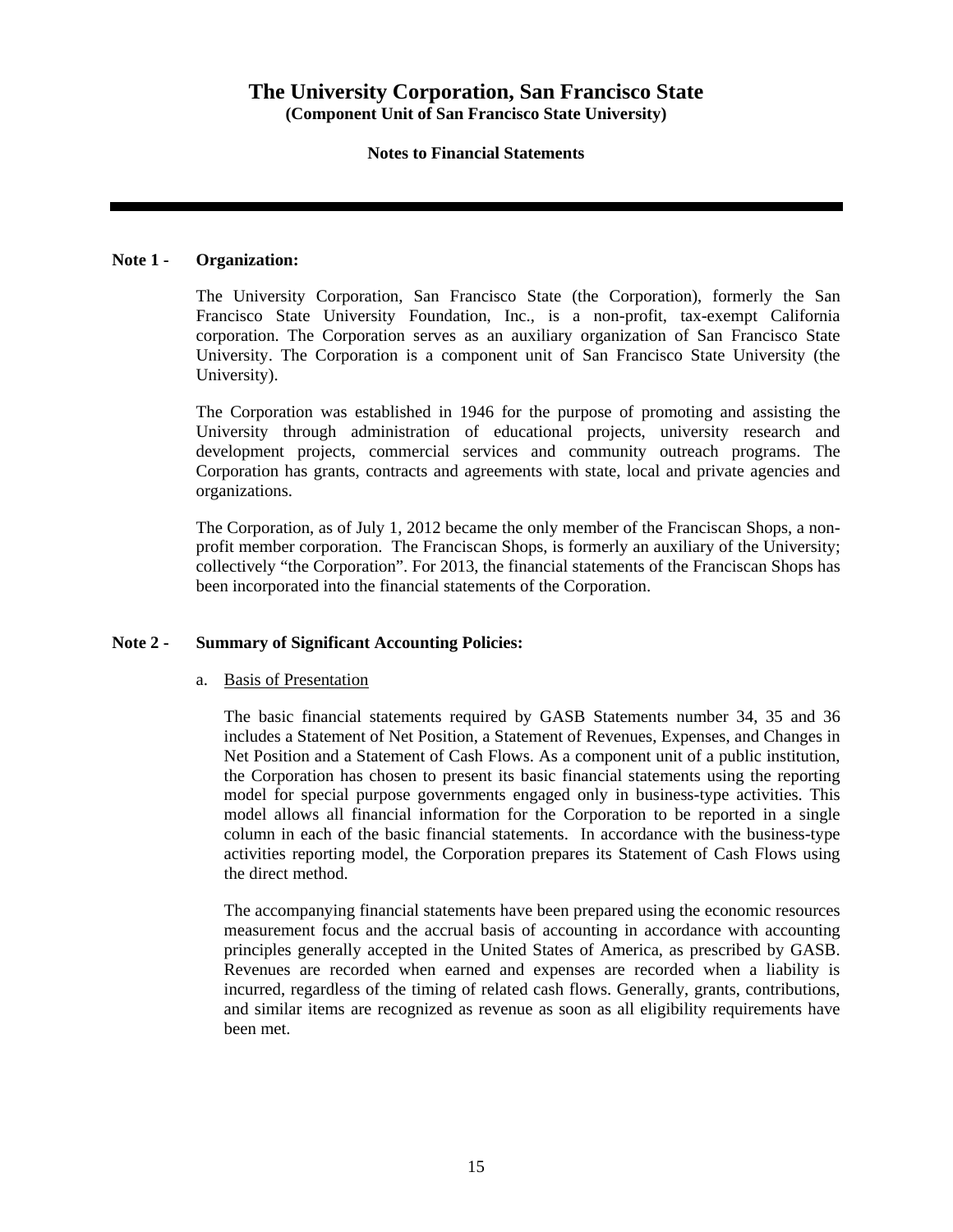## **Notes to Financial Statements**

In accordance with GASB Statement No. 62, the Corporation has incorporated certain accounting and financial reporting guidance included in the Financial Accounting Standards Board (FASB) Statements and Interpretations, Accounting Principles Board Opinions, and Accounting Research Bulletins of the American Institute of Certified Public Accountants (AICPA) Committee on Accounting Procedure (collectively, referred to as the "FASB and AICPA pronouncements"), which were issued on or before November 30, 1989, and which do not conflict or contradict GASB pronouncements.

The Corporation considers assets to be current that can reasonably be expected, as part of its normal business operations, to be converted to cash and be available for liquidation of current liabilities within twelve months of the date of the Statement of Net Position. Liabilities that reasonably can be expected, as part of the Corporation's normal business operations, to be liquidated within twelve months of the date of the Statement of Net Position are considered to be current. All other assets and liabilities are considered to be non-current; with the exception of those amounts that are required to be reported as deferred outflows or inflows of resources. The Corporation follows GASB 63 which provides guidance for reporting deferred outflows of resources, deferred inflows of resources, and net position in a statement of financial position and related disclosures. The standard defines deferred outflows or inflows of resources as transactions that result in the consumption or acquisition of net assets in one period that are applicable to future periods. As of June 30, 2013 and 2012, the Corporation did not enter into transactions that meet the definition of deferred outflows or inflows of resources.

The Corporation's net assets are classified into the following categories:

- *Invested in capital assets*: Capital assets, net of accumulated depreciation.
- *Restricted, nonexpendable*: Net assets subject to externally imposed conditions that the Corporation retains in perpetuity. Net assets in this category consist of endowments.
- *Restricted, expendable*: Net assets subject to externally imposed conditions that can be fulfilled by the actions of the Corporation or by the passage of time. This category includes grants, contracts, scholarships and fellowships.
- *Capital Projects*: Net assets subject to externally imposed conditions whose restricted use is for capital projects which can be fulfilled by the actions of the Corporation.
- *Unrestricted*: This represents all unrestricted net assets. Unrestricted net assets may be designated for use by management or the Board of Directors. As of June 30, 2013 and 2012, the Corporation maintains operating and capital reserves of approximately, \$679,000 and \$500,000, respectively.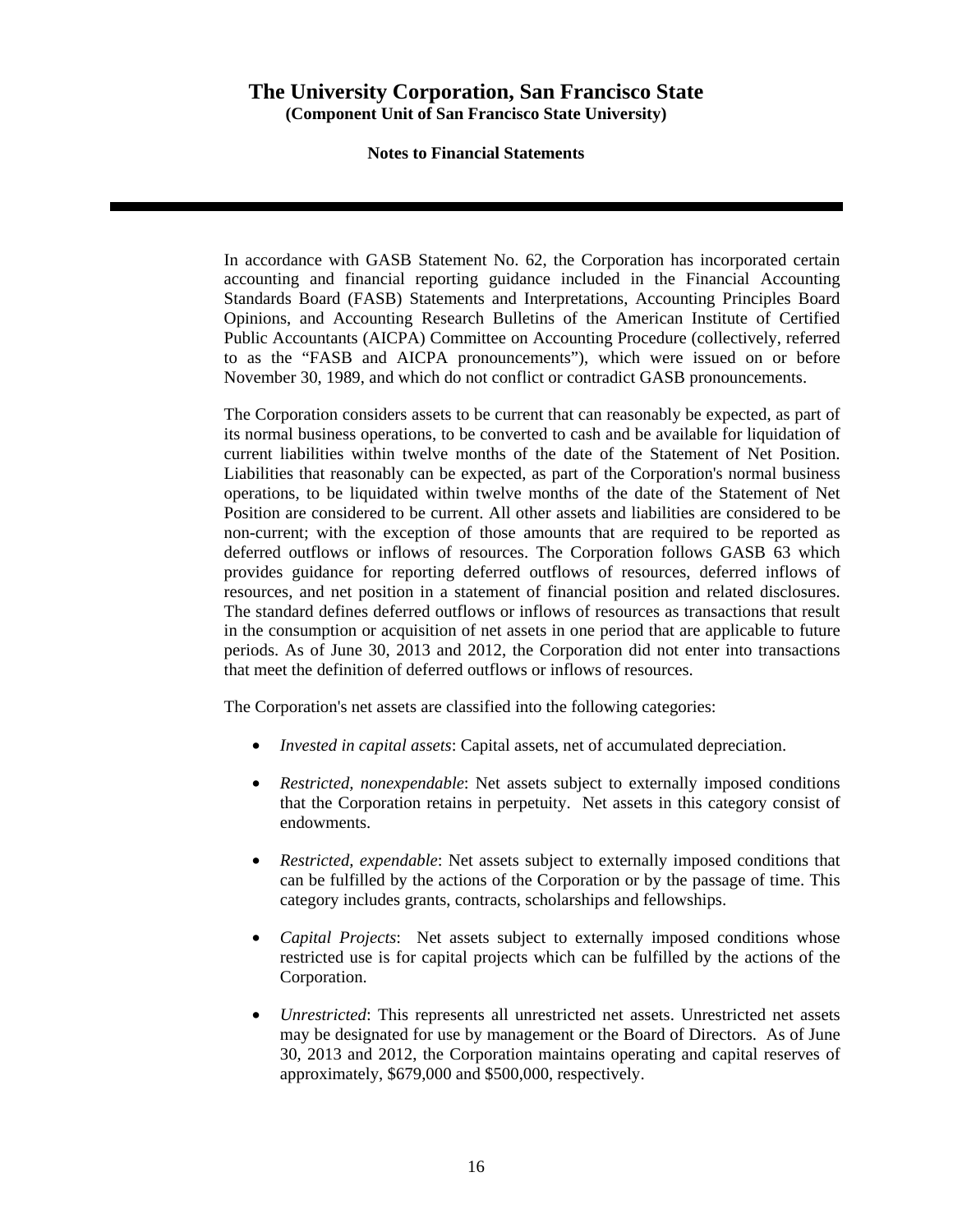## **Notes to Financial Statements**

## b. Cash and Cash Equivalents

Cash and cash equivalents consist of unrestricted cash, checking accounts, savings accounts and money market funds held outside of investment brokerage accounts with an original maturity date of three months or less.

Custodial credit risk - In the case of bank deposits, this is the risk that in the event of a bank failure, the Corporations deposits may not be returned. The Corporation does not have a formal policy addressing custodial credit risk for its bank deposits. Though the Corporation is not a government agency, the financial institutions, in which the Corporation makes its deposits, have collateralized the deposits in accordance with section 53601 et. Seq. of the California Government Code. Wells Fargo is a financial institution whereby Federal Deposit Insurance Corporation (FDIC) insures deposits. Deposits of more than the \$250,000 insured amount will be collateralized by the bank by pledging identifiable collateral according to statute. Periodically, throughout June 30, 2013, the Corporation maintained balances in excess of the federally insured limits. The Corporation did not maintain deposits in excess of federally insured limits as of June 30, 2012.

## c. Accounts Receivable, net

Accounts receivable include amounts due from special projects, business services, contracts and other receivables from San Francisco State University. Accounts receivable of \$378,946 and \$783,484 as of June 30, 2013 and 2012, respectively, are shown net of an allowance for uncollectible accounts.

d. Pledges Receivable

Unconditional promises of private gifts to the Corporation are recorded as pledges receivable and revenue in the year promised at the present value of expected cash flows. Unconditional promises to give that are expected to be collected in future years are recorded at fair value based upon the present value of their estimated future cash flows. Discounts are computed using estimated market rates. Amortization of the discounts is included in grants and contracts revenue. The pledge receivable discount at June 30, 2013 and 2012 is approximately \$28,300 and \$48,300, respectively. Conditional promises and intentions to pledge are recognized as receivables and revenue when the specific condition and/or eligibility and recognition requirement is met.

## e. Investments

Investments are stated at fair value. The Corporation pools available resources into savings, management and investment accounts. Interest and dividends earned are allocated to the respective funds, net of fees, based on the ratio of a fund's invested resources to the total amount invested.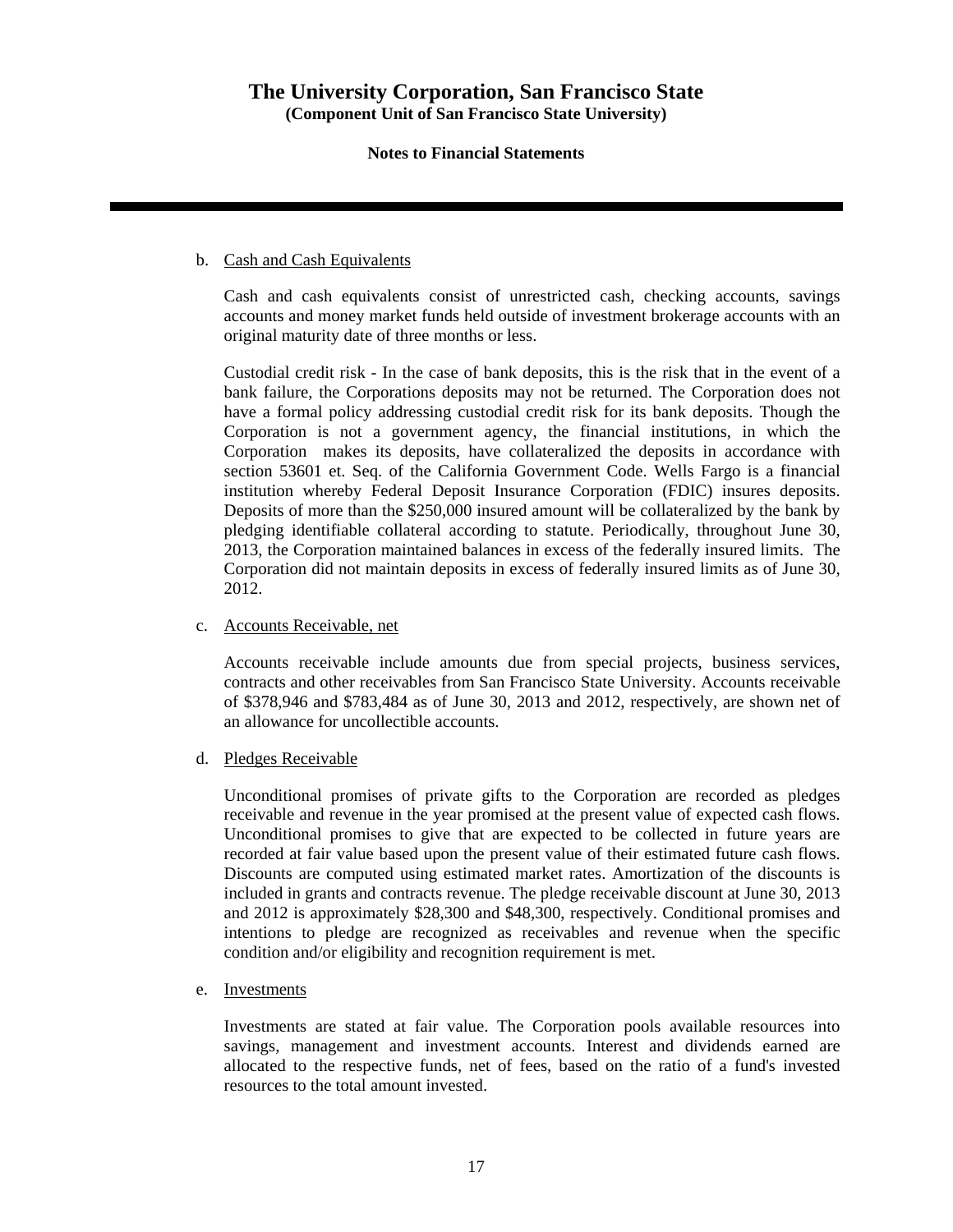## **Notes to Financial Statements**

Investments in alternative investments are based upon fair values of the underlying assets as reported by the entities in their financial statements or as determined by the fund manager. In some cases the underlying assets are marketable securities with quoted market prices. In other situations, the underlying assets are not marketable and valuations are determined by the fund managers. Due to the inherent uncertainty of valuation of non-marketable and restricted investments, those estimated values may differ significantly from the values that would have been used had a ready market for the securities existed and the differences could be material. Additionally, these investments may have liquidity constraints, including lock up periods of a quarter or longer.

## f. Restricted Investments

Investments made from donor restricted endowments are pooled with the Corporation's other investments. Any appreciation of such investments is tracked separately and recorded in unrestricted net assets as long as the donor has not restricted those earnings. The Uniform Prudent Management of Institutional Funds Act (UPMIFA) passed in July 2006 and adopted by California in 2008 which authorizes an institution to spend the amount it deems prudent considering the intent of the donor's intent, the purposes of the fund, and relevant economic factors. According to the Corporation's policy, up to 4% of the earnings may be distributed each year. Earnings available for distribution are identified as interest, dividends and realized gains and losses and are calculated quarterly based on the average daily balance of the portfolio.

The Corporation invests these funds to produce current income to meet spending needs, and to preserve the real value of the endowment principal. The Payout Policy Objective is interlinked with the Investment Objectives for the Total Fund and has been formulated in the context of the overarching goal for prudent management of endowments: to optimize the balance between preserving the real (after inflation) long-term purchasing power of the endowment principal with the need to make annual distributions to campus beneficiaries.

## g. Capital Assets

Capital assets, which include property, leasehold improvements, and equipment, are stated at cost. Depreciation is computed using the straight-line method over the estimated useful lives of the assets, which range from five to ten years for equipment and ten to thirty years for buildings and related improvements. Property and equipment with a value of less than \$5,000 is not capitalized. Annually, the Corporation transfers ownership of the capital assets belonging to closed projects to the University, where appropriate. The net book value of transfers made to the University during the fiscal year ended June 30, 2013 amounted to \$1,144,621.

## h. Compensated Absences

Employees accrue annual vacation leave based on length of service and job classification.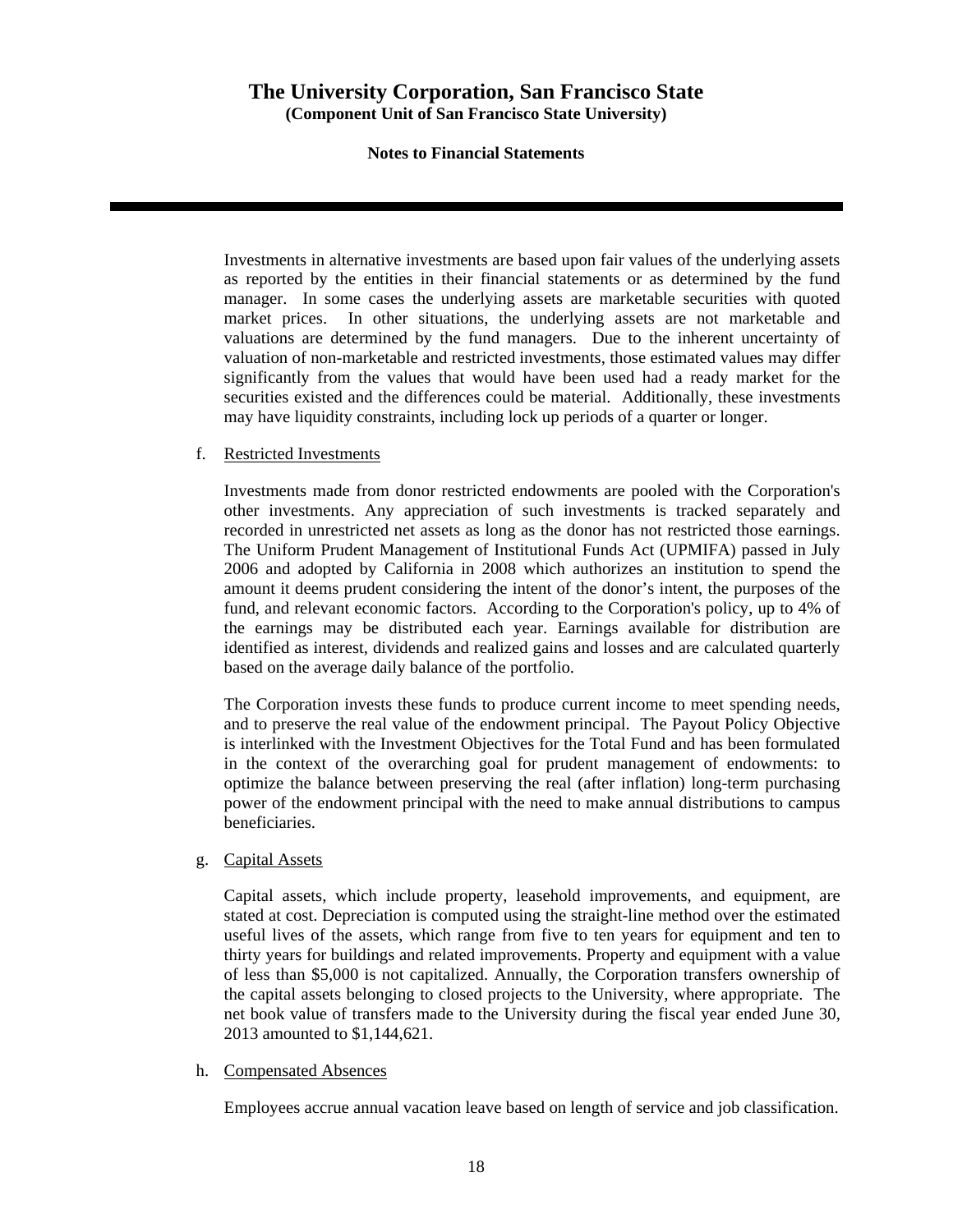## **Notes to Financial Statements**

### i. Revenue and Expenses

The Corporation classifies operating revenues into six categories: program revenue, grants and contracts, programs funded by related parties, retail revenue, rental income, and other revenues. Program revenue, grants and contracts, and programs funded is derived from program-specific grants and contracts and contributions arising from exchange transactions with federal, state, local, private foundations and individual contributions restricted for a particular program. Programs funded by related parties represent primarily revenue transferred from the San Francisco State University Foundation for scholarships and campus programs.

Retail revenue and expenses category includes revenue from the operation of two convenient stores and a copy center, the balance relates to commission revenue from the operator of the University's bookstore.

Rental Income is revenue generated from food vendors and commercial space leased to various corporations.

Other Revenues are revenues which are not required to be reported under program revenue or rental income.

Non-Operating revenue and expenses category includes revenue from restricted and unrestricted contributions where the restrictions have been met, and transfers. This category also includes investment returns which are net of administrative fees charged per the investment policy (such as, interest, dividends and net realized and unrealized gains and losses).

## j. Use of Estimates

The preparation of financial statements, in conformity with accounting principles generally accepted in the United States of America, requires management to make estimates and assumptions that affect certain reported amounts and disclosures. Accordingly, actual results could differ from those estimates.

## k. Income Taxes

The Corporation is a not-for-profit corporation and is exempt from federal and state income taxes under provisions of section 501 (c)(3) of the Internal Revenue Code and the California Tax Code. Continuance of such exemption is subject to compliance with laws and regulations of the taxing authorities. Certain activities considered unrelated to the tax exempt purposes of the Corporation may generate income that is taxable. No provision has been recorded for income taxes, as the net income, if any, from unrelated business in the opinion of management; it is not material to the basic financial statements taken as a whole.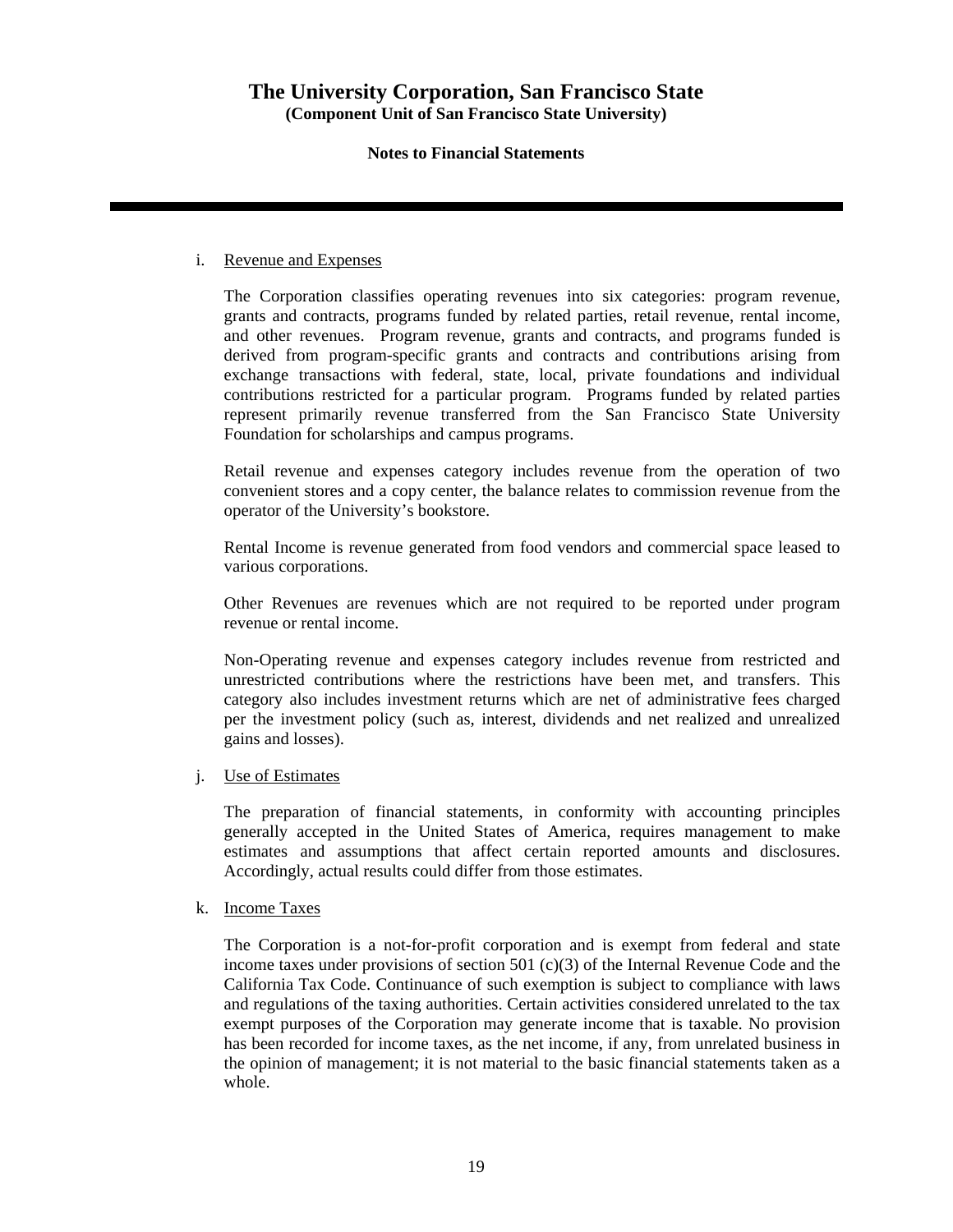## **Notes to Financial Statements**

### l. Reclassifications

Certain reclassifications have been made to the prior year financial statements in order for them to conform to current year presentation. These reclassifications had no effect on net position or change in net position.

### m. Recent Accounting Pronouncements Adopted or Under Consideration

The GASB issued statement No. 61, *The Financial Reporting Entity: Omnibus - an amendment of GASB Statements No. 14 and No. 34 (December 2010)*, provides guidance on information presented about the financial reporting entity and its component units and amends the criteria for blending in certain circumstances. The Corporation implemented the guidance of this pronouncement and it did not have a significant impact on its financial statements.

The GASB issued Statement No. 62, Codification of Accounting and Financial Reporting Guidance Contained in Pre-November 30, 1989 FASB and AICPA Pronouncements. The objective of this Statement is to incorporate into the GASB's authoritative literature certain accounting and financial reporting guidance that is included in the following pronouncements issued on or before November 30, 1989: 1) Financial Accounting Standards Board (FASB) Statements and Interpretations, 2) Accounting Principles Board Opinions, 3) and Accounting Research Bulletins of the American Institute of Certified Public Accountants' (AICPA) Committee on Accounting Procedure. The statement is applicable for fiscal year June 30, 2013. The Corporation determined that this pronouncement did not have a significant impact on its financial statements.

The GASB issued statement No. 63, *Financial Reporting of Deferred Outflows of Resources, Deferred Inflows of Resources, and Net Position (June 2011)*, requires accounting changes should be applied retroactively by reclassifying the statement of net position and balance sheet information, if practical, for all prior periods presented. In the period GASB 63 is first applied, the financial statements should disclose the nature of any reclassification and its effect. The reason for not reclassifying statement of net position and related information for prior periods presented should be explained. The Corporation implemented the guidance of this pronouncement and it did not have a significant impact on its financial statements. See Note 2a for additional information.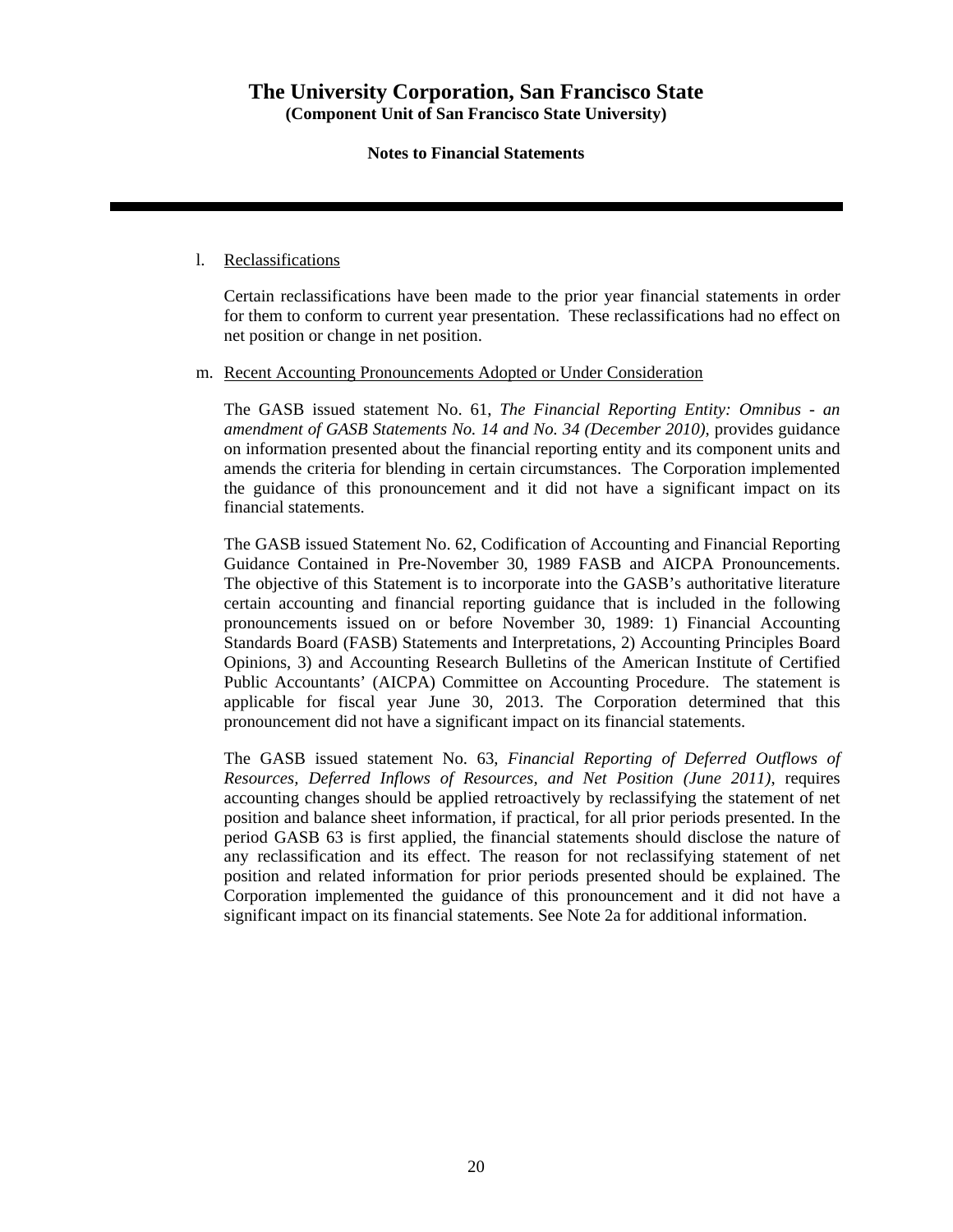## **Notes to Financial Statements**

The GASB issued statement No. 65, *Items Previously Reported as Assets and Liabilities (March 2012)*, this Statement establishes accounting and financial reporting standards that reclassify, as deferred outflows of resources or deferred inflows of resources, certain items that were previously reported as assets and liabilities and recognizes, as outflows of resources or inflows of resources, certain items that were previously reported as assets and liabilities. This Statement also provides other financial reporting guidance related to the impact of the financial statement elements deferred outflows of resources and deferred inflows of resources, such as changes in the determination of the major fund calculations and limiting the use of the term *deferred* in financial statement presentations. The statement is applicable for June 30, 2014. The Corporation is currently assessing the impact of the statement if any.

### **Note 3 - Investments:**

Investments consist of the following as of June 30, 2013:

|                              |              |              |              | <b>Investment Maturities (Years)</b> |            |              |
|------------------------------|--------------|--------------|--------------|--------------------------------------|------------|--------------|
|                              | Fair value   | $\leq$ 1     | $1 - 5$      | $6 - 10$                             | $10+$      | Other        |
| Local agency investment fund | \$2,024,625  | \$ 2,024,625 |              |                                      |            |              |
| Broker money market funds    | 1,585,302    | 1,585,302    |              |                                      |            |              |
| Treasury securities          | 1,942,955    |              | \$1,523,245  | 419.710<br>S.                        |            |              |
| Asset-backed securities      | 886,235      |              | 506,526      | 53.299                               | \$ 326,410 |              |
| Corporate debt securities    | 5,718,787    | 69.927       | 1,104,306    | 691,684                              |            | \$3,852,870  |
| Equity securities            | 6,358,829    |              |              |                                      |            | 6,358,829    |
| Alternative investments      | 1,648,191    |              |              |                                      |            | 1,648,191    |
|                              |              |              |              |                                      |            |              |
|                              | \$20,164,924 | \$ 3.679,854 | \$ 3,134,077 | \$1,164,693                          | \$326.410  | \$11,859,890 |

Investments consist of the following as of June 30, 2012:

|                              |   |                  |           | <b>Investment Maturities (Years)</b> |   |             |              |         |             |
|------------------------------|---|------------------|-----------|--------------------------------------|---|-------------|--------------|---------|-------------|
|                              |   | Fair value       | $\leq$ 1  | $1 - 5$                              |   | $6 - 10$    |              | $10+$   | Other       |
|                              |   |                  |           |                                      |   |             |              |         |             |
| Local agency investment fund | S | 2,970,569 \$     | 2,970,569 |                                      |   |             |              |         |             |
| Broker money market funds    |   | 1,347,059        | 1,347,059 |                                      |   |             |              |         |             |
| Treasury securities          |   | 2,413,593        | 100,202   | 1,534,711                            | S | 778,680     |              |         |             |
| Asset-backed securities      |   | 805,453          | 3,827     | 433,779                              |   |             | S.           | 367,847 |             |
| Corporate debt securities    |   | 1,639,203        | 180,522   | 742,574                              |   | 716,107     |              |         |             |
| Equity securities            |   | 3,043,642        |           |                                      |   |             |              | \$      | 3,043,642   |
| Alternative investments      |   | 1,219,500        |           |                                      |   |             |              |         | 1,219,500   |
|                              |   |                  |           |                                      |   |             |              |         |             |
|                              |   | $$13,439,019$ \$ | 4.602.179 | 2.711.064                            |   | \$1,494,787 | <sup>S</sup> | 367,847 | \$4,263,142 |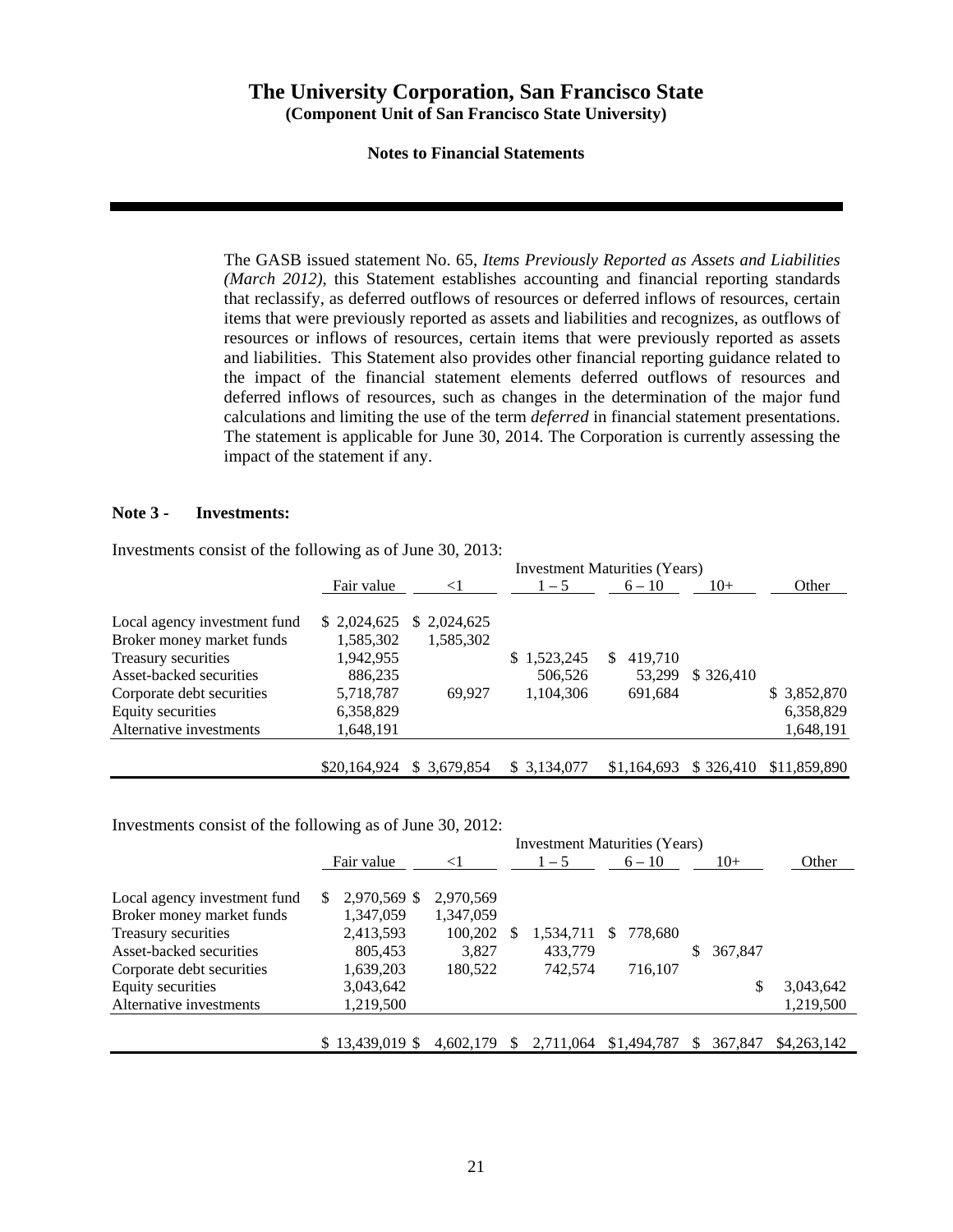## **Notes to Financial Statements**

Investment return for the years ended June 30, 2013 and 2012 consists of the following:

|                                                        | 2013                 | 2012                           |
|--------------------------------------------------------|----------------------|--------------------------------|
| Interest and dividends<br>Realized and unrealized gain | \$431,347<br>569,336 | $\frac{$}{209,862}$<br>155,275 |
|                                                        | 1,000,683            | 365,137                        |

*Interest rate risk* - The Corporation mitigates its interest rate risk through the use of professional money managers that use their judgment on the selection of debt securities. The Corporation does not currently have a formal policy on future maturity limitations.

*Credit risk* - The Corporation's investment policy provides that all investments must be rated at least investment grade by one nationally recognized ratings agency. In the event that an investment falls below investment grade, the manager must notify the Corporation of the downgrade and provide a recommended course of action. Securities rated BBB are limited to 10% of the managers' bond portfolio and the maximum exposure to an issuer rated BBB is limited to 3% of the Corporation's fixed income holdings.

*Concentration of credit risk* - Securities held in any one issuer are limited to 10% of a particular money manager's bond portfolio, and 3% of the Corporation's total fixed income holdings. Individual equities are also mandated to be no more than 5% of the stock portfolio. As a result, no one issuer exceeds 5% of the Corporation's total investments.

*Custodial credit risk* - Custodial credit risk represents the risk that, in the event of the failure of counterparty, the Corporation will not be able to recover the value of its investments or collateral securities that are in the possession of an outside party. The account held by UBS financial Services, Inc. is insured with a combination of SIPC and other commercial insurance. SIPC coverage protects customers of a U.S. registered broker-dealer in the event the broker-dealer becomes financially insolvent and cannot return the full value of a customer's securities and cash in the broker-dealer's possession or control. SIPC covers each customer's account up to \$500,000, of which up to \$100,000 may be cash. Excess coverage follows the terms of SIPC coverage but covers each account up to its full net equity value, including all cash balances. CAPCO, an insurer who provides securities account protection for amounts in excess of SIPC, is rated A+ by Standard & Poor's. The Corporation does not have a formal policy covering custodial credit risk for its investments.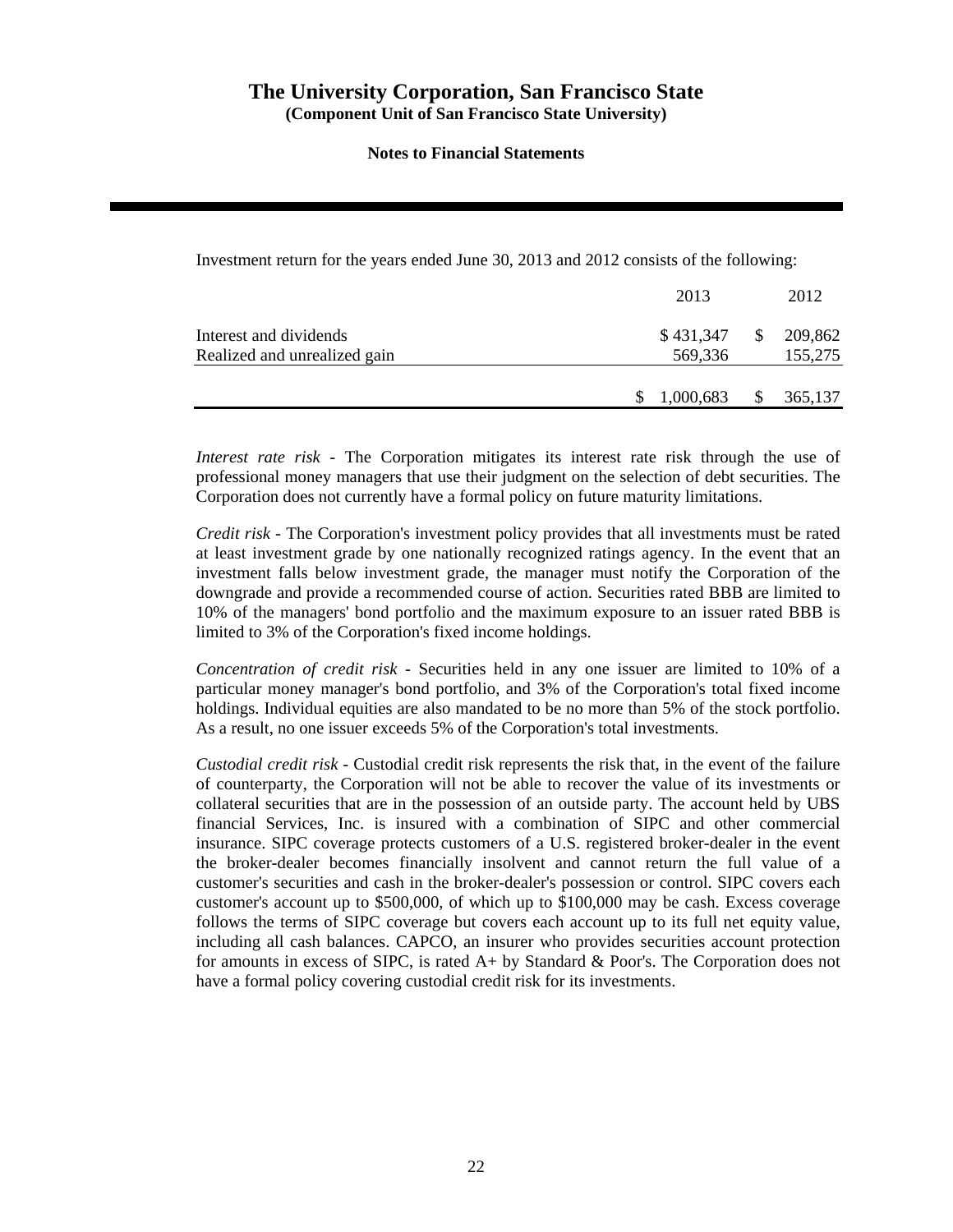## **Notes to Financial Statements**

Local Agency Investment Fund (LAIF)

Under Federal Law, the State of California cannot declare bankruptcy, thereby allowing the Government Code Section 16429.3 to stand. This section states that "moneys placed with the Treasurer for deposit in the LAIF by cities, counties, special districts, nonprofit corporations, or qualified quasi-governmental agencies shall not be subject to either of the following: (a) transfer or loan pursuant to Sections 16310, 16312, or 16313, or (b) impoundment or seizure by any state official or state agency.

During the 2002 legislative session, California Government Code Section 16429.4 was added to the LAIF's enabling legislation. The section states that "the right of a city, county, city and county, special district, nonprofit corporation, or qualified quasi-governmental agency to withdraw its deposited moneys from the LAIF, upon demand, may not be altered, impaired, or denied in any way, by any state official or state agency based upon the state's failure to adopt a State Budget by July 1 of each new fiscal year."

## **Note 4 - Endowments:**

Endowments held and administered by the Corporation at June 30, 2013 and 2012 are as follows:

|            | <b>Restricted Net Assets</b><br>Nonexpendable |
|------------|-----------------------------------------------|
| Endowments | \$ 544,272                                    |

The Corporation's investment policy during fiscal year 2013 and 2012 allowed a 4% annual payout based on quarterly average daily balance of the fund. The 4% annual payout was not changed during the year and disbursements were allowed.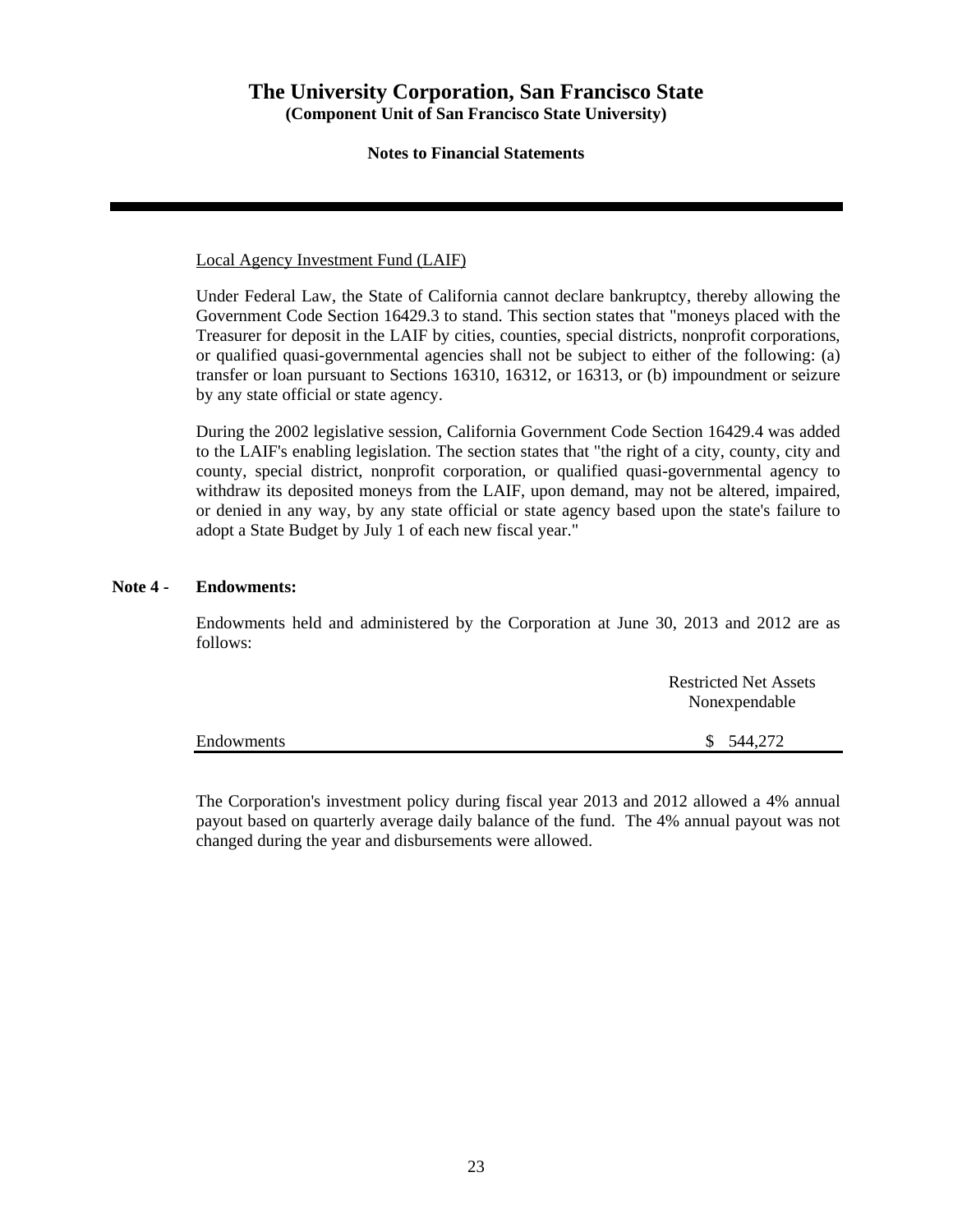## **Notes to Financial Statements**

## **Note 5 - Capital Assets:**

The following is a roll forward schedule of capital assets for the year ended June 30, 2013:

|                                | Balance<br>June 30, 2012 |           |    | Additions<br>Reductions |    |           | <b>Transfers</b> | Balance<br>June 30, 2013 |           |
|--------------------------------|--------------------------|-----------|----|-------------------------|----|-----------|------------------|--------------------------|-----------|
| Capital Assets:                |                          |           |    |                         |    |           |                  |                          |           |
| Leasehold improvements         | S.                       | 2.503.184 |    |                         |    |           | \$(1,128,752)    | S                        | 1,374,432 |
| Equipment                      |                          | 2,448,725 | \$ | 54.736                  | \$ | (10.015)  | (575, 304)       |                          | 1,918,142 |
|                                |                          |           |    |                         |    |           |                  |                          |           |
| <b>Total Capital Assets</b>    |                          | 4,951,909 |    | 54,736                  |    | (10, 015) | (1,704,056)      |                          | 3,292,574 |
|                                |                          |           |    |                         |    |           |                  |                          |           |
| Less accumulated depreciation: |                          |           |    |                         |    |           |                  |                          |           |
| Leasehold improvements         |                          | 932,284   |    | 61,259                  |    |           | (338,626)        |                          | 654,917   |
| Equipment                      |                          | 1,753,107 |    | 99,095                  |    | (9,037)   | (220, 809)       |                          | 1,622,356 |
|                                |                          |           |    |                         |    |           |                  |                          |           |
| Total accumulated depreciation |                          | 2,685,391 |    | 160,354                 |    | (9,037)   | (559, 435)       |                          | 2,277,273 |
|                                |                          |           |    |                         |    |           |                  |                          |           |
| Net Capital Assets             |                          | 2,266,518 |    | \$(105,618)             | \$ | (978)     | \$(1.144.621)    | S                        | 1,015,301 |

Total depreciation expense for the year ended June 30, 2013 was \$160,354.

The following is a roll forward schedule of capital assets for the year ended June 30, 2012:

|                                |    | Balance       |     |                  |     |            |    |                  |    | <b>Balance</b> |  |
|--------------------------------|----|---------------|-----|------------------|-----|------------|----|------------------|----|----------------|--|
|                                |    | June 30, 2011 |     | <b>Additions</b> |     | Reductions |    | <b>Transfers</b> |    | June 30, 2012  |  |
| Capital Assets:                |    |               |     |                  |     |            |    |                  |    |                |  |
| Leasehold improvements         | S. | 2,470,512     | \$. | 97,754           | \$. | (65,082)   |    |                  | \$ | 2,503,184      |  |
| Equipment                      |    | 2,650,877     |     | 52,921           |     | (105, 446) | S  | (149.627)        |    | 2,448,725      |  |
|                                |    |               |     |                  |     |            |    |                  |    |                |  |
| <b>Total Capital Assets</b>    |    | 5,121,389     |     | 150,675          |     | (170, 528) |    | (149,627)        |    | 4,951,909      |  |
| Less accumulated depreciation: |    |               |     |                  |     |            |    |                  |    |                |  |
| Leasehold improvements         |    | 814,587       |     | 120.021          |     | (2,324)    |    |                  |    | 932,284        |  |
| Equipment                      |    | 1,794,375     |     | 127,032          |     | (81,570)   |    | (86.730)         |    | 1,753,107      |  |
| Total accumulated depreciation |    | 2,608,962     |     | 247,053          |     | (83, 894)  |    | (86, 730)        |    | 2,685,391      |  |
| Net Capital Assets             | \$ | 2,512,427     | \$  | (96,378)         | \$  | (86, 634)  | \$ | (62, 897)        | S  | 2,266,518      |  |

Total depreciation expense for the year ended June 30, 2012 was \$247,053.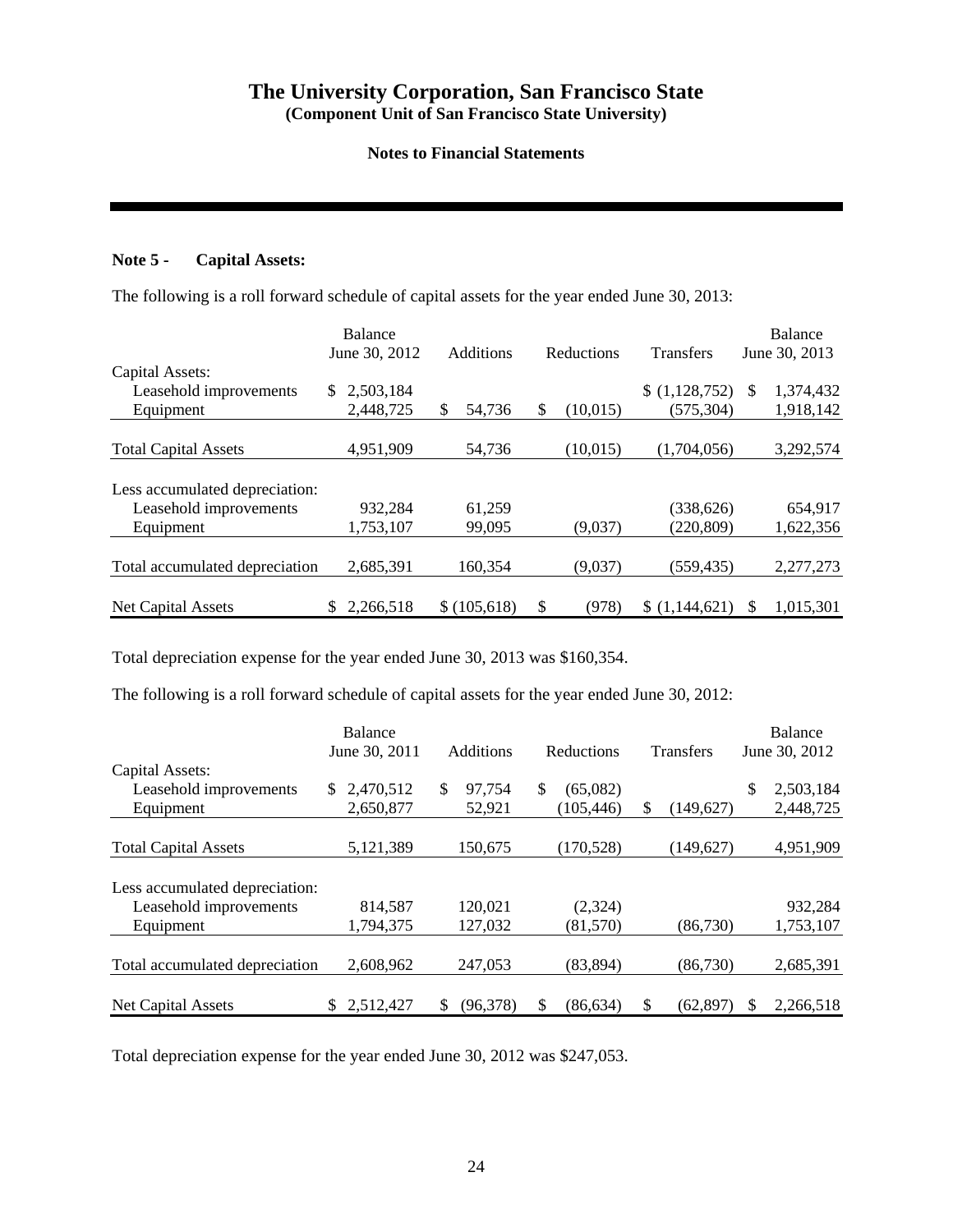## **Notes to Financial Statements**

## **Note 6 - Related Parties:**

During the year ended June 30, 2013 and 2012, the Corporation paid \$3,814,711 and \$3,750,335, respectively to the University and its affiliates for salary reimbursement, tuition and fees, scholarships, facilities, and other administrative costs. The Corporation paid \$105,543 and \$485,470 to the San Francisco State University Foundation in 2013 and 2012, respectively. During the year ended June 30, 2013 and 2012, the Corporation received \$2,394,443 and \$2,058,369, respectively, from the University and its affiliate for reimbursements related to grants and contracts, campus programs, and operating facilities used by University students.

At June 30, 2013, the Corporation's recorded receivables from the University and its affiliates was \$51,240 and payables to the University and its affiliates totaled \$88,580.

At June 30, 2012, the Corporation's recorded receivables from the University and its affiliates was \$50,614 and payables to the University and its affiliates totaled \$569,242.

During 2013, the Corporations' total investment in alternative investments held by the Foundation was \$1,648,000 and \$1,220,000 at June 30, 2013 and 2012, respectively. The allocated fair value for these investments and receivable from the Foundation were \$1,648,191 and \$1,219,500 at June 30, 2013 and 2012, respectively.

## **Note 7 - Administration Fees:**

The Corporation charges an administrative fee of 5% on gifts and 10% on program revenue to campus programs. Grants and contracts are charged an administrative fee based on the rate provided by the granting agency. Scholarship funds are not charged an administrative fee by the Corporation. Administrative fees of \$371,178 and \$452,511 were charged by the Corporation during the years ended June 30, 2013 and 2012, respectively.

## **Note 8 - Risk Financing Activities:**

The Corporation is exposed to various risks of loss related to torts: theft of, damage to, and destruction of assets; errors and omissions; and natural disasters for which the Corporation carries commercial insurance. The Corporation has not had any significant reduction in insurance coverage, and there have been no claims in excess of coverage, in any of the past three years.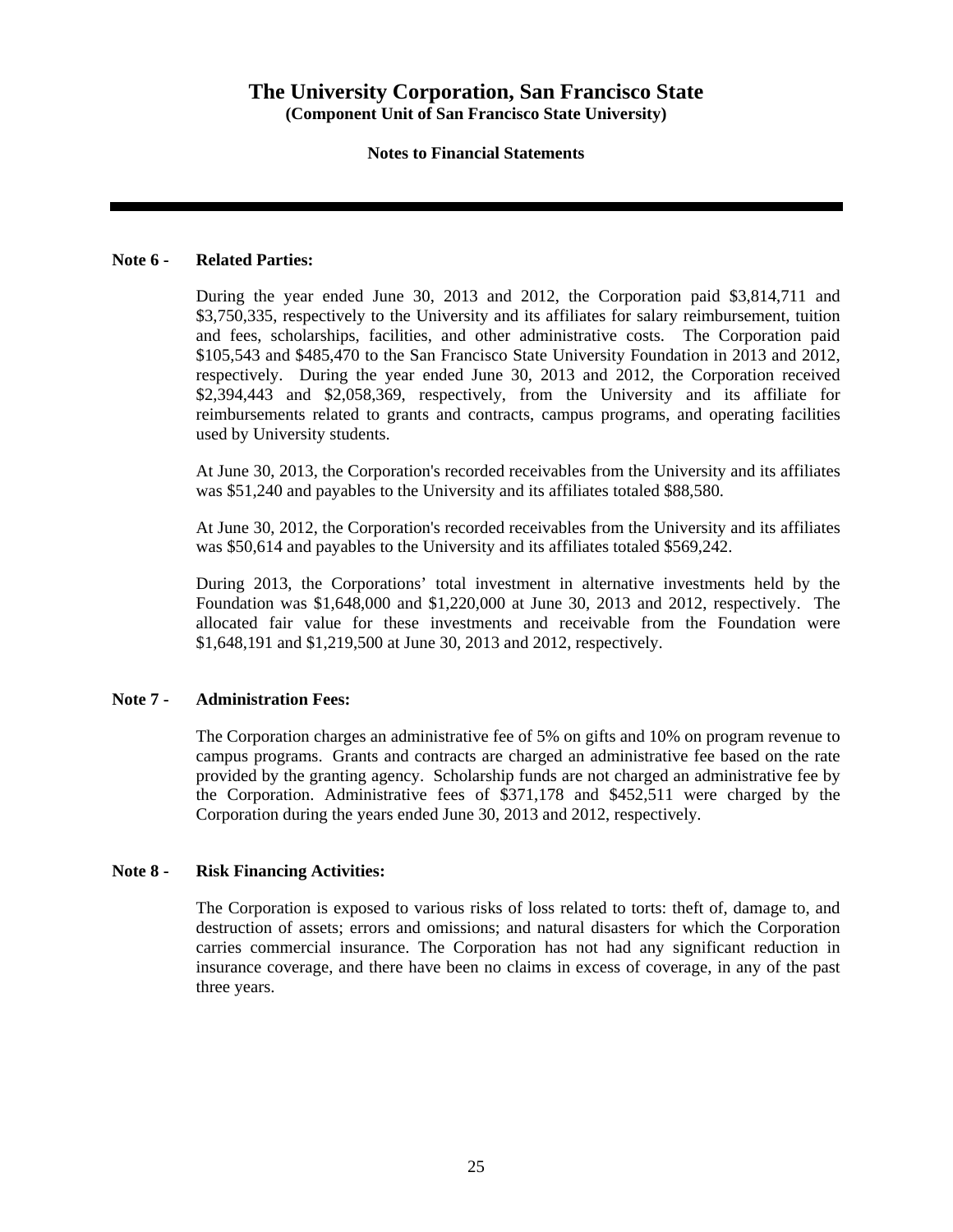## **Notes to Financial Statements**

## **Note 9 - Litigation:**

From time to time, the Corporation is subject to various claims and legal proceedings covering a range of matters that arise in the ordinary course of its business activities. In the opinion of management, although the outcome of any legal proceedings cannot be predicted with certainty, the ultimate liability of the Corporation in connection with its legal proceedings is not expected to have a material adverse effect on the Corporation's financial position and activities.

### **Note 10 - Retirement Plan:**

The Corporation adopted a 403(b) Retirement and Savings Plan which matches fifty percent of employee contributions up to 5% of each employee's eligible compensation. The Corporation's contribution for the plan years ended June 30, 2013 and 2012 were \$26,256 and \$27,165, respectively.

### **Note 11 - Donated Assets and Bookstore Operator:**

Effective July 1, 2012, the Corporation became the Franciscan Shops' sole member. The intent of this action was to allow the Corporation to oversee the operations of the Franciscan Shops, assign operating responsibilities to a new operator and then wind up and dissolve the Franciscan Shops entity. Additionally, the Corporation became responsible for the accounting of the Franciscan Shops as well as assuming some of the retail services that had previously been provided for by the Franciscan Shops. The Corporation also assumed responsibility for the operating space and facilities that had been leased by the SFSU Bookstore from the San Francisco State University Student Center (Student Center). As of June 30, 2013, the Franciscan Shops liquidated its investment portfolio and inventory and transferred the proceeds to the Corporation. The total transfer of net assets was \$4,282,467.

On June 30, 2012, the Corporation entered into an agreement with Follett Higher Education Group, Inc. (Follett) to manage most of the operations and activities that had been conducted by the Franciscan Shops for San Francisco State University and its students. This took effect July 11, 2012. The agreement is for a five year term with three additional two year term options. The agreement allows Follett to purchase the bulk of the Franciscan Shops' inventory based on certain conditions and prices. Follett was required to make various operating and financial commitments to the Corporation in addition to the annual percentage of sales commission required by the agreement. Follett will enter into a lease with the Corporation for the operating space and facilities that had been leased by the Franciscan Shops. In June 2012, the Corporation received a one time payment from Follett which management is amortizing over 11 years the maximum term of the contract; deferred revenue at June 30, 2013 was \$326,332.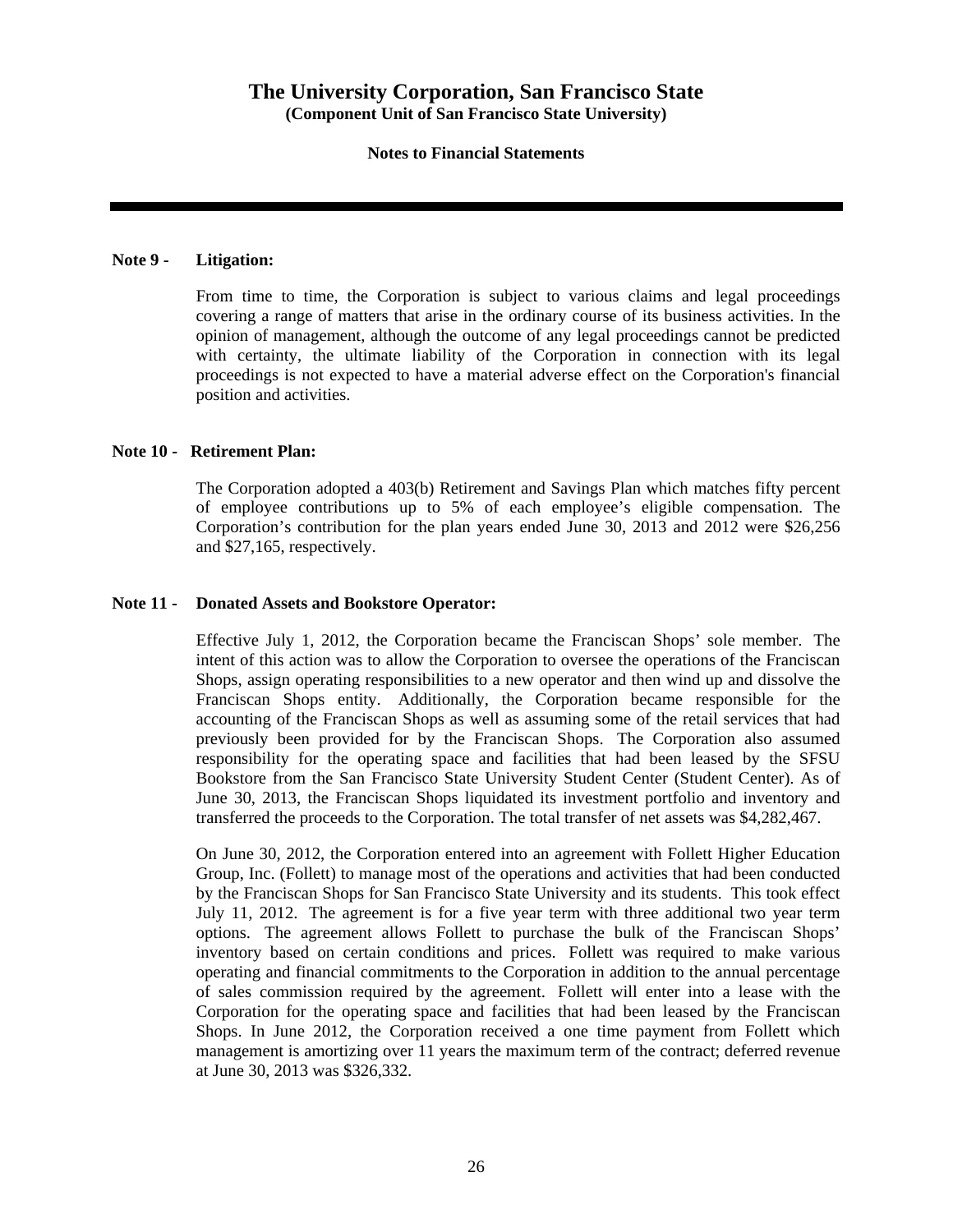## Schedule of Net Position

June 30, 2013

## (for inclusion in the California State University)

| Assets:                                                                                                                                                                                                                                                                                                                                           |                                                             |
|---------------------------------------------------------------------------------------------------------------------------------------------------------------------------------------------------------------------------------------------------------------------------------------------------------------------------------------------------|-------------------------------------------------------------|
| Current assets:<br>Cash and cash equivalents<br>Short-term investments<br>Accounts receivable, net<br>Leases receivable, current portion<br>Notes receivable, current portion<br>Pledges receivable, net<br>Prepaid expenses and other assets                                                                                                     | \$<br>830,031<br>3,679,854<br>378,946<br>386,997<br>178,351 |
| Total current assets                                                                                                                                                                                                                                                                                                                              | 5,454,179                                                   |
| Noncurrent assets:<br>Restricted cash and cash equivalents<br>Accounts receivable, net<br>Leases receivable, net of current portion<br>Notes receivable, net of current portion<br>Student loans receivable, net<br>Pledges receivable, net<br><b>Endowment</b> investments<br>Other long-term investments<br>Capital assets, net<br>Other assets | 427,500<br>544,272<br>15,940,798<br>1,015,301<br>152,552    |
| Total noncurrent assets                                                                                                                                                                                                                                                                                                                           | 18,080,423                                                  |
| Total assets<br>Deferred outflows of resources:<br>Unamortized loss on refunding(s)                                                                                                                                                                                                                                                               | 23,534,602                                                  |
| Total deferred outflows of resources                                                                                                                                                                                                                                                                                                              |                                                             |
| Liabilities:                                                                                                                                                                                                                                                                                                                                      |                                                             |
| Current liabilities:<br>Accounts payable<br>Accrued salaries and benefits payable<br>Accrued compensated absences- current portion<br>Unearned revenue<br>Capitalized lease obligations - current portion                                                                                                                                         | 727,060<br>158,197<br>85,168                                |
| Long-term debt obligations - current portion<br>Self-insurance claims liability - current portion<br>Depository accounts                                                                                                                                                                                                                          |                                                             |
| Other liabilities                                                                                                                                                                                                                                                                                                                                 | 230,827                                                     |
| Total current liabilities                                                                                                                                                                                                                                                                                                                         | 1,201,252                                                   |
| Noncurrent liabilities:<br>Accrued compensated absences, net of current portion<br>Unearned revenue<br>Grants refundable<br>Capitalized lease obligations, net of current portion<br>Long-term debt obligations, net of current portion                                                                                                           | 326,332                                                     |
| Self-insurance claims liabilities, net of current portion<br>Depository accounts<br>Other postemployment benefits obligation                                                                                                                                                                                                                      |                                                             |
| Other liabilities                                                                                                                                                                                                                                                                                                                                 | 152,552                                                     |
| Total noncurrent liabilities                                                                                                                                                                                                                                                                                                                      | 478,884                                                     |
| <b>Total liabilities</b>                                                                                                                                                                                                                                                                                                                          | 1,680,136                                                   |
| Deferred inflows of resources:<br>Deferred inflows from SCAs, grants, and others                                                                                                                                                                                                                                                                  |                                                             |
| Total deferred inflows of resources                                                                                                                                                                                                                                                                                                               |                                                             |
| Net Position:<br>Net investment in capital assets                                                                                                                                                                                                                                                                                                 | 1,015,301                                                   |
| Restricted for:<br>Nonexpendable - endowments                                                                                                                                                                                                                                                                                                     | 544,272                                                     |
| Expendable:<br>Scholarships and fellowships<br>Research<br>Loans<br>Capital projects<br>Debt service                                                                                                                                                                                                                                              | 11,934,167                                                  |
| Other<br>Unrestricted                                                                                                                                                                                                                                                                                                                             | 8,360,726                                                   |
| Total net position                                                                                                                                                                                                                                                                                                                                | \$<br>21,854,466                                            |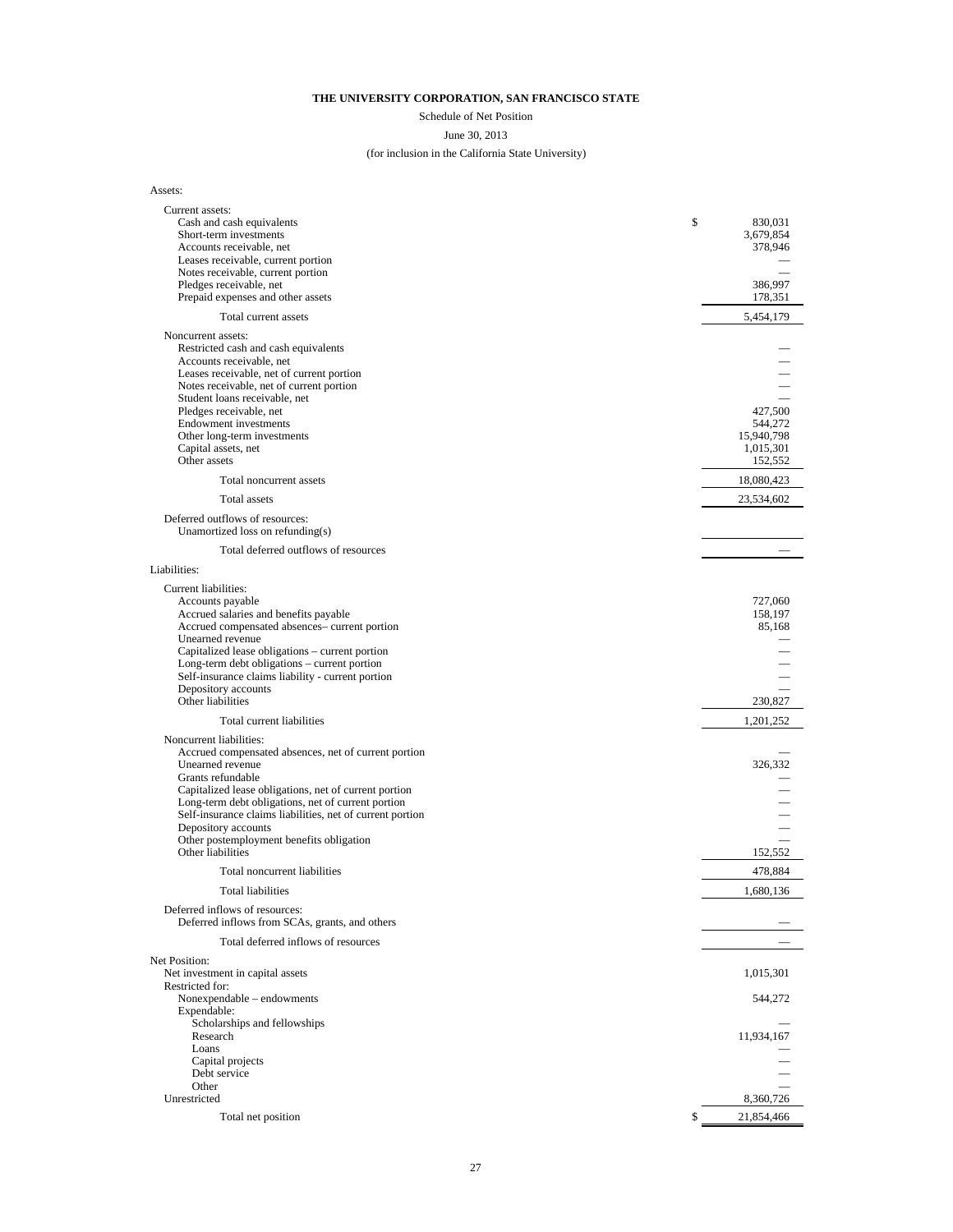Schedule of Revenues, Expenses, and Changes in Net Position

Year Ended June 30, 2013

(for inclusion in the California State University)

| Revenues:                                                                                                                                                                                                                                                                                                                                                                                                                                                                        |                                                                                                        |
|----------------------------------------------------------------------------------------------------------------------------------------------------------------------------------------------------------------------------------------------------------------------------------------------------------------------------------------------------------------------------------------------------------------------------------------------------------------------------------|--------------------------------------------------------------------------------------------------------|
| Operating revenues:<br>Student tuition and fees (net of scholarship allowances of \$<br>Grants and contracts, noncapital:<br>Federal<br><b>State</b><br>Local<br>Nongovernmental<br>Sales and services of educational activities                                                                                                                                                                                                                                                 | \$<br>106,999<br>15,853<br>799,963                                                                     |
| Sales and services of auxiliary enterprises (net of scholarship<br>allowances of \$                                                                                                                                                                                                                                                                                                                                                                                              | 8,470,482                                                                                              |
| Other operating revenues                                                                                                                                                                                                                                                                                                                                                                                                                                                         | 166,140                                                                                                |
| Total operating revenues                                                                                                                                                                                                                                                                                                                                                                                                                                                         | 9,559,437                                                                                              |
| Expenses:                                                                                                                                                                                                                                                                                                                                                                                                                                                                        |                                                                                                        |
| Operating expenses:<br>Instruction<br>Research<br>Public service<br>Academic support<br>Student services<br>Institutional support<br>Operation and maintenance of plant<br>Student grants and scholarships<br>Auxiliary enterprise expenses<br>Depreciation and amortization                                                                                                                                                                                                     | 207,914<br>359,419<br>3,917,890<br>1,969,686<br>69,190<br>669,953<br>1,287,924<br>2,317,387<br>160,354 |
| Total operating expenses                                                                                                                                                                                                                                                                                                                                                                                                                                                         | 10,959,717                                                                                             |
| Operating income (loss)                                                                                                                                                                                                                                                                                                                                                                                                                                                          | (1,400,280)                                                                                            |
| Nonoperating revenues (expenses):<br>State appropriations, noncapital<br>Federal financial aid grants, noncapital<br>State financial aid grants, noncapital<br>Local financial aid grants, noncapital<br>Nongovernmental and other financial aid grants, noncapital<br>Other federal nonoperating grants, noncapital<br>Gifts, noncapital<br>Investment income (loss), net<br>Endowment income (loss), net<br><b>Interest Expenses</b><br>Other nonoperating revenues (expenses) | 2,817,820<br>1,000,683<br>2,552,527                                                                    |
|                                                                                                                                                                                                                                                                                                                                                                                                                                                                                  | 6,371,030                                                                                              |
| Net nonoperating revenues (expenses)                                                                                                                                                                                                                                                                                                                                                                                                                                             |                                                                                                        |
| Income (loss) before other additions<br>State appropriations, capital<br>Grants and gifts, capital<br>Additions (reductions) to permanent endowments                                                                                                                                                                                                                                                                                                                             | 4,970,750                                                                                              |
| Increase (decrease) in net position                                                                                                                                                                                                                                                                                                                                                                                                                                              | 4,970,750                                                                                              |
| Net position:<br>Net position at beginning of year, as previously reported<br>Restatements                                                                                                                                                                                                                                                                                                                                                                                       | 16,883,716                                                                                             |
| Net position at beginning of year, as restated                                                                                                                                                                                                                                                                                                                                                                                                                                   | 16,883,716                                                                                             |
| Net position at end of year                                                                                                                                                                                                                                                                                                                                                                                                                                                      | \$<br>21,854,466                                                                                       |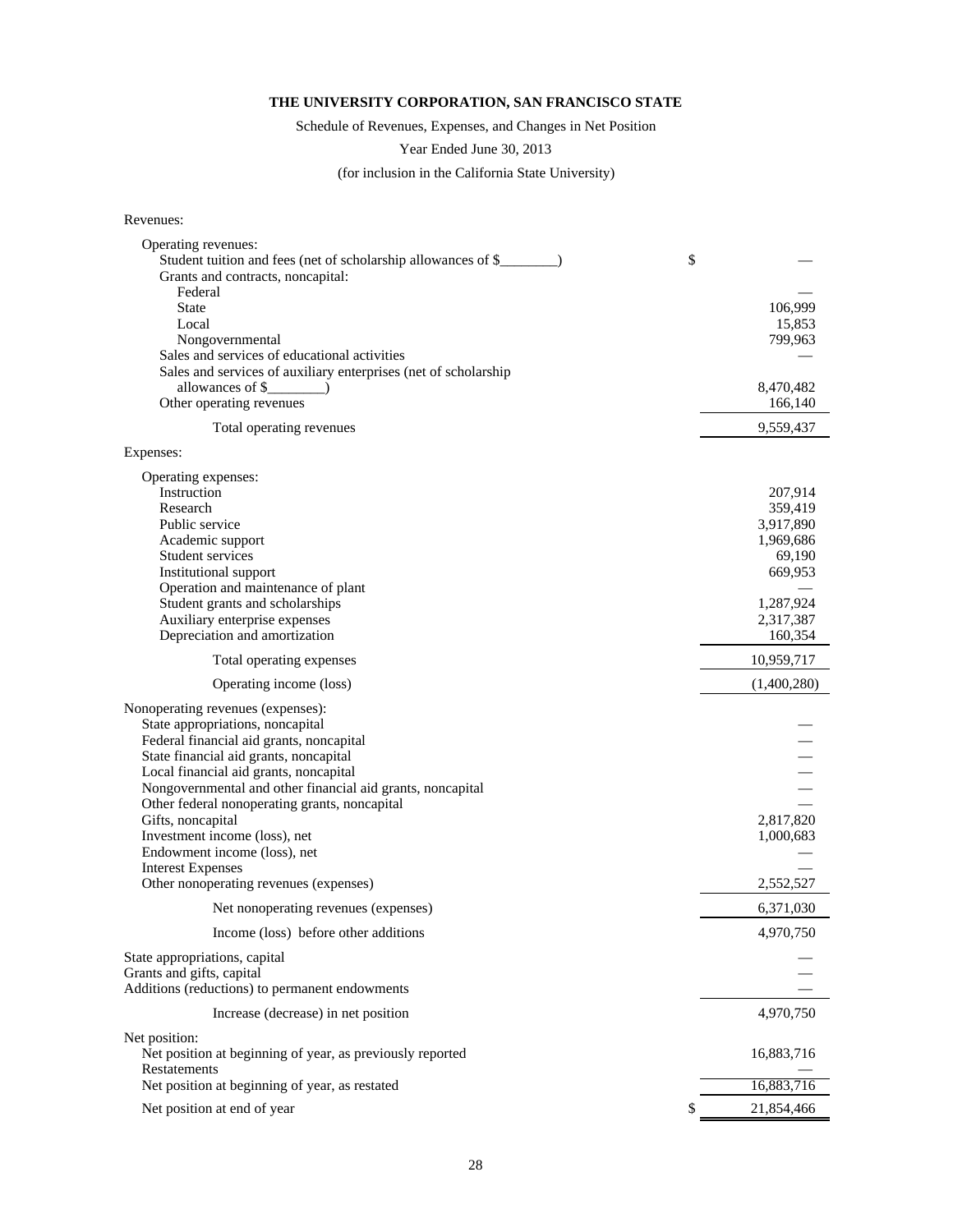#### June 30, 2013 (for inclusion in the California State University)

#### **1 Restricted cash and cash equivalents at June 30, 2013:**

Portion of restricted cash and cash equivalents related to endowments \$<br>All other restricted cash and cash equivalents

Total restricted cash and cash equivalents \$ -

#### **2.1 Composition of investments at June 30, 2013:**

| Composition of investments at June 50, 2015:                    |                         |                              |                      |                            |                                 |                         |              |
|-----------------------------------------------------------------|-------------------------|------------------------------|----------------------|----------------------------|---------------------------------|-------------------------|--------------|
|                                                                 | Current<br>Unrestricted | Current<br><b>Restricted</b> | <b>Total Current</b> | Noncurrent<br>Unrestricted | Noncurrent<br><b>Restricted</b> | <b>Total Noncurrent</b> | <b>Total</b> |
|                                                                 |                         |                              |                      |                            |                                 |                         |              |
| \$<br>State of California Surplus Money Investment Fund (SMIF)  |                         |                              |                      |                            |                                 |                         |              |
| State of California Local Agency Investment Fund (LAIF          | 2,024,625               |                              | 2,024,625            |                            |                                 |                         | 2,024,625    |
| Wachovia Short Term Fund                                        |                         |                              |                      |                            |                                 |                         |              |
| Wachovia Medium Term Func                                       |                         |                              |                      |                            |                                 |                         |              |
| Wachovia Equity Fund                                            |                         |                              |                      |                            |                                 |                         |              |
| CSU Consolidated Investment Pool (includes SWIFT and 0948 SMIF) |                         |                              |                      |                            |                                 |                         |              |
| Common Fund - Short Term Fund                                   |                         |                              |                      |                            |                                 |                         |              |
| Common Fund - Others                                            |                         |                              |                      |                            |                                 |                         |              |
| Debt securities                                                 | 69,927                  |                              | 69,927               | 5,648,860                  |                                 | 5,648,860               | 5,718,787    |
| Equity securities                                               |                         |                              |                      | 5,814,557                  | 544,272                         | 6,358,829               | 6,358,829    |
| Fixed income securities (Treasury notes, GNMA's)                |                         |                              |                      | 2,829,190                  |                                 | 2,829,190               | 2,829,190    |
| Land and other real estate                                      |                         |                              |                      |                            |                                 |                         |              |
| Certificates of deposit                                         |                         |                              |                      |                            |                                 |                         |              |
| Notes receivable                                                |                         |                              |                      |                            |                                 |                         |              |
| Mutual funds                                                    |                         |                              |                      |                            |                                 |                         |              |
| Money Market funds                                              | 1,585,302               |                              | 1,585,302            |                            |                                 |                         | 1,585,302    |
| Collateralized mortgage obligations                             |                         |                              |                      |                            |                                 |                         |              |
| Inverse floaters                                                |                         |                              |                      |                            |                                 |                         |              |
| Interest-only strips                                            |                         |                              |                      |                            |                                 |                         |              |
| Agency pass-through                                             |                         |                              |                      |                            |                                 |                         |              |
| Partnership interests (includes private pass-through)           |                         |                              |                      |                            |                                 |                         |              |
| Alternative investments                                         |                         |                              |                      | 1,648,191                  |                                 | 1,648,191               | 1,648,191    |
| Hedge funds                                                     |                         |                              |                      |                            |                                 |                         |              |
| Other major investments:                                        |                         |                              |                      |                            |                                 |                         |              |
| Add description                                                 |                         |                              |                      |                            |                                 |                         |              |
| Add description                                                 |                         |                              |                      |                            |                                 |                         |              |
| Add description                                                 |                         |                              |                      |                            |                                 |                         |              |
| Add description                                                 |                         |                              |                      |                            |                                 |                         |              |
| Add description                                                 |                         |                              |                      |                            |                                 |                         |              |
| Add description                                                 |                         |                              |                      |                            |                                 |                         |              |
| Total investments                                               | 3,679,854               | $\sim$                       | 3,679,854            | 15,940,798                 | 544,272                         | 16,485,070              | 20,164,924   |
| Less endowment investments (enter as negative number)           |                         |                              |                      |                            | (544, 272)                      | (544, 272)              | (544, 272)   |
| Total investments                                               | 3.679.854               |                              | 3.679.854            | 15,940,798                 | $\overline{\phantom{a}}$        | 15,940,798              | 19.620.652   |

2.2 Investments held by the University under contractual agreements at June 30, 2013:<br>Portion of investments in note 2.1 held by the University under contractua<br>agreements at June 30, 2013 : **2.3 Restricted current investments at June 30, 2013 related to: Amount** Add description **Add description** 

|     | Add description                                                |         |
|-----|----------------------------------------------------------------|---------|
|     | Add description                                                |         |
|     | Add description                                                |         |
|     | Add description                                                |         |
|     | Add description                                                |         |
|     | Add description                                                |         |
|     | Total restricted current investments at June 30, 2013          |         |
| 2.4 | Restricted noncurrent investments at June 30, 2013 related to: | Amount  |
|     | Endowment investment                                           | 544.272 |
|     | Scholarships, fellowships                                      |         |
|     | Add description                                                |         |
|     | Add description                                                |         |
|     | Add description                                                |         |
|     | Add description                                                |         |
|     | Add description                                                |         |
|     | Add description                                                |         |
|     | Total restricted noncurrent investments at June 30, 2013       | 544,272 |
|     |                                                                |         |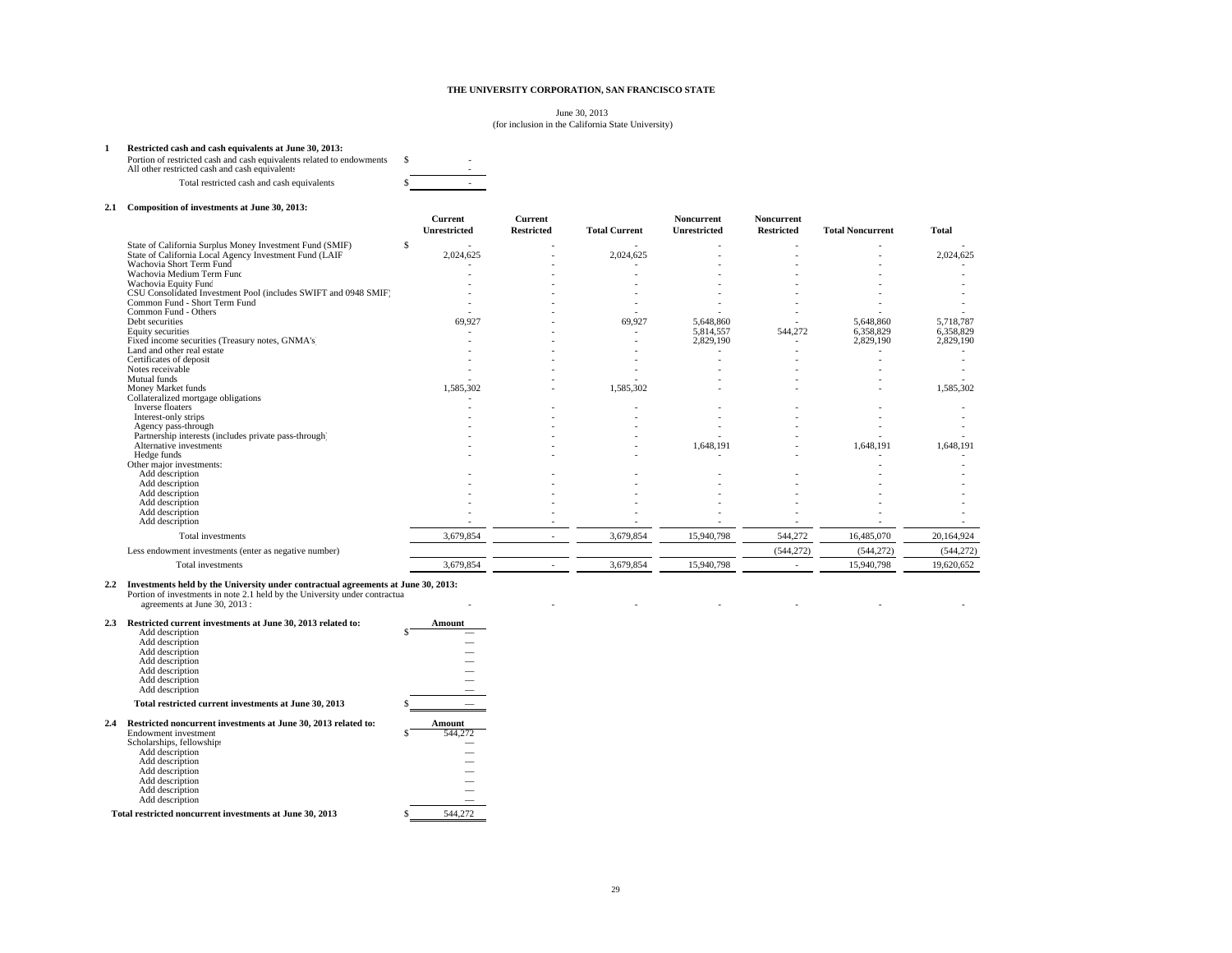#### June 30, 2013 (for inclusion in the California State University)

#### **3.1 Composition of capital assets at June 30, 2013:**

| Composition of capital assets at June 30, 2013:                                          | <b>Balance</b><br>June 30, 2012 | Prior period<br><b>Adjustments</b> | <b>Reclassifications</b> | <b>Balance</b><br>June 30, 2012<br>(restated) | <b>Additions</b> | <b>Reductions</b> | <b>Transfers of</b><br>Completed<br>CŴIP | <b>Balance</b><br>June 30, 2013 |
|------------------------------------------------------------------------------------------|---------------------------------|------------------------------------|--------------------------|-----------------------------------------------|------------------|-------------------|------------------------------------------|---------------------------------|
| Nondepreciable/nonamortizable capital assets:                                            |                                 |                                    |                          |                                               |                  |                   |                                          |                                 |
| Land and land improvements<br>Works of art and historical treasures                      |                                 |                                    |                          |                                               |                  |                   |                                          |                                 |
| Construction work in progress (CWIP)                                                     |                                 |                                    |                          |                                               |                  |                   |                                          |                                 |
| Intangible assets:                                                                       |                                 |                                    |                          |                                               |                  |                   |                                          |                                 |
| Rights and easements                                                                     |                                 |                                    |                          |                                               |                  |                   |                                          |                                 |
| Patents, copyrights and trademarks<br>Internally generated intangible assets in progress |                                 |                                    |                          |                                               |                  |                   |                                          |                                 |
| Licenses and permits                                                                     |                                 |                                    |                          |                                               |                  |                   |                                          |                                 |
| Other intangible assets:                                                                 |                                 |                                    |                          |                                               |                  |                   |                                          |                                 |
|                                                                                          |                                 |                                    |                          |                                               |                  |                   |                                          |                                 |
|                                                                                          |                                 |                                    |                          |                                               |                  |                   |                                          |                                 |
|                                                                                          |                                 |                                    |                          |                                               |                  |                   |                                          |                                 |
| Total intangible assets                                                                  |                                 |                                    |                          |                                               |                  |                   |                                          |                                 |
| Total nondepreciable/nonamortizable capital assets                                       |                                 |                                    |                          |                                               |                  |                   |                                          |                                 |
|                                                                                          |                                 |                                    |                          |                                               |                  |                   |                                          |                                 |
| Depreciable/amortizable capital assets:<br>Buildings and building improvement            |                                 |                                    |                          |                                               |                  |                   |                                          |                                 |
| Improvements, other than buildings                                                       |                                 |                                    |                          |                                               |                  |                   |                                          |                                 |
| Infrastructure                                                                           |                                 |                                    |                          |                                               |                  |                   |                                          |                                 |
| Leasehold improvements<br>Personal property:                                             | 2,503,184                       |                                    |                          | 2,503,184                                     |                  | (1, 128, 752)     |                                          | 1,374,432                       |
| Equipment                                                                                | 2,448,725                       |                                    |                          | 2,448,725                                     | 54,736           | (585, 319)        |                                          | 1,918,142                       |
| Library books and materials                                                              |                                 |                                    |                          |                                               |                  |                   |                                          |                                 |
| Intangible assets:<br>Software and websites                                              |                                 |                                    |                          |                                               |                  |                   |                                          |                                 |
| Rights and easements                                                                     |                                 |                                    |                          |                                               |                  |                   |                                          |                                 |
| Patents, copyright and trademarks                                                        |                                 |                                    |                          |                                               |                  |                   |                                          |                                 |
| Licenses and permits<br>Other intangible assets:                                         |                                 |                                    |                          |                                               |                  |                   |                                          |                                 |
|                                                                                          |                                 |                                    |                          |                                               |                  |                   |                                          |                                 |
|                                                                                          |                                 |                                    |                          |                                               |                  |                   |                                          |                                 |
|                                                                                          |                                 |                                    |                          |                                               |                  |                   |                                          |                                 |
|                                                                                          |                                 |                                    |                          |                                               |                  |                   |                                          |                                 |
| Total intangible assets                                                                  |                                 |                                    |                          |                                               |                  |                   |                                          |                                 |
| Total depreciable/amortizable capital assets                                             | 4,951,909                       |                                    | $\overline{a}$           | 4,951,909                                     | 54,736           | (1,714,071)       |                                          | 3,292,574                       |
| Total capital assets                                                                     | 4,951,909                       | $\overline{a}$                     | $\sim$                   | 4,951,909                                     | 54,736           | (1,714,071)       | $\sim$                                   | 3,292,574                       |
| Less accumulated depreciation/amortization:                                              |                                 |                                    |                          |                                               |                  |                   |                                          |                                 |
| Buildings and building improvement                                                       |                                 |                                    |                          |                                               |                  |                   |                                          |                                 |
| Improvements, other than buildings<br>Infrastructure                                     |                                 |                                    |                          |                                               |                  |                   |                                          |                                 |
| Leasehold improvements                                                                   | (932, 284)                      |                                    |                          | (932, 284)                                    | (61,259)         | 338,626           |                                          | (654, 917)                      |
| Personal property:                                                                       |                                 |                                    |                          |                                               |                  |                   |                                          |                                 |
| Equipment<br>Library books and materials                                                 | (1,753,107)                     |                                    |                          | (1,753,107)                                   | (99,095)         | 229,846           |                                          | (1,622,356)                     |
| Intangible assets:                                                                       |                                 |                                    |                          |                                               |                  |                   |                                          |                                 |
| Software and websites                                                                    |                                 |                                    |                          |                                               |                  |                   |                                          |                                 |
| Rights and easements<br>Patents, copyright and trademarks                                |                                 |                                    |                          |                                               |                  |                   |                                          |                                 |
| Licenses and permits                                                                     |                                 |                                    |                          |                                               |                  |                   |                                          |                                 |
| Other intangible assets:                                                                 |                                 |                                    |                          |                                               |                  |                   |                                          |                                 |
|                                                                                          |                                 |                                    |                          |                                               |                  |                   |                                          |                                 |
|                                                                                          |                                 |                                    |                          |                                               |                  |                   |                                          |                                 |
|                                                                                          |                                 |                                    |                          |                                               |                  |                   |                                          |                                 |
| Total intangible assets                                                                  |                                 |                                    |                          |                                               |                  |                   |                                          |                                 |
|                                                                                          |                                 |                                    |                          |                                               |                  |                   |                                          |                                 |
| Total accumulated depreciation/amortization                                              | (2,685,391)                     |                                    |                          | (2,685,391)                                   | (160, 354)       | 568,472           |                                          | (2,277,273)                     |
| Total capital assets, net                                                                | 2,266,518                       | $\sim$                             |                          | 2,266,518                                     | (105, 618)       | (1, 145, 599)     |                                          | 1,015,301                       |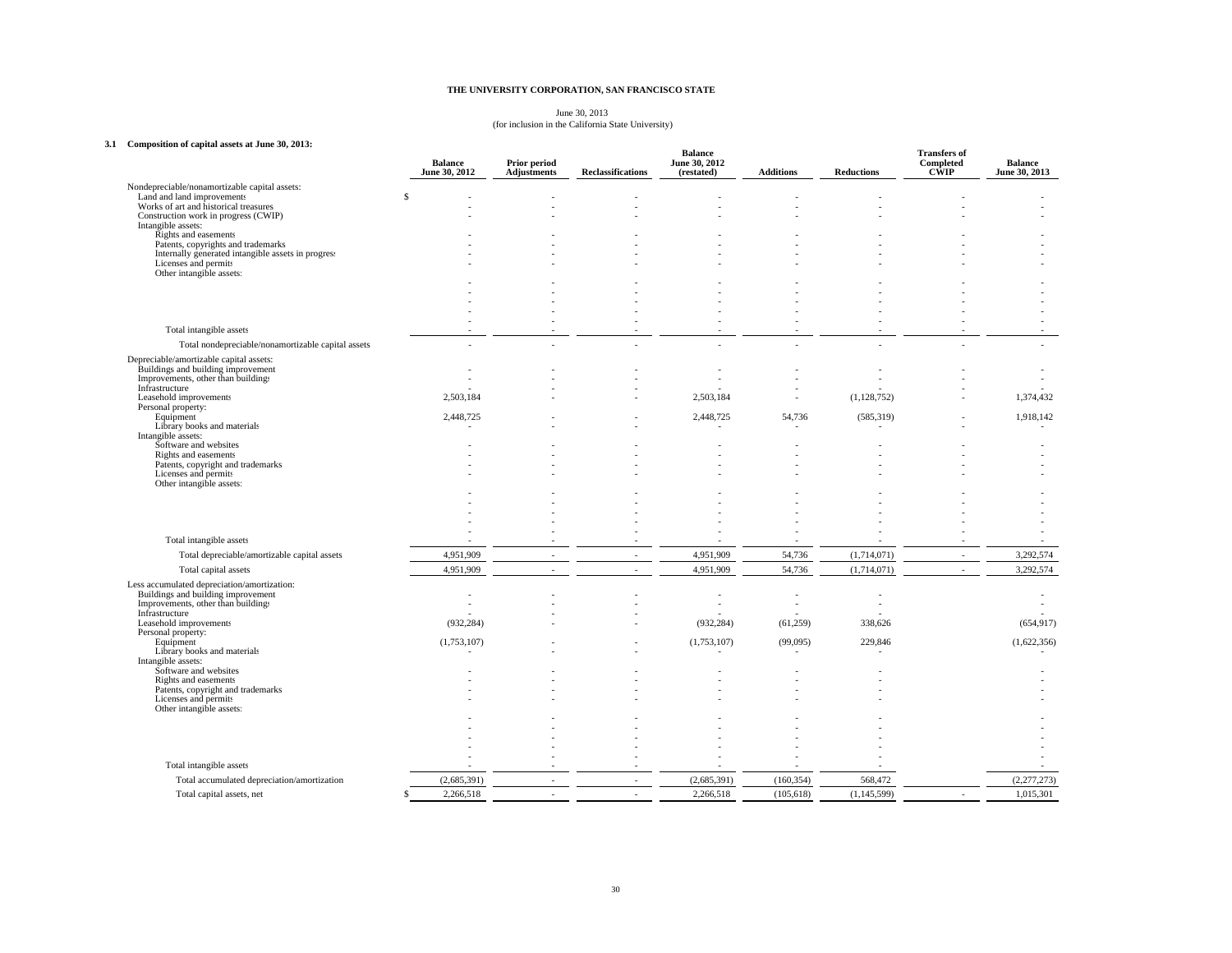June 30, 2013 (for inclusion in the California State University)

#### **3.2 Detail of depreciation and amortization expense for the year ended June 30, 2013:**

| Depreciation and amortization expense related to capital assets<br>Amortization expense related to other assets | 160,354 |
|-----------------------------------------------------------------------------------------------------------------|---------|
| Total depreciation and amortization                                                                             | 160.354 |

#### **4 Long-term liabilities activity schedule:**

|                                                                        | <b>Balance</b><br>June 30, 2012 | Prior period<br>adjustments | <b>Reclassifications</b> | <b>Balance</b><br>June 30, 2012<br>(restated) | <b>Additions</b>         | <b>Reductions</b>        | <b>Balance</b><br>June 30, 2013 | Current<br>portion                                   | Long-term<br>portion |
|------------------------------------------------------------------------|---------------------------------|-----------------------------|--------------------------|-----------------------------------------------|--------------------------|--------------------------|---------------------------------|------------------------------------------------------|----------------------|
| Accrued compensated absences                                           | 71,694                          |                             |                          | 71,694                                        | 70,917                   | (57, 443)                | 85,168                          | 85,168                                               | --                   |
| Capitalized lease obligations<br>Gross balance                         |                                 |                             |                          |                                               |                          |                          |                                 |                                                      |                      |
| Unamortized premium / (discount) on capitalized lease obligation       |                                 |                             |                          | __                                            |                          |                          |                                 |                                                      |                      |
| Total capitalized lease obligations                                    |                                 |                             |                          |                                               | $\overline{\phantom{a}}$ | $\overline{\phantom{a}}$ |                                 | $\overline{\phantom{a}}$                             |                      |
| Long-term debt obligations:                                            |                                 |                             |                          |                                               |                          |                          |                                 |                                                      |                      |
| Revenue Bonds                                                          |                                 |                             |                          |                                               |                          |                          |                                 |                                                      |                      |
| Other bonds (non-Revenue Bonds)                                        |                                 |                             |                          | __                                            |                          |                          |                                 |                                                      |                      |
| Commercial Paper                                                       |                                 |                             |                          | $-$                                           |                          |                          | __                              | $\overline{\phantom{a}}$                             |                      |
| Note Payable related to SRB                                            |                                 | $\overline{\phantom{a}}$    |                          | $\overline{\phantom{m}}$                      |                          |                          | __                              |                                                      | __                   |
| Other:<br>Add description                                              |                                 |                             |                          |                                               |                          |                          |                                 |                                                      |                      |
|                                                                        |                                 |                             |                          |                                               |                          |                          |                                 |                                                      |                      |
| Add description<br>Add description                                     |                                 |                             |                          | __                                            |                          |                          | _<br>_                          | $\overline{\phantom{a}}$<br>$\overline{\phantom{a}}$ |                      |
| Add description                                                        |                                 |                             |                          |                                               |                          |                          |                                 | $\overline{\phantom{a}}$                             |                      |
| Add description                                                        |                                 |                             | $\overline{\phantom{a}}$ |                                               |                          |                          | -                               |                                                      |                      |
| Add description                                                        | $\overline{\phantom{a}}$        | $\overline{\phantom{a}}$    |                          | $\overline{\phantom{a}}$                      |                          |                          |                                 | $\overline{\phantom{a}}$                             |                      |
| Total long-term debt obligations                                       |                                 |                             |                          |                                               |                          |                          |                                 |                                                      |                      |
| Unamortized bond premium / (discount)<br>Unamortized loss on refunding |                                 |                             |                          |                                               |                          |                          |                                 |                                                      |                      |
|                                                                        |                                 |                             |                          |                                               |                          |                          |                                 |                                                      |                      |
| Total long-term debt obligations, net                                  |                                 |                             |                          |                                               |                          |                          |                                 |                                                      |                      |
| Total long-term liabilities                                            | 71,694                          |                             | __                       | 71,694                                        | 70,917                   | (57, 443)                | 85,168                          | 85,168                                               |                      |
|                                                                        |                                 |                             |                          |                                               |                          |                          |                                 |                                                      |                      |

#### **5 Future minimum lease payments - capital lease obligations:**

| т иште пиппинин казе раушена - сартан казе обиданонз. |           |                 | <b>Principal and</b> |
|-------------------------------------------------------|-----------|-----------------|----------------------|
|                                                       | Principal | <b>Interest</b> | <b>Interest</b>      |
| Year ending June 30:                                  |           |                 |                      |
| 2014                                                  | ۰         |                 |                      |
| 2015                                                  |           |                 |                      |
| 2016                                                  |           |                 |                      |
| 2017                                                  |           |                 |                      |
| 2018                                                  |           |                 |                      |
| $2019 - 2023$                                         |           |                 |                      |
| $2024 - 2028$                                         |           |                 |                      |
| $2029 - 2033$<br>$2034 - 2038$                        |           |                 |                      |
| $2039 - 2043$                                         |           |                 |                      |
| $2044 - 2048$                                         |           |                 |                      |
| $2049 - 2053$                                         |           |                 |                      |
| $2054 - 2058$                                         |           |                 |                      |
| $2059 - 2063$                                         |           |                 |                      |
| Total minimum lease payments                          |           |                 |                      |
| Less amounts representing interest                    |           |                 |                      |
| Present value of future minimum lease payments        |           |                 |                      |
| Less: current portion                                 |           |                 |                      |
| Capitalized lease obligation, net of current portion  |           |                 |                      |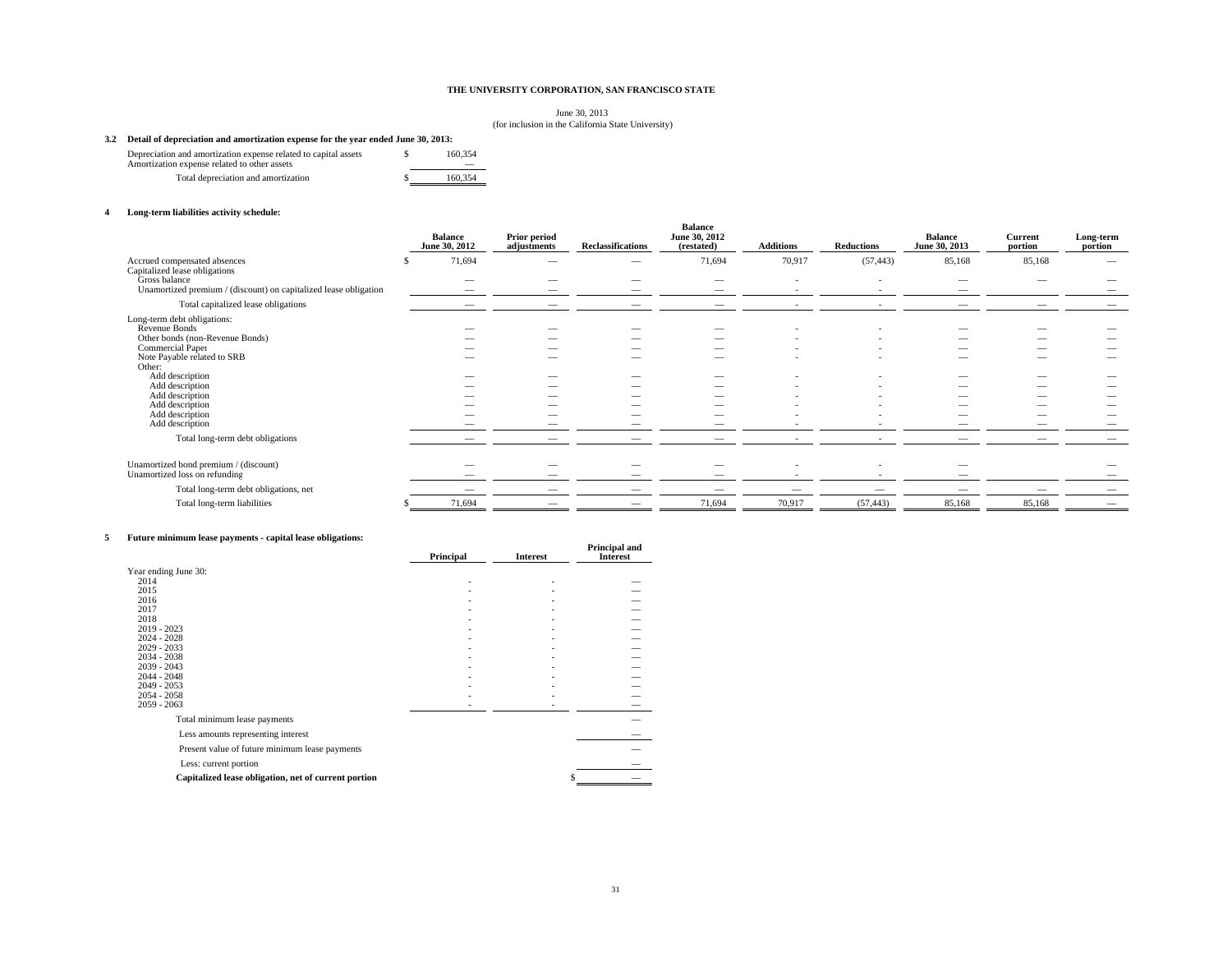#### June 30, 2013 (for inclusion in the California State University)

#### **6 Long-term debt obligation schedule**

|                      |                          | <b>Revenue Bonds</b>     |                          |                          | All other long-term<br>debt obligations |                          | <b>Total</b>             |                 |                          |
|----------------------|--------------------------|--------------------------|--------------------------|--------------------------|-----------------------------------------|--------------------------|--------------------------|-----------------|--------------------------|
|                      |                          |                          | Principal and            |                          |                                         | Principal and            |                          |                 | Principal and            |
|                      | Principal                | <b>Interest</b>          | <b>Interest</b>          | Principal                | <b>Interest</b>                         | <b>Interest</b>          | Principal                | <b>Interest</b> | <b>Interest</b>          |
| Year ending June 30: |                          |                          |                          |                          |                                         |                          |                          |                 |                          |
| 2014                 | $\overline{\phantom{a}}$ | $\sim$                   | ٠                        | ٠                        | $\overline{\phantom{a}}$                |                          |                          |                 |                          |
| 2015                 | -                        | $\sim$                   | ٠                        | $\overline{\phantom{a}}$ | $\overline{\phantom{a}}$                |                          | $\sim$                   |                 |                          |
| 2016                 |                          | $\overline{\phantom{a}}$ | $\overline{\phantom{0}}$ | ۰                        | $\overline{\phantom{a}}$                |                          |                          |                 |                          |
| 2017                 | -                        | $\sim$                   | $\overline{\phantom{a}}$ | $\overline{\phantom{a}}$ | $\overline{\phantom{a}}$                |                          | $\overline{a}$           |                 | -                        |
| 2018                 | -                        | $\sim$                   | $\overline{\phantom{0}}$ | $\overline{\phantom{a}}$ | $\overline{\phantom{a}}$                | $\overline{\phantom{a}}$ | $\sim$                   | -               |                          |
| 2019 - 2023          | -                        | $\sim$                   | $\overline{\phantom{a}}$ | $\sim$                   | $\overline{\phantom{a}}$                |                          | $\overline{\phantom{a}}$ |                 |                          |
| $2024 - 2028$        | -                        | $\sim$                   | $\overline{\phantom{0}}$ | $\overline{\phantom{a}}$ | $\overline{\phantom{a}}$                |                          | $\sim$                   |                 |                          |
| $2029 - 2033$        | -                        | $\sim$                   |                          | $\overline{\phantom{a}}$ | $\overline{\phantom{a}}$                |                          | $\overline{\phantom{a}}$ |                 |                          |
| 2034 - 2038          |                          | $\sim$                   | $\overline{\phantom{a}}$ | $\overline{\phantom{a}}$ | $\overline{\phantom{a}}$                |                          | $\overline{\phantom{a}}$ |                 |                          |
| $2039 - 2043$        | -                        | $\sim$                   | $\overline{\phantom{a}}$ | $\overline{\phantom{a}}$ | $\overline{\phantom{a}}$                |                          | $\sim$                   |                 |                          |
| $2044 - 2048$        | $\sim$                   | $\sim$                   | $\overline{\phantom{a}}$ | $\sim$                   | $\overline{\phantom{a}}$                | $\overline{\phantom{a}}$ | $\sim$                   | -               |                          |
| $2049 - 2053$        | $\sim$                   | $\sim$                   | $\overline{\phantom{0}}$ | $\overline{\phantom{a}}$ | $\overline{\phantom{a}}$                | $\overline{\phantom{a}}$ |                          | -               |                          |
| $2054 - 2058$        | $\sim$                   | $\sim$                   | $\overline{\phantom{a}}$ | $\sim$                   | $\overline{\phantom{a}}$                | $\overline{\phantom{a}}$ | $\sim$                   |                 | $\overline{\phantom{a}}$ |
| $2059 - 2063$        |                          |                          |                          |                          |                                         |                          |                          |                 |                          |
| Total                |                          |                          |                          |                          |                                         |                          | $\sim$                   |                 |                          |

#### **7 Calculation of net position**

|                                                                                                                                                                                                                                                                                                                                                                                                                                                                 |     | <b>Auxiliary Organizations</b> |             | <b>Total</b>       |  |
|-----------------------------------------------------------------------------------------------------------------------------------------------------------------------------------------------------------------------------------------------------------------------------------------------------------------------------------------------------------------------------------------------------------------------------------------------------------------|-----|--------------------------------|-------------|--------------------|--|
|                                                                                                                                                                                                                                                                                                                                                                                                                                                                 |     | <b>GASB</b>                    | <b>FASB</b> | <b>Auxiliaries</b> |  |
| 7.1 Calculation of net position - Net investment in capital assets                                                                                                                                                                                                                                                                                                                                                                                              |     |                                |             |                    |  |
| Capital assets, net of accumulated depreciation<br>Capitalized lease obligations - current portion<br>Capitalized lease obligations, net of current portion<br>Long-term debt obligations - current portion<br>Long-term debt obligations, net of current portion<br>Portion of outstanding debt that is unspent at year-end<br>Other adjustments: (please list)<br>Add description<br>Add description<br>Add description<br>Add description<br>Add description | \$  | 1,015,301                      |             | 1,015,301          |  |
| Net position - net investment in capital asset                                                                                                                                                                                                                                                                                                                                                                                                                  |     | 1,015,301                      |             | 1,015,301          |  |
| 7.2 Calculation of net position - Restricted for nonexpendable - endowments<br>Portion of restricted cash and cash equivalents related to endowments<br>Endowment investments<br>Other adjustments: (please list)                                                                                                                                                                                                                                               | \$  |                                | 544,272     | 544.272            |  |
| Add description<br>Add description<br>Add description<br>Add description<br>Add description<br>Add description<br>Add description<br>Add description                                                                                                                                                                                                                                                                                                            |     |                                |             |                    |  |
| Add description<br>Add description<br>Net position - Restricted for nonexpendable - endowments per SNP                                                                                                                                                                                                                                                                                                                                                          | \$. |                                | 544,272     | 544.272            |  |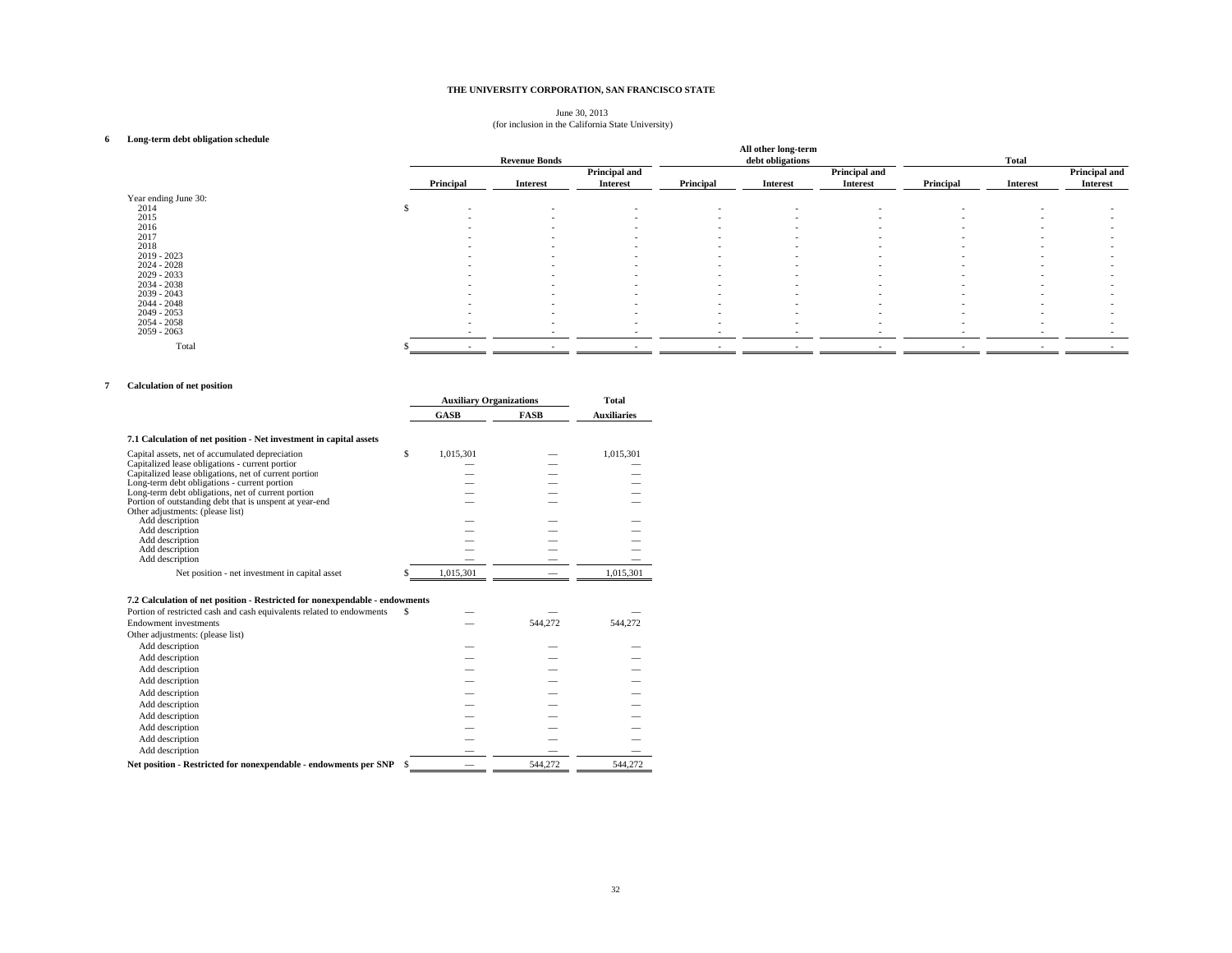#### June 30, 2013 (for inclusion in the California State University)

| 8 | <b>Transactions with Related Entities</b>                                                                                                                                                                                                                                                                                                                                                                                                                                                                                                                                                                                         | Amount                                                             |
|---|-----------------------------------------------------------------------------------------------------------------------------------------------------------------------------------------------------------------------------------------------------------------------------------------------------------------------------------------------------------------------------------------------------------------------------------------------------------------------------------------------------------------------------------------------------------------------------------------------------------------------------------|--------------------------------------------------------------------|
|   | Payments to University for salaries of University personnel working on contracts, grants, and other program<br>Payments to University for other than salaries of University personne<br>Payments received from University for services, space, and program<br>Gifts-in-kind to the University from Auxiliary Organization<br>Gifts (cash or assets) to the University from recognized Auxiliary Organization<br>Accounts (payable to) University (enter as negative number<br>Other amounts (payable to) University (enter as negative number)<br>Accounts receivable from University<br>Other amounts receivable from University | 343,120<br>3,471,591<br>966,073<br>1,144,621<br>(97,030)<br>51,240 |
| 9 | <b>Other Postemployment Benefits Obligation (OPEB)</b>                                                                                                                                                                                                                                                                                                                                                                                                                                                                                                                                                                            |                                                                    |
|   | \$<br>Annual required contribution (ARC)<br>Contributions during the year                                                                                                                                                                                                                                                                                                                                                                                                                                                                                                                                                         |                                                                    |
|   | Increase (decrease) in net OPEB obligation (NOO)                                                                                                                                                                                                                                                                                                                                                                                                                                                                                                                                                                                  |                                                                    |
|   | NOO - beginning of year<br>NOO - end of year                                                                                                                                                                                                                                                                                                                                                                                                                                                                                                                                                                                      |                                                                    |

#### **10 Pollution remediation liabilities under GASB Statement No. 49:**

| <b>Description</b>                                       | Amount |
|----------------------------------------------------------|--------|
| Add description                                          |        |
| Add description                                          |        |
| Add description                                          |        |
| Add description                                          |        |
| Add description                                          |        |
| Add description                                          |        |
| Add description                                          | Ξ      |
| Add description                                          |        |
| Add description                                          |        |
| Add description                                          |        |
| Total pollution remediation liabilities                  |        |
| Less: current portion                                    |        |
| Pollution remedition liabilities, net of current portion |        |